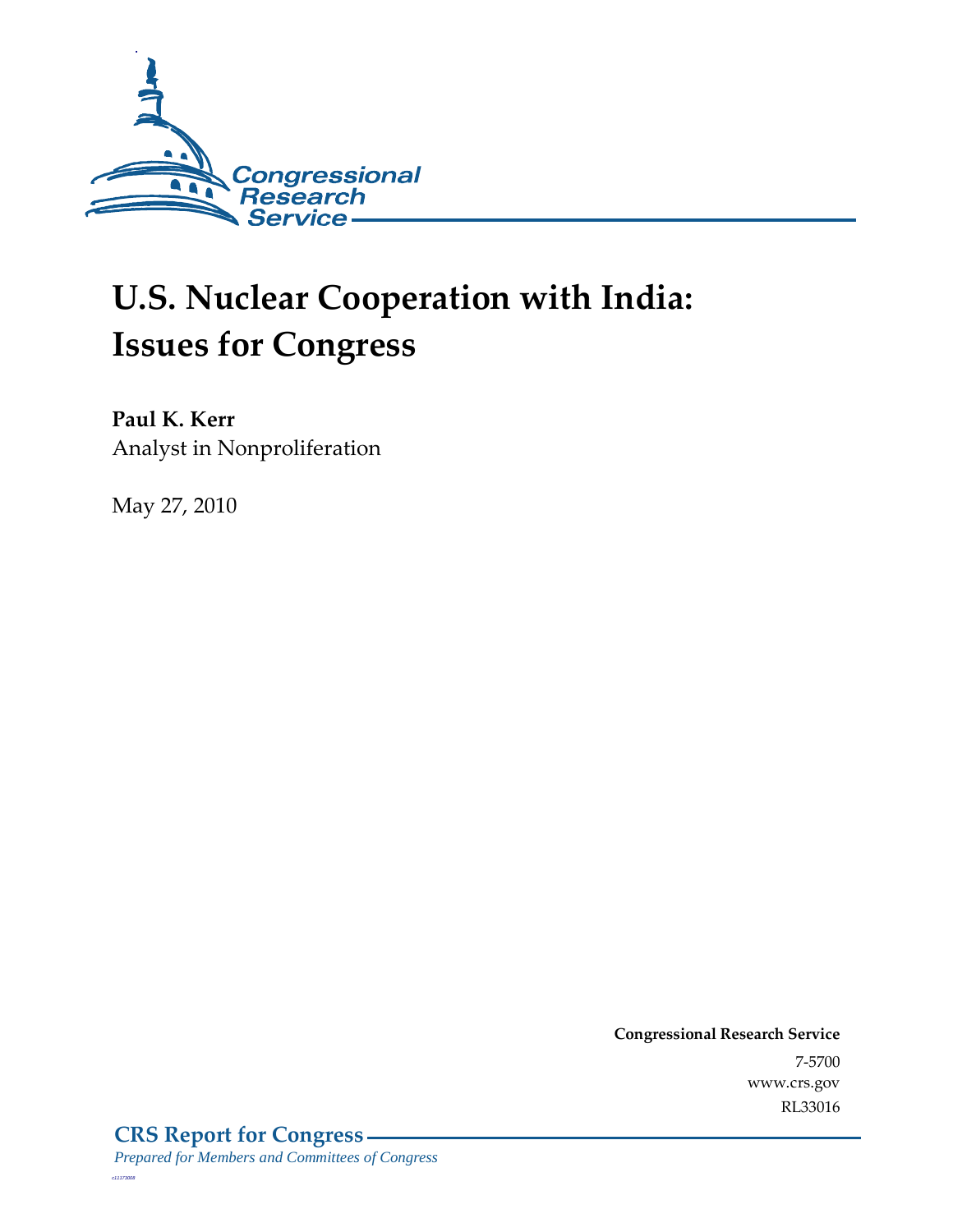| <b>Report Documentation Page</b>                                                                                                                                                                                                                                                                                                                                                                                                                                                                                                                                                                                                                                                                                                                                                                                                                                   |                             |                              |                                                   |                                                     | Form Approved<br>OMB No. 0704-0188               |  |
|--------------------------------------------------------------------------------------------------------------------------------------------------------------------------------------------------------------------------------------------------------------------------------------------------------------------------------------------------------------------------------------------------------------------------------------------------------------------------------------------------------------------------------------------------------------------------------------------------------------------------------------------------------------------------------------------------------------------------------------------------------------------------------------------------------------------------------------------------------------------|-----------------------------|------------------------------|---------------------------------------------------|-----------------------------------------------------|--------------------------------------------------|--|
| Public reporting burden for the collection of information is estimated to average 1 hour per response, including the time for reviewing instructions, searching existing data sources, gathering and<br>maintaining the data needed, and completing and reviewing the collection of information. Send comments regarding this burden estimate or any other aspect of this collection of information,<br>including suggestions for reducing this burden, to Washington Headquarters Services, Directorate for Information Operations and Reports, 1215 Jefferson Davis Highway, Suite 1204, Arlington<br>VA 22202-4302. Respondents should be aware that notwithstanding any other provision of law, no person shall be subject to a penalty for failing to comply with a collection of information if it<br>does not display a currently valid OMB control number. |                             |                              |                                                   |                                                     |                                                  |  |
| 1. REPORT DATE<br>27 MAY 2010                                                                                                                                                                                                                                                                                                                                                                                                                                                                                                                                                                                                                                                                                                                                                                                                                                      | 2. REPORT TYPE              |                              |                                                   | <b>3. DATES COVERED</b><br>00-00-2010 to 00-00-2010 |                                                  |  |
| <b>4. TITLE AND SUBTITLE</b>                                                                                                                                                                                                                                                                                                                                                                                                                                                                                                                                                                                                                                                                                                                                                                                                                                       |                             |                              |                                                   | <b>5a. CONTRACT NUMBER</b>                          |                                                  |  |
| U.S. Nuclear Cooperation with India: Issues for Congress                                                                                                                                                                                                                                                                                                                                                                                                                                                                                                                                                                                                                                                                                                                                                                                                           |                             |                              |                                                   |                                                     | 5b. GRANT NUMBER                                 |  |
|                                                                                                                                                                                                                                                                                                                                                                                                                                                                                                                                                                                                                                                                                                                                                                                                                                                                    |                             |                              |                                                   | 5c. PROGRAM ELEMENT NUMBER                          |                                                  |  |
| 6. AUTHOR(S)                                                                                                                                                                                                                                                                                                                                                                                                                                                                                                                                                                                                                                                                                                                                                                                                                                                       |                             |                              |                                                   |                                                     | 5d. PROJECT NUMBER                               |  |
|                                                                                                                                                                                                                                                                                                                                                                                                                                                                                                                                                                                                                                                                                                                                                                                                                                                                    |                             |                              |                                                   | <b>5e. TASK NUMBER</b>                              |                                                  |  |
|                                                                                                                                                                                                                                                                                                                                                                                                                                                                                                                                                                                                                                                                                                                                                                                                                                                                    |                             |                              |                                                   |                                                     | 5f. WORK UNIT NUMBER                             |  |
| 7. PERFORMING ORGANIZATION NAME(S) AND ADDRESS(ES)<br><b>Congressional Research Service, Library of Congress, 101 Independence</b><br>Ave, SE, Washington, DC, 20540-7500                                                                                                                                                                                                                                                                                                                                                                                                                                                                                                                                                                                                                                                                                          |                             |                              |                                                   | 8. PERFORMING ORGANIZATION<br><b>REPORT NUMBER</b>  |                                                  |  |
| 9. SPONSORING/MONITORING AGENCY NAME(S) AND ADDRESS(ES)                                                                                                                                                                                                                                                                                                                                                                                                                                                                                                                                                                                                                                                                                                                                                                                                            |                             |                              |                                                   |                                                     | 10. SPONSOR/MONITOR'S ACRONYM(S)                 |  |
|                                                                                                                                                                                                                                                                                                                                                                                                                                                                                                                                                                                                                                                                                                                                                                                                                                                                    |                             |                              |                                                   |                                                     | <b>11. SPONSOR/MONITOR'S REPORT</b><br>NUMBER(S) |  |
| 12. DISTRIBUTION/AVAILABILITY STATEMENT<br>Approved for public release; distribution unlimited                                                                                                                                                                                                                                                                                                                                                                                                                                                                                                                                                                                                                                                                                                                                                                     |                             |                              |                                                   |                                                     |                                                  |  |
| <b>13. SUPPLEMENTARY NOTES</b>                                                                                                                                                                                                                                                                                                                                                                                                                                                                                                                                                                                                                                                                                                                                                                                                                                     |                             |                              |                                                   |                                                     |                                                  |  |
| 14. ABSTRACT                                                                                                                                                                                                                                                                                                                                                                                                                                                                                                                                                                                                                                                                                                                                                                                                                                                       |                             |                              |                                                   |                                                     |                                                  |  |
| <b>15. SUBJECT TERMS</b>                                                                                                                                                                                                                                                                                                                                                                                                                                                                                                                                                                                                                                                                                                                                                                                                                                           |                             |                              |                                                   |                                                     |                                                  |  |
| 16. SECURITY CLASSIFICATION OF:                                                                                                                                                                                                                                                                                                                                                                                                                                                                                                                                                                                                                                                                                                                                                                                                                                    | 17. LIMITATION OF           | 18. NUMBER                   | 19a. NAME OF                                      |                                                     |                                                  |  |
| a. REPORT<br>unclassified                                                                                                                                                                                                                                                                                                                                                                                                                                                                                                                                                                                                                                                                                                                                                                                                                                          | b. ABSTRACT<br>unclassified | c. THIS PAGE<br>unclassified | <b>ABSTRACT</b><br>Same as<br><b>Report (SAR)</b> | OF PAGES<br>47                                      | <b>RESPONSIBLE PERSON</b>                        |  |

**Standard Form 298 (Rev. 8-98)**<br>Prescribed by ANSI Std Z39-18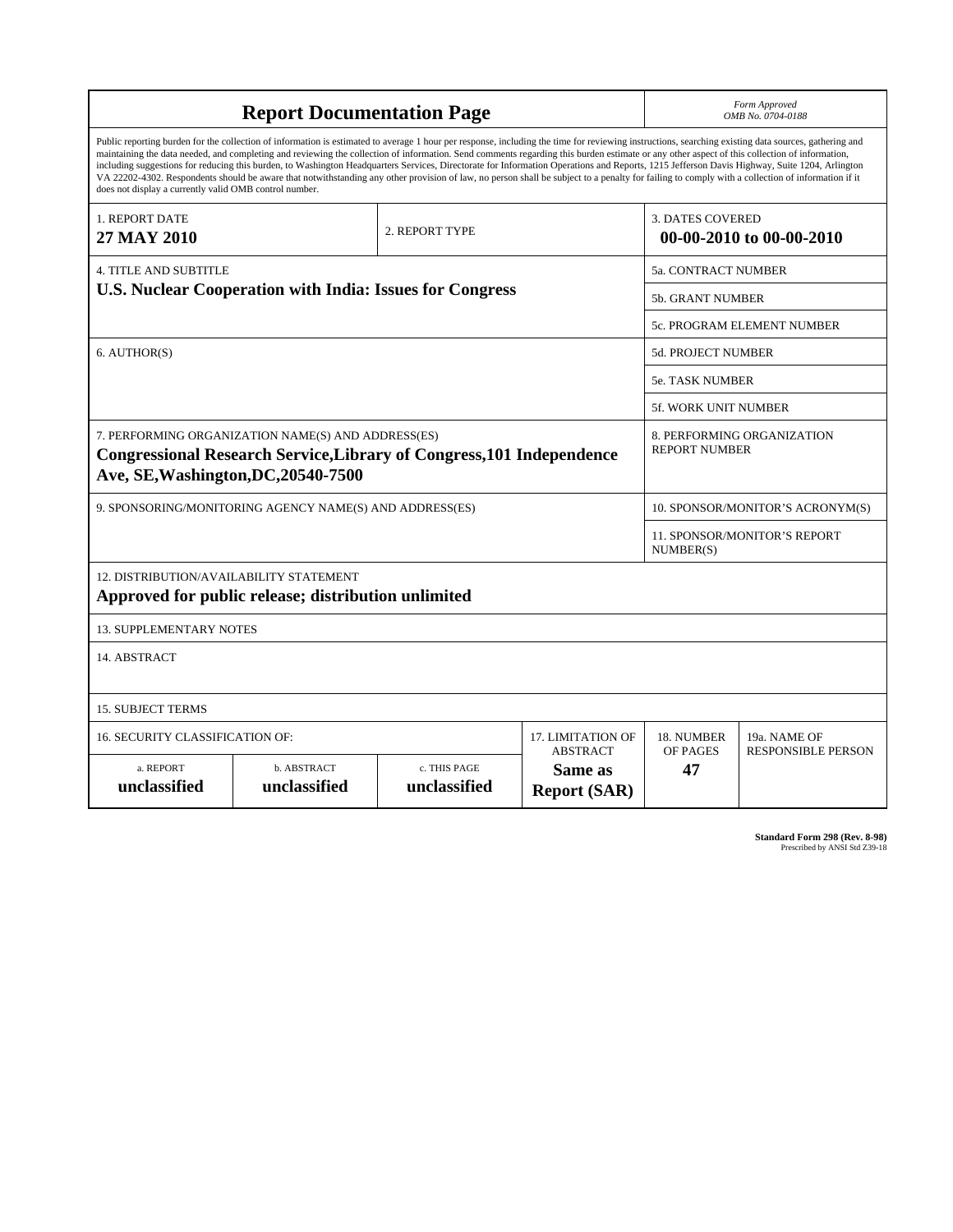# **Summary**

.

India, which has not signed the Nuclear Nonproliferation Treaty (NPT) and does not have International Atomic Energy Agency safeguards on all nuclear material in peaceful nuclear activities, exploded a "peaceful" nuclear device in 1974, convincing the world of the need for greater restrictions on nuclear trade. The United States created the Nuclear Suppliers Group (NSG) as a direct response to India's test, halted nuclear exports to India a few years later, and worked to convince other states to do the same. India tested nuclear weapons again in 1998. However, President Bush announced July 18, 2005, he would "work to achieve full civil nuclear energy cooperation with India" and would "also seek agreement from Congress to adjust U.S. laws and policies," in the context of a broader partnership with India.

U.S. nuclear cooperation is governed by the Atomic Energy Act (AEA). P.L. 109-401, which President Bush signed into law on December 18, 2006, provides waivers of several provisions of the AEA (Sections 123 a. (2), 128, and 129). It requires that several steps occur before nuclear cooperation can proceed. On September 10, 2008, President Bush submitted to Congress a written determination that these requirements had been met. That same day, the President submitted the text of the proposed agreement, which had not yet been signed. The President also submitted a written determination (also required by the AEA) "that the performance of the proposed agreement will promote and will not constitute an unreasonable risk to, the common defense and security." In addition, President Bush submitted several documents, including classified and unclassified versions of a Nuclear Proliferation Assessment Statement, which is required by section 123 of the AEA. The Department of State also submitted a report required by P.L. 109- 401 on various aspects of the agreement.

On September 27, 2008, the House passed H.R. 7081, which approved the agreement. The Senate Committee on Foreign Relations approved identical legislation, S. 3548, September 23. The Senate passed H.R. 7081 October 1. President Bush signed P.L. 110-369 into law October 8. Secretary of State Condoleezza Rice and India's External Affairs Minister Shri Pranab Mukherjee signed the agreement October 10, and it entered into force December 6, 2008.

U.S. companies have not yet started nuclear trade with India. New Delhi had reportedly insisted that India and the United States conclude an agreement on a reprocessing facility in India before New Delhi would sign contracts with U.S. nuclear firms. However, the countries announced March 29 that they had concluded the agreement. The Administration submitted the subsequent arrangement to Congress May 11. The proposed arrangement shall not take effect if Congress adopts a joint resolution of disapproval.

It is worth noting that U.S. firms will likely be very reluctant to engage in nuclear trade with India if the government does not become party to the Convention on Supplementary Compensation for Nuclear Damage, which has not yet entered into force.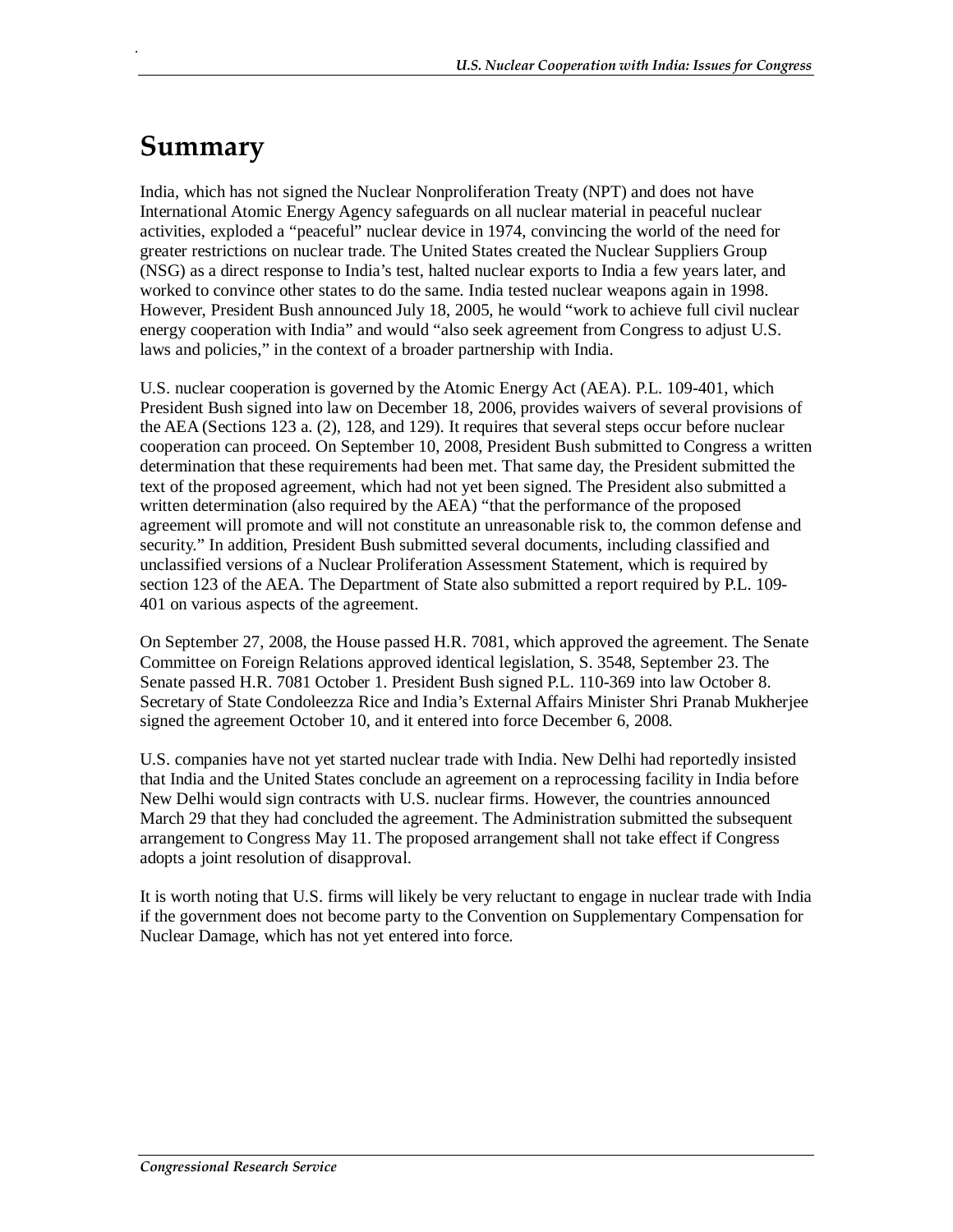# Contents

| Harmonization with NSG/MTCR Guidelines and Adherence to NSG Guidelines29 |  |
|--------------------------------------------------------------------------|--|
|                                                                          |  |
|                                                                          |  |
|                                                                          |  |
|                                                                          |  |
|                                                                          |  |
|                                                                          |  |
|                                                                          |  |
|                                                                          |  |
|                                                                          |  |
|                                                                          |  |
|                                                                          |  |
|                                                                          |  |
|                                                                          |  |
|                                                                          |  |
|                                                                          |  |
|                                                                          |  |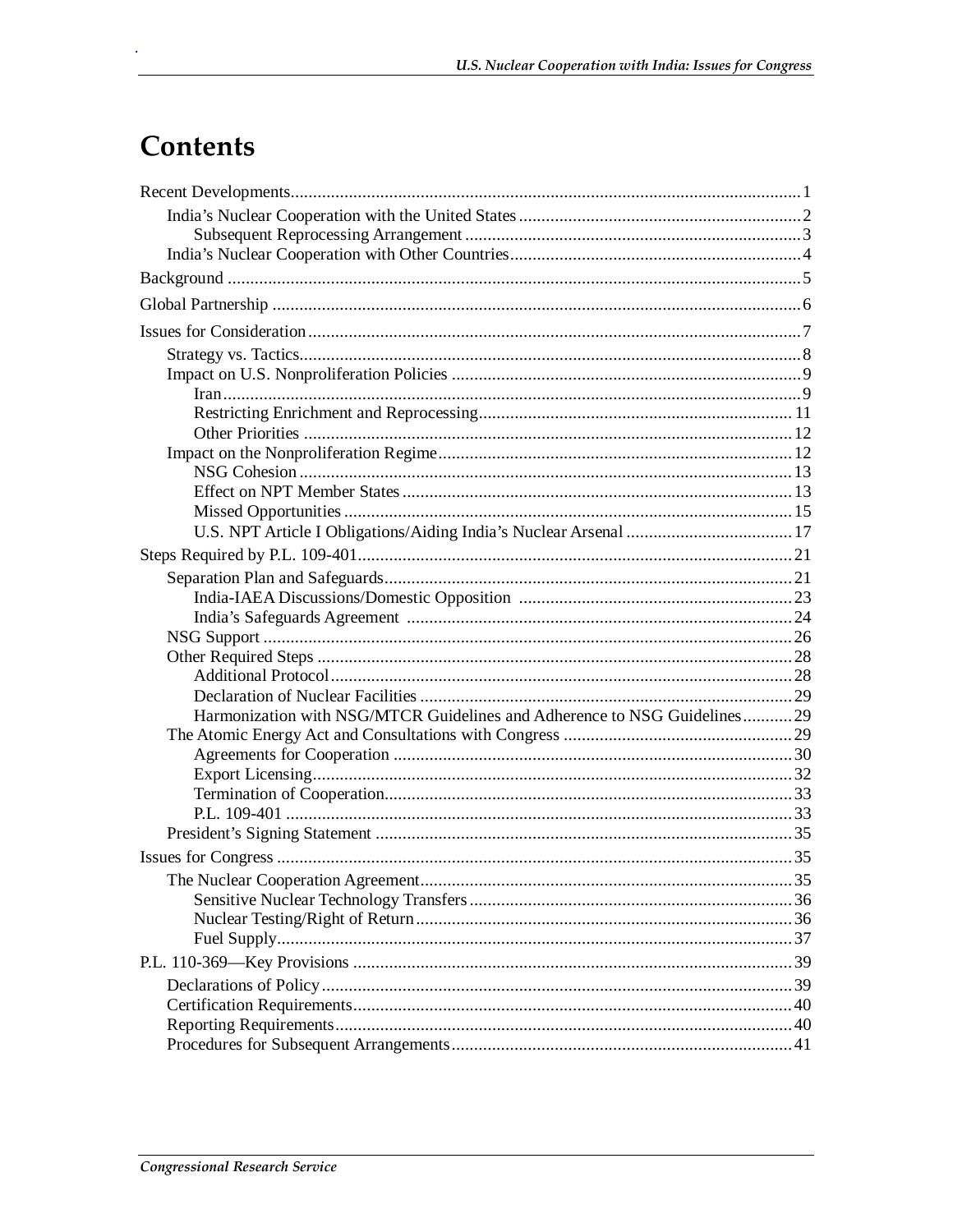# **Appendixes**

.

Appendix. India's September 5, 2008, Statement on Disarmament and Nonproliferation............42

# **Contacts**

|--|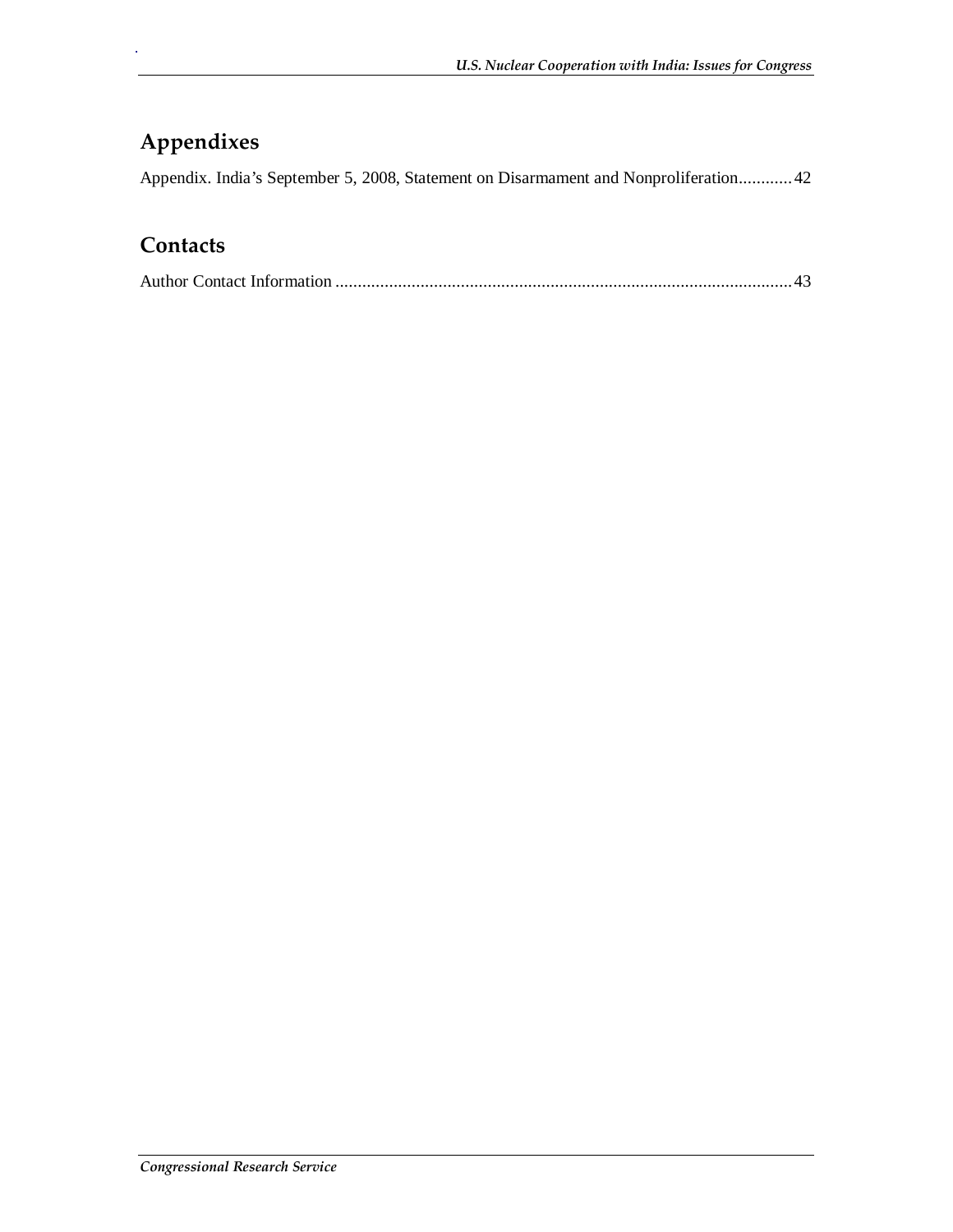# **Recent Developments**

.

India and the United States announced July 27, 2007, that they had reached agreement on the text of a nuclear cooperation agreement.<sup>1</sup> P.L. 109-401, the Henry J. Hyde United States-India Peaceful Atomic Energy Cooperation Act of 2006, which President Bush signed into law December 18, 2006, allows the President to waive such an agreement with India from several requirements of the Atomic Energy Act (AEA) of 1954, as amended.

President Bush submitted the text of the proposed agreement to Congress September 10, 2008. Additionally, the President submitted a written determination (also required by the AEA) "that the performance of the proposed agreement will promote and will not constitute an unreasonable risk to, the common defense and security." In addition, President Bush submitted several documents, including classified and unclassified versions of a Nuclear Proliferation Assessment Statement (NPAS), which is required by section 123 of the AEA. The Department of State also submitted a report, which is required by section 104 of P.L. 109-401, on various aspects of the agreement.<sup>2</sup>

President Bush also determined that P.L. 109-401's requirements for the President to exercise his waiver authority have been met. These requirements are (1) provision of a credible separation plan for India's nuclear facilities; (2) approval by the IAEA Board of Governors of India's new nuclear safeguards agreement; (3) substantial progress toward concluding an Additional Protocol; (4) India's active support for the conclusion of a treaty to ban fissile material production for nuclear weapons; (5) India's support for U.S. and international efforts to halt the spread of sensitive nuclear fuel cycle technologies (enrichment and reprocessing); (6) India taking necessary steps to secure nuclear and other sensitive materials and technologies through adherence to multilateral control regimes (like the NSG and the Missile Technology Control Regime [MTCR]); and (7) a consensus decision by the NSG to make an exception for India.

President Bush submitted the agreement after the IAEA Board of Governors approved India's safeguards agreement August 1, 2008. The NSG decided at the end of a September 4-6 Extraordinary Plenary meeting to exempt India from the Group's export guidelines.

Procedures for congressional approval of the nuclear cooperation agreement are described in both P.L. 109-401 and the AEA. According to P.L. 109-401, the agreement cannot enter into force without a joint resolution of approval from Congress. According to Section 123 b. of the AEA, the President is to submit the text of the agreement to the Senate Foreign Relations Committee and the House Committee on Foreign Affairs. The President is then to consult with the committees "for a period of not less than thirty days of continuous session." According to Section 123 d., the two committees shall, after that time, "each hold hearings on the proposed agreement for cooperation and submit a report to their respective bodies recommending whether it should be approved or disapproved." Therefore, the minimum amount of time that must elapse before Congress can vote on a joint resolution of approval is 30 days of continuous session, in addition to the amount of time Congress would take to hold hearings.

1

<sup>&</sup>lt;sup>1</sup> The full text of the agreement, which was released August 3, 2007, can be found at http://www.state.gov/r/pa/prs/ps/ 2007/aug/90050.htm.

<sup>&</sup>lt;sup>2</sup> The relevant documents are available at http://foreignaffairs.house.gov/press\_display.asp?id=555.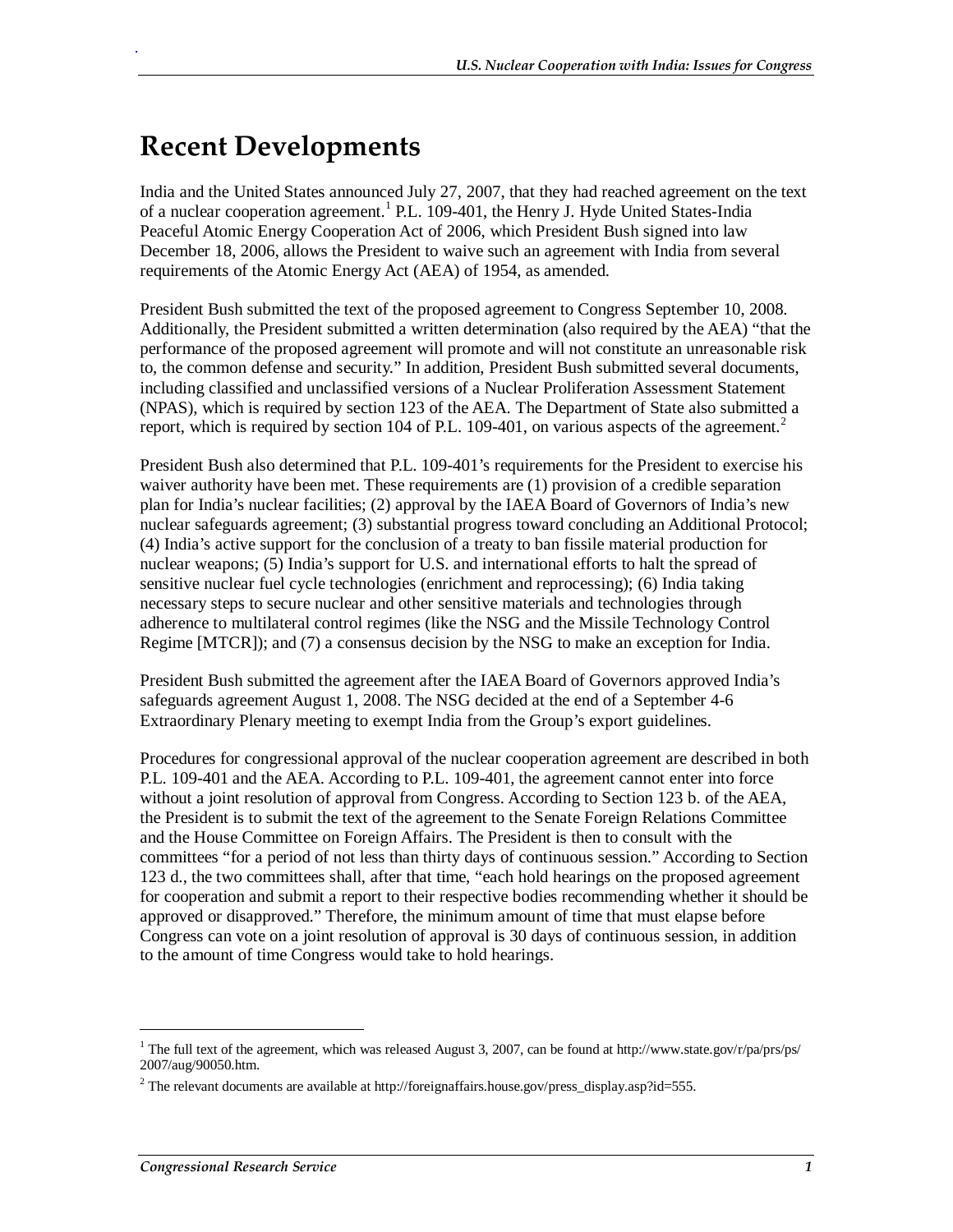On September 27, 2008, however, by a vote of 298-117 (1 Present), the House passed H.R. 7081, which approved the agreement and waived "the provisions for congressional consideration and approval of a proposed agreement" contained in Sections 123 b. and 123 d. of the AEA. The Senate Foreign Relations Committee approved identical legislation, S. 3548, September 23. The Senate passed H.R. 7081 by a vote of 86-13 October 1. On October 8, President Bush signed P.L. 110-369, the United States-India Nuclear Cooperation Approval and Nonproliferation Enhancement Act, into law. The President's signing statement did not indicate any differences with the legislation.

According to its text, the July 2007 agreement "shall enter into force on the date on which the Parties exchange diplomatic notes informing each other that they have completed all applicable requirements for its entry into force." Secretary of State Condoleezza Rice and India's External Affairs Minister Shri Pranab Mukherjee signed the agreement October 10. On October 20, President Bush transmitted two certifications required by P.L. 110-369 in order for the two governments to exchange diplomatic notes. Washington and New Delhi exchanged diplomatic notes and the agreement entered into force December 6, 2008.

# **India's Nuclear Cooperation with the United States**

India has stated its intention to engage in nuclear cooperation with U.S. companies. A September 10, 2008, letter from Indian Foreign Secretary Shivshankar Menon states that

it is the intention of the Government of India and its entities to commence discussions with U.S. nuclear energy firms and conclude agreements after entry into force of the [U.S.-India] Agreement for cooperation in the construction of nuclear power units at least at two sites approved by the Government of India, which would be capable of generating a minimum of 10,000 MW.<sup>3</sup>

However, Menon appeared to qualify this claim, adding that such deals would be concluded

on the basis of mutually acceptable technical and commercial terms and conditions that enable a viable tariff regime for electricity generated. It is the expectation of the Government of India that this partnership will contribute towards providing energy to India's population in a manner that takes into account affordability, sustainability of nuclear fuel resources and credibility of nuclear waste management."

New Delhi announced October 16, 2009, the specific sites that it has designated for U.S.-supplied reactors.

P.L. 110-369 requires that, before the Nuclear Regulatory Commission can issue licenses for U.S. nuclear exports to India, the President must determine and certify to Congress that New Delhi's IAEA safeguards agreement has entered into force and that India's declaration of its nuclear facilities to the agency "is not materially inconsistent with the facilities and schedule" described in a separation plan that New Delhi has provided to Washington. India's safeguards agreement entered into force May 11, 2009, and New Delhi has filed the declaration with the IAEA. President Obama submitted the required certification to Congress February 3, 2010, determining that India has satisfied the legal requirement described above.

1

<sup>&</sup>lt;sup>3</sup> Text Available at http://svaradarajan.blogspot.com/2008/10/dear-bill-foreign-secretarys-letter.html.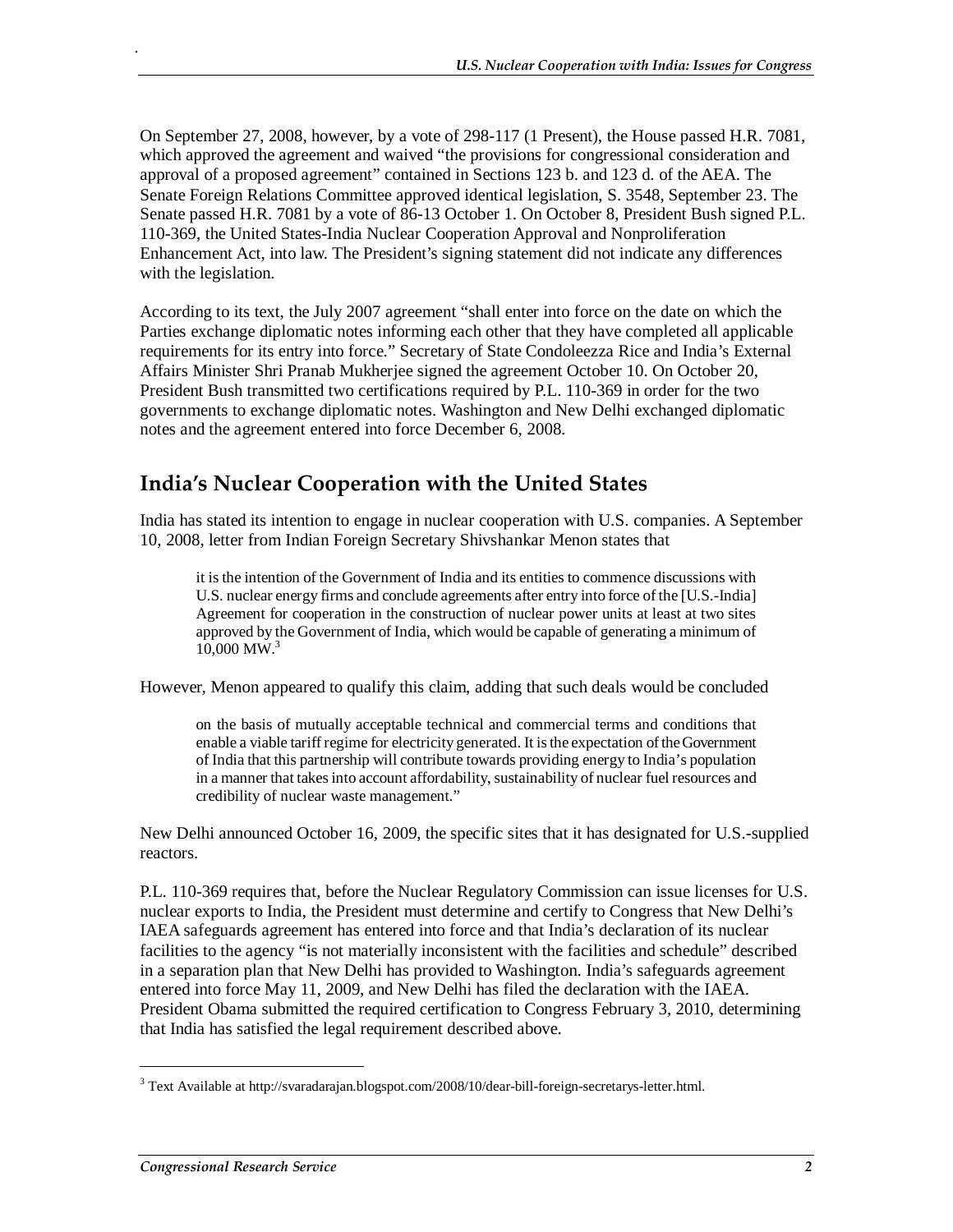Nevertheless, U.S. firms will likely be very reluctant to engage in nuclear trade with India if the government does not become party to the Convention on Supplementary Compensation for Nuclear Damage (CSC), which has not yet entered into force. According to Menon's September 2008 letter, "it is the intention of the Indian Government to take all steps necessary to adhere to the Convention on Supplementary Compensation for Nuclear Damage prior to the commencement of international civil nuclear cooperation under" the U.S.-India agreement. However, New Delhi has not indicated when it plans to become party to the CSC. India's decision to become a party to the convention is, according to the State Department, "an important step in ensuring that U.S. nuclear firms can compete on a level playing field with other international competitors" because many other countries' nuclear firms "have other liability protections afforded to them by their governments."<sup>4</sup> Washington and New Delhi are also discussing necessary monitoring arrangements for U.S. nuclear exports.

#### **Subsequent Reprocessing Arrangement**

The nuclear cooperation agreement grants New Delhi consent to reprocess nuclear material transferred pursuant to the agreement, as well as "nuclear material and by-product material used in or produced through the use of nuclear material, non-nuclear material, or equipment so transferred." However, India must first "establish a new national reprocessing facility dedicated to reprocessing safeguarded nuclear material under IAEA safeguards." In addition, the United States and India must "agree on arrangements and procedures under which such reprocessing or other alteration in form or content will take place in this new facility."

The agreement also says that the two governments must begin "consultations," to be "concluded within one year," on the relevant arrangements and procedures within six months of a request from India. New Delhi made such a request February 3, 2009, and the two governments held meetings in July and October of that year.<sup>5</sup> The two governments signed the agreement March 29, 2010.<sup>6</sup> India had reportedly insisted that New Delhi and Washington conclude an agreement on a reprocessing facility in India before New Delhi would sign contracts with U.S. nuclear firms.<sup>7</sup>

The agreement describes the "arrangements and procedures under which such reprocessing or other alteration in form or content may take place in India at two new national reprocessing facilities," which will reprocess safeguarded spent nuclear fuel from both U.S.-supplied and other reactors. The agreement also describes the procedures for U.S. officials to inspect and receive information about physical protection measures at the new facilities.

Secretary of Energy Steven Chu submitted the subsequent arrangement to Congress May 11, along with a Nuclear Proliferation Assessment Statement, a report required by the AEA, and a report and certification required by P.L. 110-369. These materials conclude that the arrangement will not increase the risk of proliferation or aid India's nuclear program. Chu also certified that the administration is pursuing "efforts to ensure" that other countries entering into similar arrangements with New Delhi do so under "similar arrangements and procedures" as the United

1

<sup>&</sup>lt;sup>4</sup> "Questions for the Record Submitted to Under Secretary William Burns and Acting Under Secretary John Rood by Senator Robert P. Casey, Senate Foreign Relations Committee, September 18, 2008."

<sup>5</sup> Analyst interview with U.S. officials, November 3, 2009.

 $6$  The text is available at http://www.state.gov/p/sca/rls/139194.htm.

<sup>7</sup> Rama Lakshmi, "Despite Historic Pact, U.S. Firms Are Hampered in Setting Up Reactors in India," *The Washington Post*, January 21, 2009. T.S. Subramanian, "India Atomic Body Chief: 123 Agreement Gives Spent Fuel, Reprocessing Rights," *The Hindu*, August 3, 2009.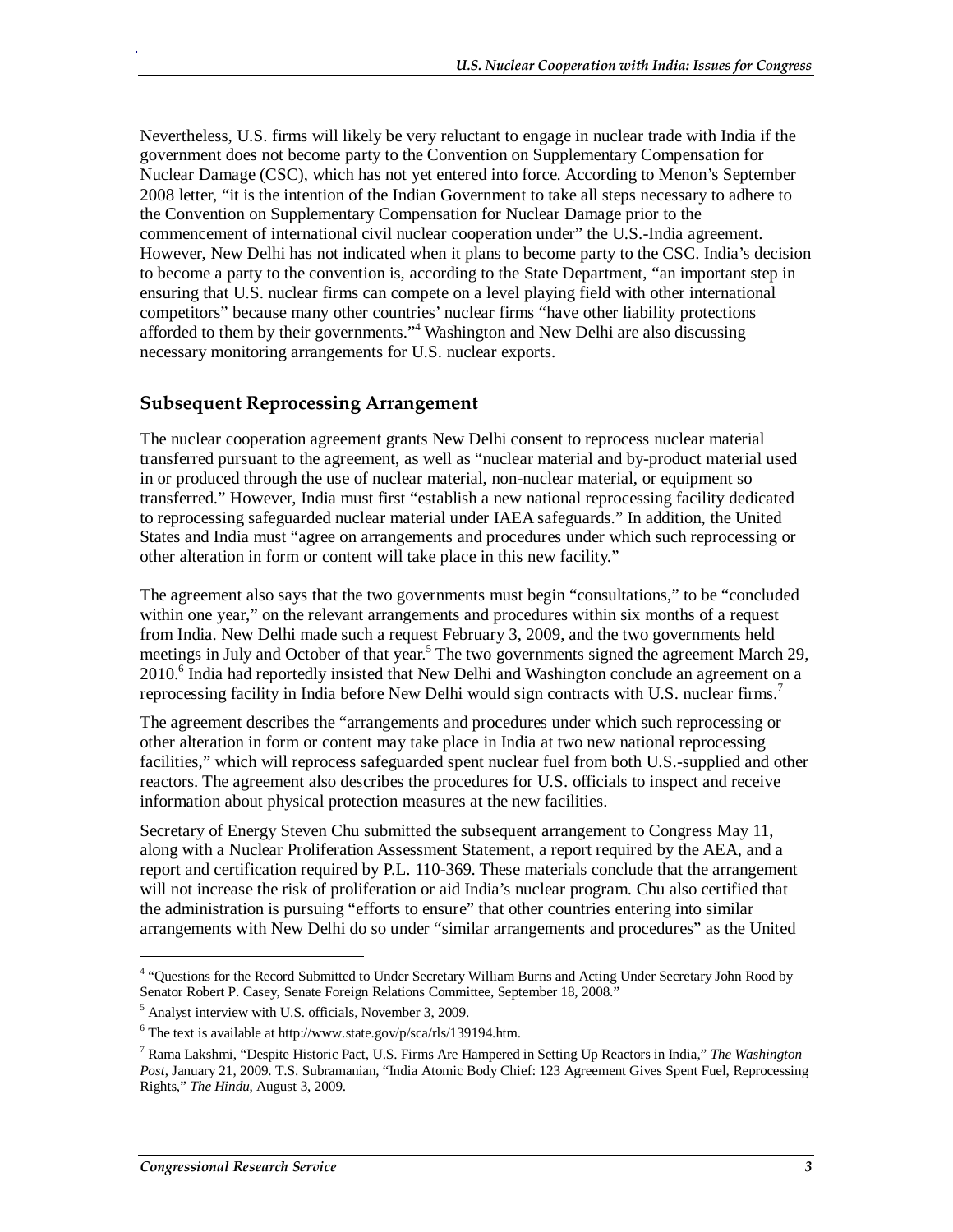States (see page 41). The proposed arrangement shall not take effect if Congress adopts a joint resolution of disapproval (see page 41). The agreement signed March 29 indicates that India may construct additional facilities to reprocess fuel from U.S.-supplied reactors. However, any such facilities would require a new subsequent arrangement, which would also be submitted to Congress.

## **India's Nuclear Cooperation with Other Countries8**

Since a September 2008 NSG decision to exempt India from some of its export requirements, New Delhi has negotiated nuclear cooperation agreements with NSG countries other than the United States. On September 30, 2008, India and France signed a civil nuclear cooperation agreement that includes the possible provision of nuclear reactors and nuclear fuel. It does not, however, include the transfer of enrichment or reprocessing technology, according to French Ambassador to India Jerome Bonnafont.<sup>9</sup> France would like India to reprocess spent nuclear fuel in an IAEA-safeguarded facility, Bonnafont said in late January 2009, but added that France would consider reprocessing the spent fuel for India.<sup>10</sup> According to a December 17, 2008, agreement between the French company AREVA and India's Department of Atomic Energy, AREVA agreed to supply the Nuclear Power Corporation of India with 300 metric tons of uranium. Those two companies also signed a memorandum of understanding February 4, 2009, expressing their "willingness to build up to six" nuclear reactors. Both parties "intend to discuss the elements of a commercial contract to supply" two reactors "as a first step," according to the memorandum.

Russia and India signed a nuclear cooperation agreement December 5, 2008. According to a joint declaration issued that day, "the two countries have agreed to collaborate on constructing additional nuclear power plants and "to expand and pursue further areas for bilateral cooperation in the field of peaceful uses of nuclear energy." Notably, Russian President Dmitry Medvedev reportedly amended in February a 1992 presidential decree on nuclear export controls in order to permit Russian nuclear exports to a country without comprehensive IAEA safeguards. However, the decree now states that

nuclear materials, as well as technologies, equipment and special non-nuclear materials intended for their processing, utilization or production may be exported from the Russian Federation to India only if they are used in nuclear installations placed under IAEA guarantees. $11$ 

The Russian TVEL Corporation also reportedly signed a nuclear fuel supply contract in February 2009 with India's Department of Atomic Energy.<sup>1</sup>

The two countries initialed another agreement December 7, 2009, which expands on the 2008 agreement. According to a statement from India's Ministry of External Affairs, the agreement

1

<sup>&</sup>lt;sup>8</sup> This report discusses only nuclear cooperation agreements that India has signed or otherwise concluded with other countries. India has discussed other nuclear cooperation agreements that are not discussed in this section.

<sup>&</sup>lt;sup>9</sup> "Indo-French Pact Not to Cover Nuclear Enrichment Technology Sale - Envoy," Press Trust of India, September 19, 2008.

<sup>&</sup>lt;sup>10</sup> "France Willing to Reprocess Uranium for India," *The Hindu Business Line*, January 31, 2009.

<sup>&</sup>lt;sup>11</sup> "Russian president amends 1992 decree so as to ease nuclear exports to India," *Interfax*, February 24, 2009.<br><sup>12</sup> "Russia Delivers First Batch of Nuclear Fuel to India," *Press Trust of India*, April 10, 2009.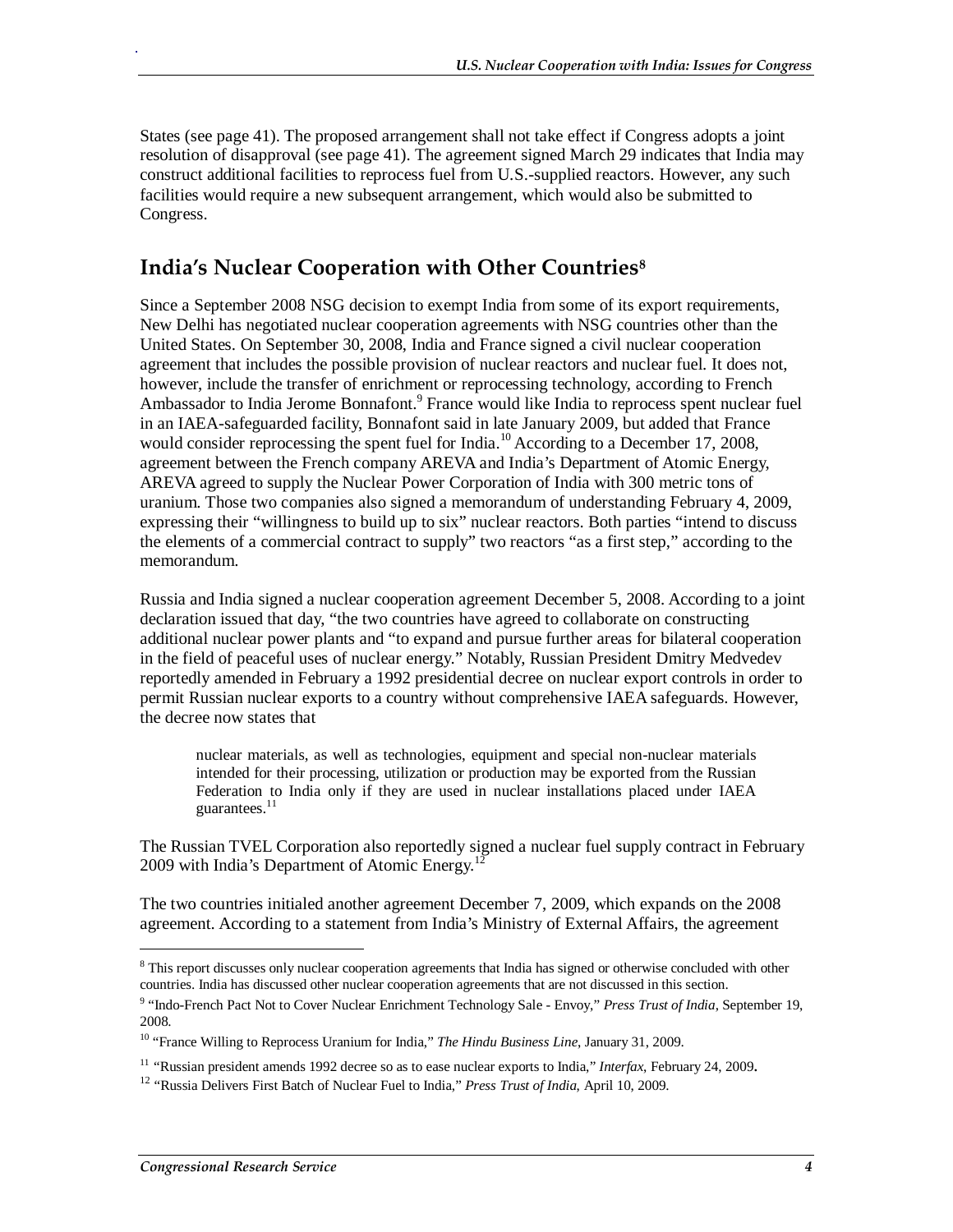includes cooperation on research and development, the construction of additional nuclear power plants, and fuel-supply arrangements. The agreement also grants "up-front consent" for India's to reprocess spent reactor fuel and says that Russia would continue to supply fuel even if the agreement is terminated in the future.

New Delhi has also concluded other fuel-supply agreements. The Nuclear Power Corporation of India and KazAtomProm, a Kazakh national company, signed a memorandum of understanding January 24, 2009, that reportedly includes a provision for Kazakhstan to supply uranium to India under terms that remain to be determined.<sup>13</sup> Additionally, India and Namibia signed an "Agreement on Cooperation in Peaceful Uses of Nuclear Energy" in late August 2009. The scope and terms of the agreement are unclear, but the statement "resolved to encourage Indian investments" in the Namibian uranium sector. Similarly, India and Mongolia signed a "Memorandum of Understanding on Development of Cooperation in the Field of Peaceful Use of Radioactive Minerals and Nuclear Energy" in mid-September 2009. The agreement would reportedly enable India to explore for uranium in Mongolia.<sup>14</sup>

More recently, India and Argentina, according to an October 14, 2009, joint statement, agreed to "encourage and support scientific, technical and commercial cooperation for mutual benefit" in the "peaceful uses of nuclear energy." Furthermore, India and the United Kingdom signed a "Civil Nuclear Cooperation Declaration" February 11, 2010, which will allow for the transfer of nuclear-related technology and equipment to India. A British official explained February 13 that the agreement "opens the door to a discussion that can begin between some of the best UK-based engineering companies and the nuclear authorities in India."<sup>15</sup>

# **Background**

1

.

The United States actively promoted nuclear energy cooperation with India from the mid-1950s, building nuclear power reactors (Tarapur), providing heavy water for the CIRUS research reactor, and allowing Indian scientists to study at U.S. nuclear laboratories. Although India was active in negotiations of the 1968 Nuclear Nonproliferation Treaty (NPT), India refused to join the treaty, arguing that it was discriminatory. India conducted a "peaceful" nuclear test in 1974, which reinforced the notion that nuclear technology transferred for peaceful purposes could be used to produce nuclear weapons.16 Congress responded to that test by passing the Nuclear Non-Proliferation Act of 1978 (NNPA, P.L. 95-242), which imposed tough new requirements for U.S. nuclear exports to non-nuclear-weapon states—full-scope safeguards and termination of exports if such a state detonates a nuclear explosive device or engages in activities related to acquiring or manufacturing nuclear weapons, among other things.<sup>17</sup> The United States created the NSG, a

<sup>13 &</sup>quot;Kazakhstan signs agreement to supply uranium," *The Hindu*, January 25, 2009; Kazakhstan might start uranium exports to India in 2009," *Panorama*, February 6, 2009. "Chennai Daily Report: India, Kazakhstan Set To Sign Nuclear Reactor Export Deal," *Chennai Business Line Online*, July 10, 2009.

<sup>14 &</sup>quot;India Signs Civil Nuclear Pact with Mongolia," *Press Trust of India*, September 14, 2009.

<sup>15 &</sup>quot;UK, India Sign Civil Nuclear Accord, Paves Way for Conference," *Reuters*, February 13, 2010.

<sup>&</sup>lt;sup>16</sup> For an analysis of the proliferation implications of U.S. nuclear exports to India, see Gary Milhollin, "Stopping the Indian Bomb," *The American Journal of International Law*, July 1987, 81 A.J.I.L. 593. See http://www.wisconsinproject.org/pubs/articles/1987/stoppingindianbomb.htm.

<sup>&</sup>lt;sup>17</sup> The NNPA, in part, amended the Atomic Energy Act of 1954. See 42 U.S.C. 2151 et seq. Prior to the 1970 NPT, safeguards (inspections, material protection, control and accounting) were applied to specific facilities or materials (known as INFCIRC/66-type agreements). The NPT required safeguards on all nuclear material in all peaceful nuclear (continued...)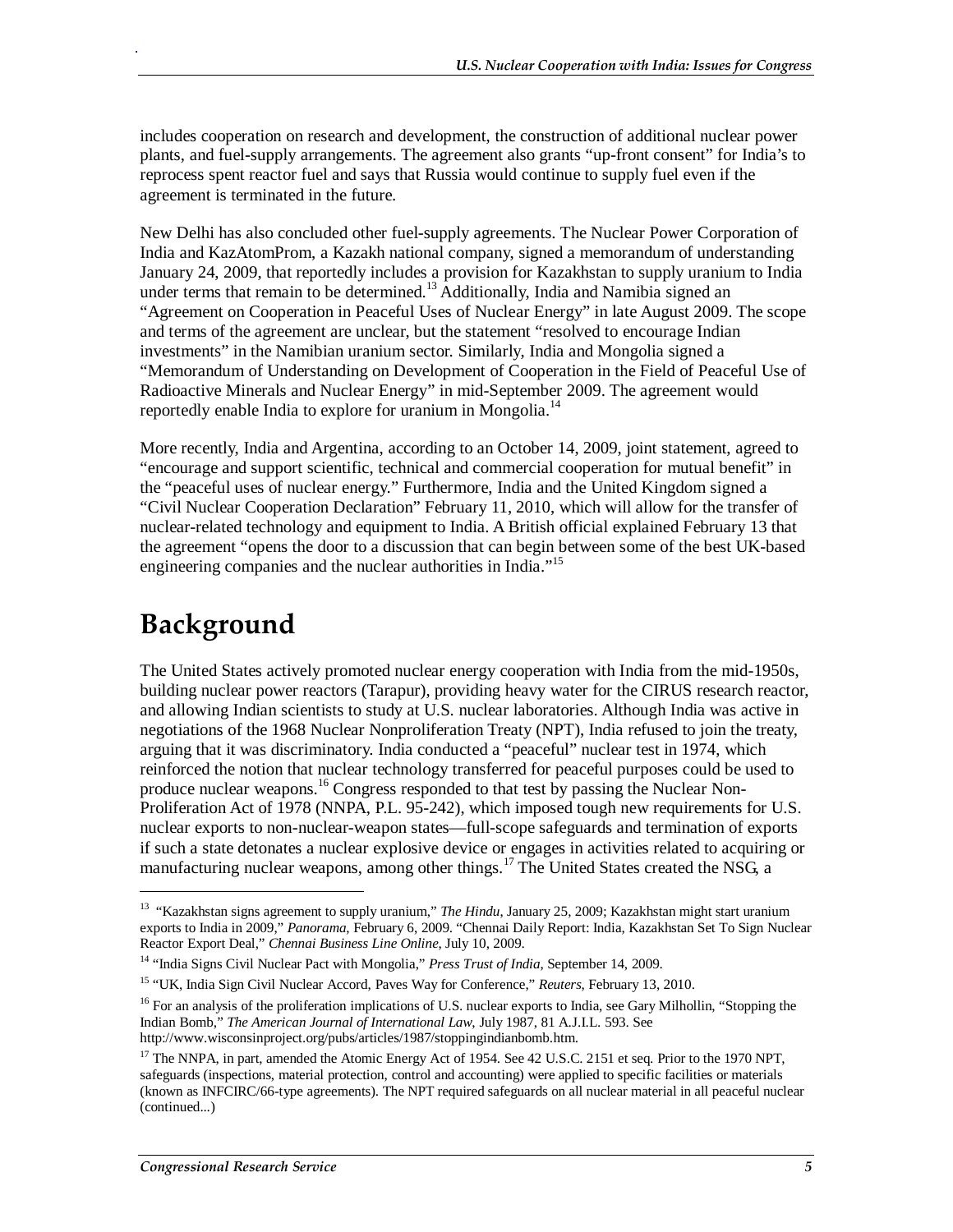voluntary nuclear export regime, in 1975. The NSG published guidelines in 1978 "to apply to nuclear transfers for peaceful purposes to help ensure that such transfers would not be diverted to unsafeguarded nuclear fuel cycle or nuclear explosive activities."<sup>18</sup>

The condition that non-nuclear-weapon states wishing to obtain U.S. nuclear exports must have full-scope safeguards created a problem for U.S. fuel supplies to India's reactors at Tarapur, which were built by U.S. firms and fueled by U.S. low-enriched uranium, pursuant to a 1963 nuclear cooperation agreement. After passage of the NNPA, the Carter Administration exported two more uranium shipments under executive order after the Nuclear Regulatory Commission (NRC) refused to approve an export license on nonproliferation conditions. Although the House voted to disapprove the President's determination, the Senate voted 46-48 on a resolution of disapproval. After 1980, all nuclear exports from the United States to India were cut off under the terms of the NNPA. France supplied fuel under the terms of the U.S. agreement with India until France also adopted a full-scope safeguards requirement in 1995. After the NSG adopted the fullscope safeguards condition in 1992, China supplied the reactor. Russia supplied fuel from 2001 to  $2004.<sup>19</sup>$ 

Although the NPT requires safeguards on items going to non-nuclear-weapon states, it does not explicitly prohibit nuclear commerce with states outside the NPT. In 1995, at the NPT Extension Conference, states supported the principle that non-NPT parties should not be eligible for the same kinds of assistance as NPT parties in good standing. India tested several nuclear weapons in 1998.

# **Global Partnership20**

The Bush Administration had been considering a strategic partnership with India as early as 2001. Indian officials identified their growing energy needs as an area for cooperation, particularly in nuclear energy. The U.S.-India 2004 Next Steps in Strategic Partnership (NSSP) initiative included expanded cooperation in civil nuclear technology as one of three goals. Phase I of the NSSP, completed in September 2004, required addressing proliferation concerns and ensuring compliance with U.S. export controls.<sup>21</sup>

1

<sup>(...</sup>continued)

activities for non-nuclear-weapon-state parties (those states not having detonated a nuclear explosive device prior to January 1, 1967).

<sup>18</sup> IAEA Document INFCIRC/254, *Guidelines for Transfers of Nuclear-related Dual-use Equipment, Materials, Software, and Related Technology*. Part 1 covers "trigger list" items: those especially designed or prepared for nuclear use: (i) nuclear material; (ii) nuclear reactors and equipment; (iii) non-nuclear material for reactors; (iv) plant and equipment for reprocessing, enrichment and conversion of nuclear material and for fuel fabrication and heavy water production; and (v) associated technology. Part 2 covers dual-use items. Additional NSG criteria for dual-use exports include NPT membership and/or full-scope safeguards agreement; appropriate end-use; whether the technology would be used in a reprocessing or enrichment facility; the state's support for nonproliferation; and the risk of potential nuclear terrorism.

<sup>&</sup>lt;sup>19</sup> China was not a member of the NSG until 2004. Russia, an NSG member, exported fuel, citing a safety exception, but NSG members objected so strongly that Moscow suspended supply in 2004. Russia agreed to resupply Tarapur in late February and informed the NSG on February 27, 2006, reportedly citing the NSG safety exception.

<sup>20</sup> See also CRS Report RL33072, *U.S.-India Bilateral Agreements and "Global Partnership"*, by K. Alan Kronstadt, and CRS Report RL33529, *India-U.S. Relations*, by K. Alan Kronstadt.

<sup>&</sup>lt;sup>21</sup> See fact sheet on the NSSP at http://www.state.gov/r/pa/prs/ps/2004/36290.htm.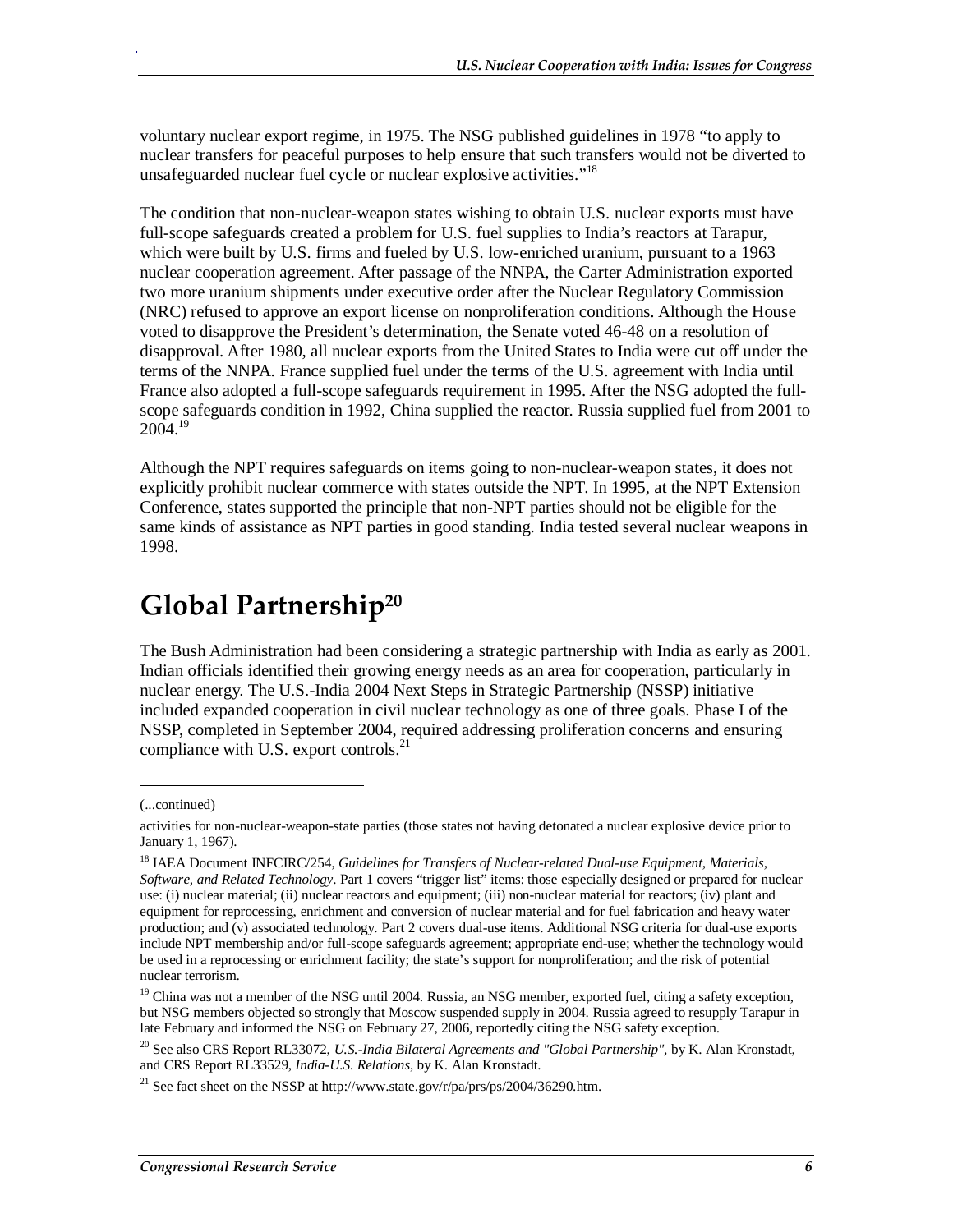On July 18, 2005, President Bush announced the creation of a global partnership with India in a joint statement with Prime Minister Manmohan Singh.<sup>22</sup> Noting the "significance of civilian" nuclear energy for meeting growing global energy demands in a cleaner and more efficient manner," President Bush said he would "work to achieve full civil nuclear energy cooperation with India" and would "also seek agreement from Congress to adjust U.S. laws and policies."

The Joint Statement noted that the United States

will work with friends and allies to adjust international regimes to enable full civil nuclear energy cooperation and trade with India, including but not limited to expeditious consideration of fuel supplies for safeguarded nuclear reactors at Tarapur.

 The United States committed to encouraging its partners to consider this request—a reversal in the U.S. position, which has been to ban fuel to Tarapur—and to consulting with its partners on Indian participation in ITER (collaboration on fusion research) and in the Generation IV International Forum for future reactor design.

Prime Minister Singh conveyed that India "would take on the same responsibilities and practices and acquire the same benefits and advantages as other leading countries with advanced nuclear technology, such as the United States."<sup>23</sup> India agreed to:

- identify and separate its civilian and military nuclear facilities and programs;
- declare its civilian facilities to the IAEA;
- voluntarily place civilian facilities under IAEA safeguards;
- sign an Additional Protocol for civilian facilities;
- continue its unilateral nuclear test moratorium;
- work with the United States to conclude a Fissile Material Cut Off Treaty  $(FMCT):<sup>24</sup>$
- refrain from transferring enrichment and reprocessing technologies to states that do not have them, as well as support international efforts to limit their spread;
- secure its nuclear materials and technology through comprehensive export control legislation and through harmonization and adherence to MTCR and NSG guidelines.

# **Issues for Consideration**

The AEA requires Congressional approval and oversight of peaceful nuclear cooperation agreements (details described below). As Senator Lugar has noted, "Ultimately the entire

1

<sup>&</sup>lt;sup>22</sup> Joint Statement Between President George W. Bush and Prime Minister Manmohan Singh, White House Press Release, July 18, 2005, Washington, DC (hereafter cited as "July 18 Joint Statement") http://www.whitehouse.gov/ news/releases/2005/07/20050718-6.html.

<sup>23</sup> July 18 Joint Statement.

<sup>24</sup> See CRS Report RS22474, *Banning Fissile Material Production for Nuclear Weapons: Prospects for a Treaty (FMCT)*, by Sharon Squassoni, for more detailed information about the issue and negotiations.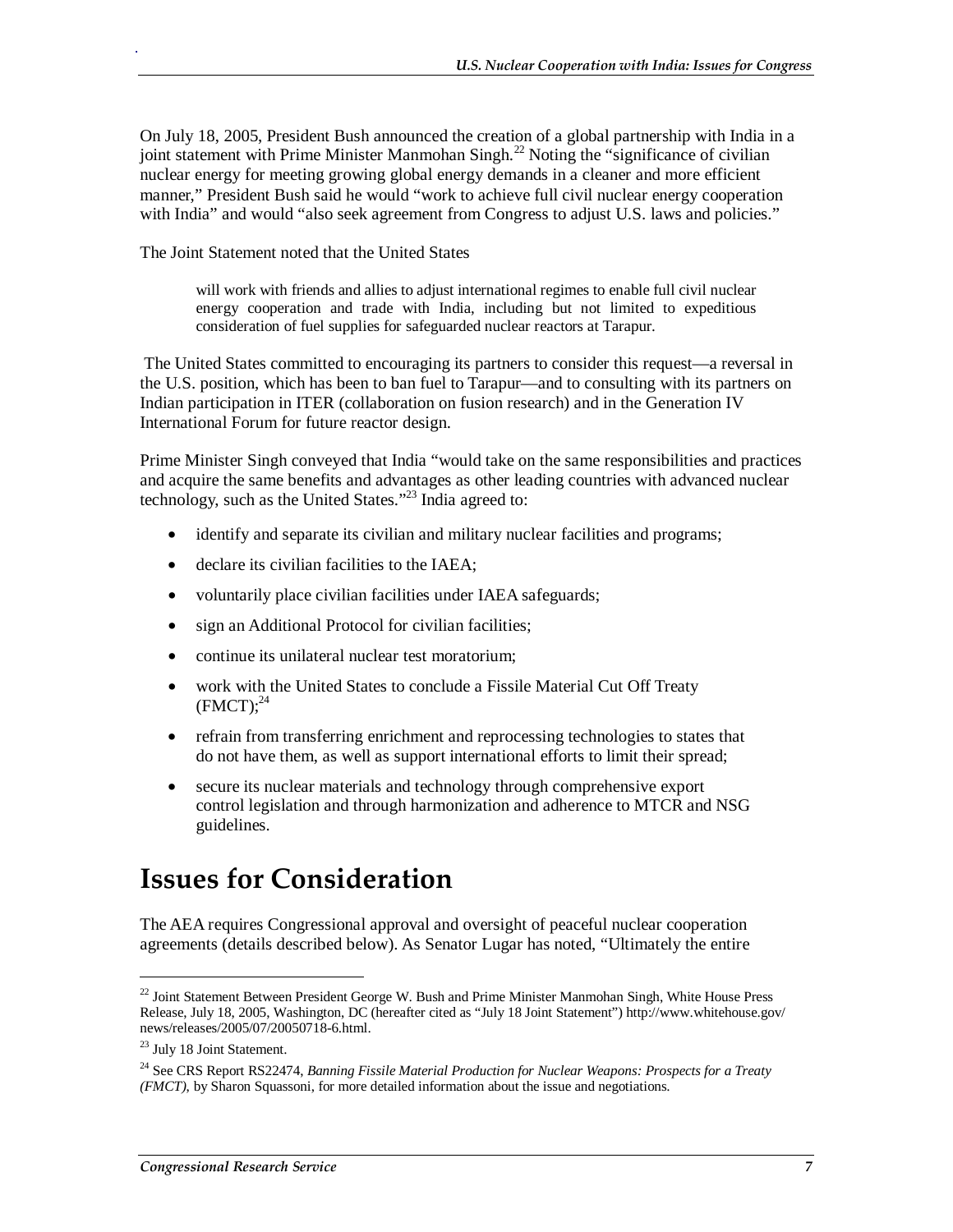Congress ... must determine what effect the Joint Statement will have on U.S. efforts to halt the proliferation of weapons of mass destruction."<sup>25</sup> Congress held eight hearings in 2005 and 2006 on the global partnership and has consulted with the Administration on various aspects of the U.S.-India nuclear agreement.<sup>26</sup> The discussion of potential issues for consideration is drawn in part from the hearings and from the emerging debate.

#### **Strategy vs. Tactics**

.

The Bush Administration has described its "desire to transform relations with India" as "founded upon a strategic vision that transcends even today's most pressing security concerns."<sup>27</sup> There is clearly broad support for cultivating a close relationship with India, yet some Members of Congress have suggested that civil nuclear cooperation may not be the most appropriate vehicle for advancing our relationship. In a House International Relations Committee hearing on September 8, 2005, Congressman Jim Leach stated,

I don't know any member of Congress that doesn't want to have a warming of relations with the government of India.... I also don't know many members of Congress who are pushing for the precise commitment that the administration has made.<sup>28</sup>

Congressman Leach suggested instead that U.S. support for a permanent seat for India on the United Nations Security Council might have been a more appropriate gesture.

Other observers outside of Congress have questioned whether U.S. energy assistance should focus on expanding nuclear power, in contrast to other energy alternatives. Henry Sokolski of the Nonproliferation Policy Education Center has argued that Indian energy needs might be better met through free market allocation, including improved efficiency. He asserts that nuclear power is the least leveraged of India's options to meet India's energy needs, given that it currently provides only 2.7% of installed electrical capacity.<sup>29</sup> India's projections of its nuclear energy needs are predicated on an estimated annual growth rate of 8%, which some observers believe may be unrealistic.<sup>30</sup> One well-known Indian commentator, Brahma Chellaney, argued in the

1

<sup>&</sup>lt;sup>25</sup> Opening Statement, Chairman Richard G. Lugar, Senate Foreign Relations Committee hearing on "Implications of U.S.-India Nuclear Energy Cooperation," November 2, 2005 (hereafter referred to as November 2, 2005 SFRC India hearing).

<sup>&</sup>lt;sup>26</sup> The House International Relations Committee held the following hearings: "The U.S. and India: An Emerging Entente?" (September 8, 2005); "The U.S.-India Global Partnership: The Impact on Nonproliferation" (October 26, 2005); and "U.S.-India Global Partnership: How Significant for American Interests?" (November 16, 2005); "The U.S.- India Global Partnership" (April 5, 2006); "U.S.-India Global Partnership: Legislative Options" (May 11, 2006). See http://www.internationalrelations.house.gov/ for testimonies of witnesses. The Senate Foreign Relations Committee held the following hearings: "Implications of U.S.-India Nuclear Energy Cooperation" (November 2, 2005); "U.S.- India Atomic Energy Cooperation: The Indian Separation Plan and the Administration's Legislative Proposal" (April 5, 2006); and "U.S.-India Atomic Energy Cooperation: Strategic and Nonproliferation Implications" (April 26, 2006). See http://foreign.senate.gov/hearing.html for testimonies.

<sup>&</sup>lt;sup>27</sup> Statement of Under Secretary of State for Political Affairs, R. Nicholas Burns, September 8, 2005, House Committee on International Relations, Hearing on "The U.S. and India: An Emerging Entente?" (hereafter cited as "September 8, 2005, HIRC US-India hearing") p. 1.

<sup>&</sup>lt;sup>28</sup> Remarks by Congressman Jim Leach, September 8, 2005, House International Relations Committee U.S.-India Hearing.

<sup>&</sup>lt;sup>29</sup> Henry Sokolski, "Implementing the Indian Nuclear Deal: What's at Risk, What Congress Should Require," Briefing to Congress, September 2005.

<sup>30</sup> See "India's Growth Target Unrealistic," *Financial Times*, January 23, 2003, which quotes the Asia Development (continued...)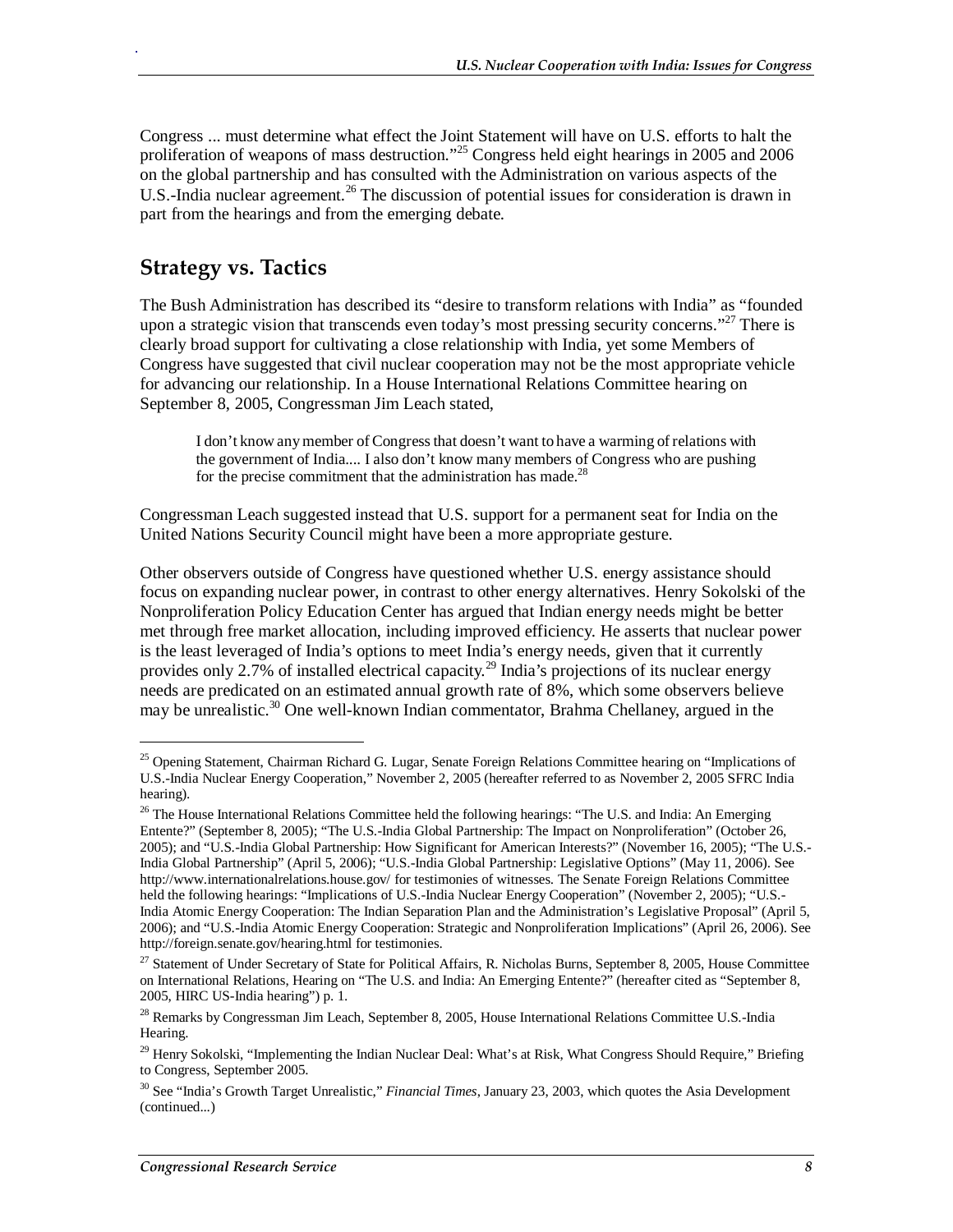*International Herald Tribune* that the premise that India should meet its rapidly expanding energy needs through importing nuclear power reactors was flawed. Chellaney argued that a better approach for India would be to secure clean-coal and renewable energy technologies. $31$ 

The Senate Foreign Relations Committee's November 2, 2005, hearing sought, among other things, to answer the question of why civil nuclear cooperation was so important to the U.S.- Indian strategic relationship. Under Secretary of State Nicholas Burns told Committee members that "India had made this the central issue in the new partnership developing between our countries."<sup>32</sup>

## **Impact on U.S. Nonproliferation Policies**

The Administration has characterized civil nuclear cooperation with India as a "win" for nonproliferation because it would bring India into the "nonproliferation mainstream." In short, the Administration is proposing that India should be courted as an *ally* in U.S. nonproliferation policy, rather than continue as a *target* of U.S. nonproliferation policy. According to this reasoning, India should become an ally for three reasons: past policies have not worked; India has a relatively good nonproliferation record; and India could be a useful ally in the nonproliferation regime.

Some observers, however, are concerned that India may not support U.S. nonproliferation policies sufficiently to warrant nuclear cooperation, particularly where the United States faces its greatest nuclear proliferation threat: Iran. For example, at the September 8 House International Relations Committee hearing, several Members of Congress questioned whether the United States had obtained assurances from India of its support on Iran before it issued the July 18 joint statement.

#### **Iran**

.

Two factors may present challenges to Indian support for U.S. policies toward Iran. First, India has a growing strategic relationship with Iran, not limited to its interest in a proposed \$7.4 billion, 2800-km-long gas pipeline between Iran, Pakistan, and India. Second, India has a strong tradition of foreign policy independence, as a long-time leader of the Non-Aligned Movement (NAM) states and as a vigorous opponent of the discriminatory nature of the Nuclear Nonproliferation Treaty.<sup>33</sup> One witness before the House International Relations Committee hearing on November 16, 2005, suggested that opposition from the United States on the gas pipeline project is considered to be "interference with India's autonomy in foreign relations, as well as disregard for its security and energy needs."<sup>34</sup>

<u>.</u>

<sup>(...</sup>continued)

Bank.

<sup>31</sup> Brahma Chellaney, "US Deal is a Bad Choice for Power Generation," *International Herald Tribune*, December 27, 2005.

<sup>&</sup>lt;sup>32</sup> Statement of Under Secretary of State for Political Affairs, R. Nicholas Burns, November 2, 2005, Senate Foreign Relations Committee Hearing on Implications of U.S.-India Nuclear Energy Cooperation.

<sup>&</sup>lt;sup>33</sup> See Miriam Rajkumar, "Indian Independence," Carnegie Analysis, September 20, 2005, at http://www.carnegieendowment.org/npp/publications/index.cfm?fa=view&id=17486.

<sup>&</sup>lt;sup>34</sup> Dr. Francine Frankel, Statement before the House International Relations Committee, November 16, 2005, "India's (continued...)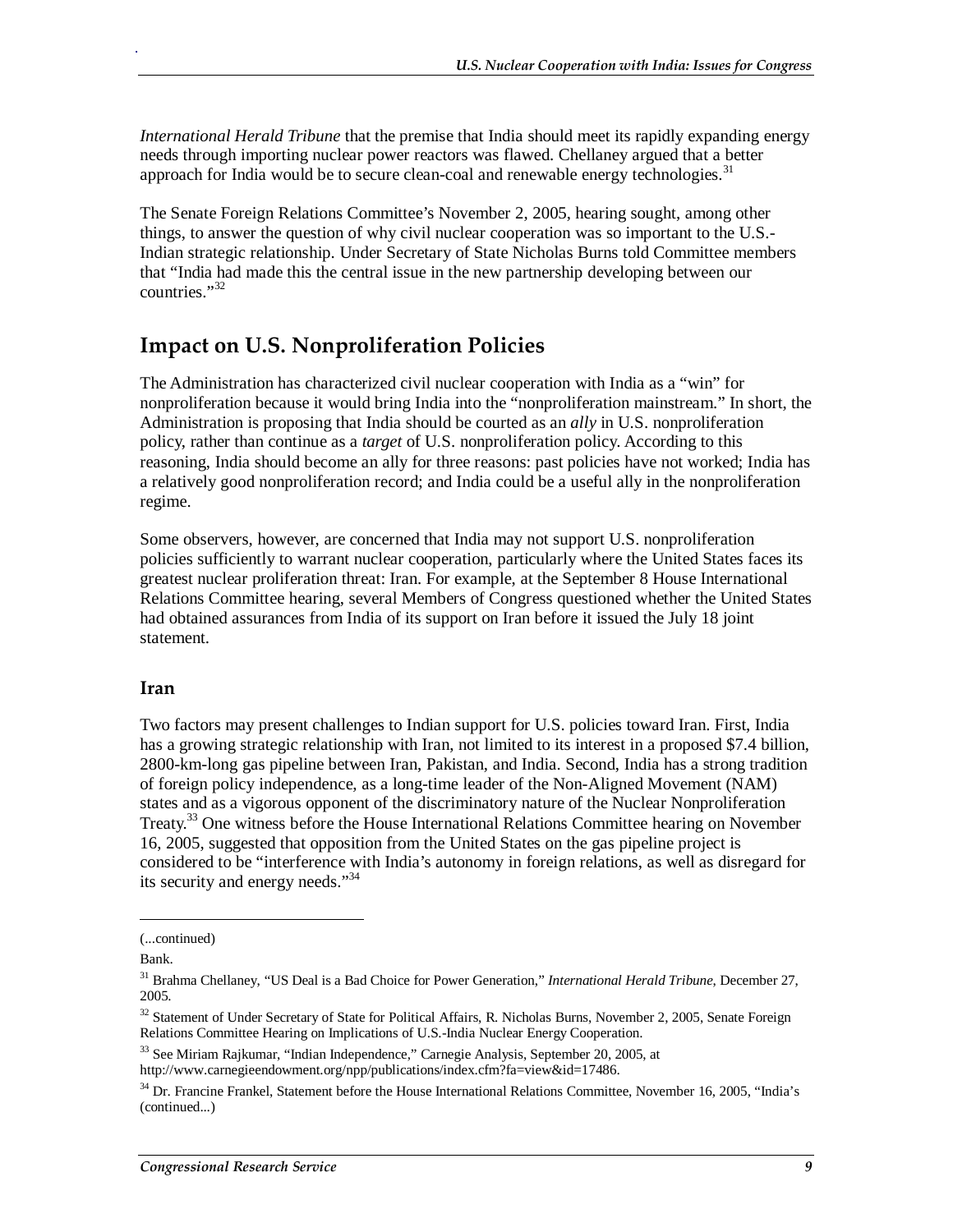On Iran's nuclear program, Indian officials have stated they do not support a nuclear weapons option for Tehran. However, they did not agree with the United States on the urgency of reporting Iran's nuclear program to the U.N. Security Council, which the United States has proposed since 2003, nor on the need to limit Iran's nuclear fuel cycle development. When the IAEA Board of Governors passed a resolution (GOV/2005/77) on September 24, 2005, finding Iran in noncompliance with its safeguards agreement, India voted with the United States, provoking significant domestic dissent. According to Indian Foreign Secretary Shyam Saran, India voted for the resolution and against the majority of NAM states which abstained, because it felt obligated after having pressured the EU-3 to omit reference to immediate referral to the U.N. Security Council.<sup>35</sup> Moreover, India explained its vote this way:

In our Explanation of Vote, we have clearly expressed our opposition to Iran being declared as noncompliant with its safeguards agreements. Nor do we agree that the current situation could constitute a threat to international peace and security. Nevertheless, the resolution does not refer the matter to the Security Council and has agreed that outstanding issues be dealt with under the aegis of the IAEA itself. This is in line with our position and therefore, we have extended our support.<sup>36</sup>

On February 4, 2006, following Iran's resumption of some uranium enrichment research and development, the IAEA Board of Governors met in an emergency session and voted to report Iran's noncompliance to the U.N. Security Council.<sup>37</sup> India voted with the United States to report Iran, although this followed a controversial remark to the press the previous week by Ambassador David Mulford that India would have to support the United States on Iran in Vienna or the U.S. Congress would not support the peaceful nuclear cooperation agreement.<sup>38</sup> Several years later, New Delhi voted in support of a November 27, 2009, IAEA Board resolution that criticized Iran's failure to comply with its IAEA and UN Security Council obligations.

Iran may also test India's support for curtailing peaceful nuclear programs. India has always been an advocate of states' rights to develop the peaceful uses of nuclear energy and for 30 years has derided the NPT and nonproliferation policies as discriminatory. The official Iranian press agency reported Prime Minister Singh as telling President Ahmadinejad on September 22, 2005, that solutions to Iran's nuclear problem should be based on the principle that Iran as an NPT member should retain its lawful rights.<sup>39</sup> On September 26, 2005, Foreign Secretary Saran told the press that "With respect to Iran's right to peaceful uses of nuclear energy, that is something which we have ourselves no reservations about."<sup>40</sup> In September 2006, India joined in the 118-nation Nonaligned Movement (NAM) summit statement that expressed support for Iran's "choices and decisions in the field of peaceful uses of nuclear technology and its fuel cycle policies."<sup>41</sup>

<u>.</u>

<sup>(...</sup>continued)

Potential Importance for Vital U.S. Geopolitical Objectives in Asia: A Hedge Against a Rising China?"

<sup>&</sup>lt;sup>35</sup> "Press Briefing by Foreign Secretary on the events in UN and IAEA," New Delhi, September 26, 2005, available at http://www.indianembassy.org/press\_release/2005/Sept/29.htm.

<sup>&</sup>lt;sup>36</sup> Briefing by MEA Official Spokesperson on Draft Resolution on Iran in IAEA, New Delhi, September 24, 2005, available at http://www.indianembassy.org/press\_release/2005/Sept/16.htm.

<sup>37</sup> See CRS Report RL34544, *Iran's Nuclear Program: Status*, by Paul K. Kerr.

<sup>38 &</sup>quot;U.S.-India Nuclear Deal Could Die, Envoy Warns," *Washington Post*, January 26, 2006.

<sup>&</sup>lt;sup>39</sup> "Ahmadinejad Thanks India for Positive Stands on Iran in IAEA," IRNA, September 23, 2005.

 $40$  September 26, 2005 press briefing, op. cit.

<sup>41</sup> Iran Republic News Agency, "118 countries back Iran's nuclear program" *Iran Times,* September 18, 2006.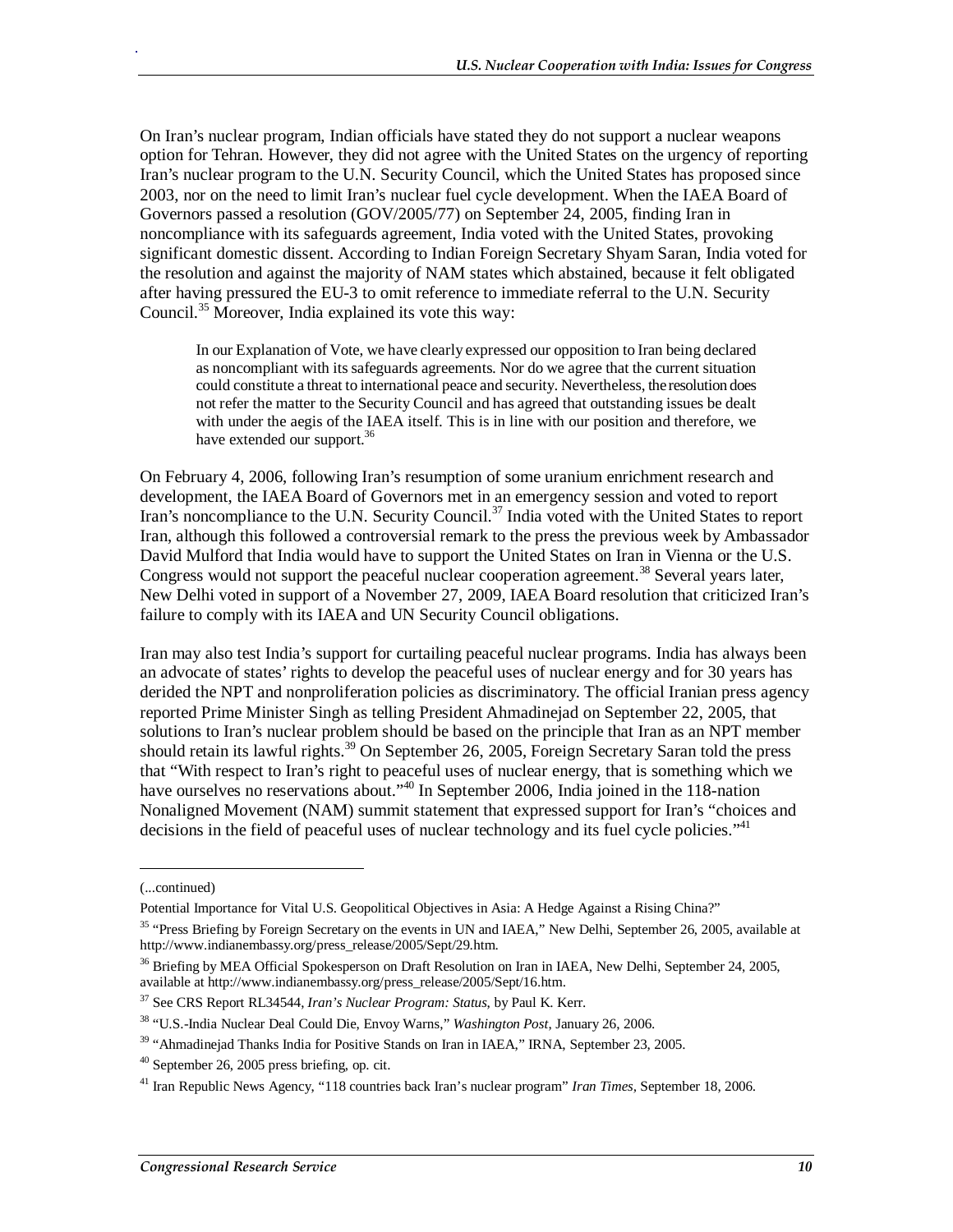#### *Reported Indian Transfers of WMD-related items to Iran42*

Concerns about India's relationship with Iran extend, for some, to the transfer of Weapons of Mass Destruction (WMD)-related items. Entities in India and Iran appear to have engaged in very limited nuclear, chemical and missile-related transfers over the years. There are no publicly available indications of activities related to biological weapons. In the early 1990s, when Iran actively sought nuclear-related assistance and technology from many foreign sources, India appears to have played only a minor role in contrast to other states. India signed an agreement in November 1991 to provide a 10 megawatt research reactor to Tehran, but cancelled under pressure from the United States. Nonetheless, India reportedly trained Iranian nuclear scientists in the 1990s.<sup>43</sup> More recently, India's Foreign Minister Jaswant Singh stated in December 2003 that India "has and would continue to help Iran in its controversial bid to generate nuclear energy."<sup>44</sup>

In September 2004, the United States imposed sanctions on two Indian nuclear scientists, Dr. Y.S.R. Prasad and Dr. C. Surendar, under the Iran Nonproliferation Act. Indian officials protested, stating that cooperation had taken place under the auspices of the IAEA Technical Cooperation program. Other reports suggest that the scientists, who had served as Chairman and Managing Director of the Nuclear Power Corporation of India, Ltd. (NPCIL), which runs India's power reactors, passed information to Iran on tritium extraction from heavy water reactors.<sup>45</sup> Sanctions were lifted on Dr. Surendar in 2005.

In the chemical area, there is one confirmed transfer of 60 tons of thionyl chloride, a chemical that can be used in the production of mustard gas, from India to Iran in March 1989.<sup>46</sup> Other shipments in that time frame reportedly were halted under U.S. pressure. India does not appear in the CIA's unclassified nonproliferation report to Congress as a supplier of chemical-weaponsrelated exports to Iran since the report began publication in 1997. India signed the Chemical Weapons Convention in 1993 and deposited its instrument of ratification until 1996. However, in December 2005, the United States imposed sanctions on Sabero Organic Chemicals Gujarat Ltd and Sandhya Organic Chemicals Pvt. Ltd, pursuant to the Iran Nonproliferation Act of 2000. In July 2006, the United States imposed sanctions on Balaji Amines and Prachi Poly Products, chemical manufacturers, pursuant to the Iran and Syrian Nonproliferation Act.<sup>47</sup>

#### **Restricting Enrichment and Reprocessing**

One of India's commitments in the July 18 statement was to refrain from transferring enrichment and reprocessing technologies to states that do not already have those technologies and to support international efforts to limit their spread. As discussed in greater detail below, the NSG is considering adopting criteria for exporting enrichment and reprocessing technology.

1

<sup>42</sup> See CRS Report RS22530, *India and Iran: WMD Proliferation Activities*, by Sharon Squassoni, for more information related to sanctions imposed for Indian transfers to Iran.

 $^{43}$  See http://www.nti.org/e\_research/profiles/Iran/2867.html.

<sup>44 &</sup>quot;India Denies Nuclear Cooperation with Iran," *Agence France Presse*, December 13, 2003.

<sup>45</sup> John Larkin and Jay Solomon, "As Ties Between India and Iran Rise, U.S. Grows Edgy," *Wall Street Journal*, March 24, 2005.

<sup>&</sup>lt;sup>46</sup> Thionyl chloride is a Schedule 3 chemical under the Chemical Weapons Convention. It has military and civilian uses, and is widely used in the laboratory and in industry.

 $47$  See list of sanctions at http://www.state.gov/t/isn/c15234.htm.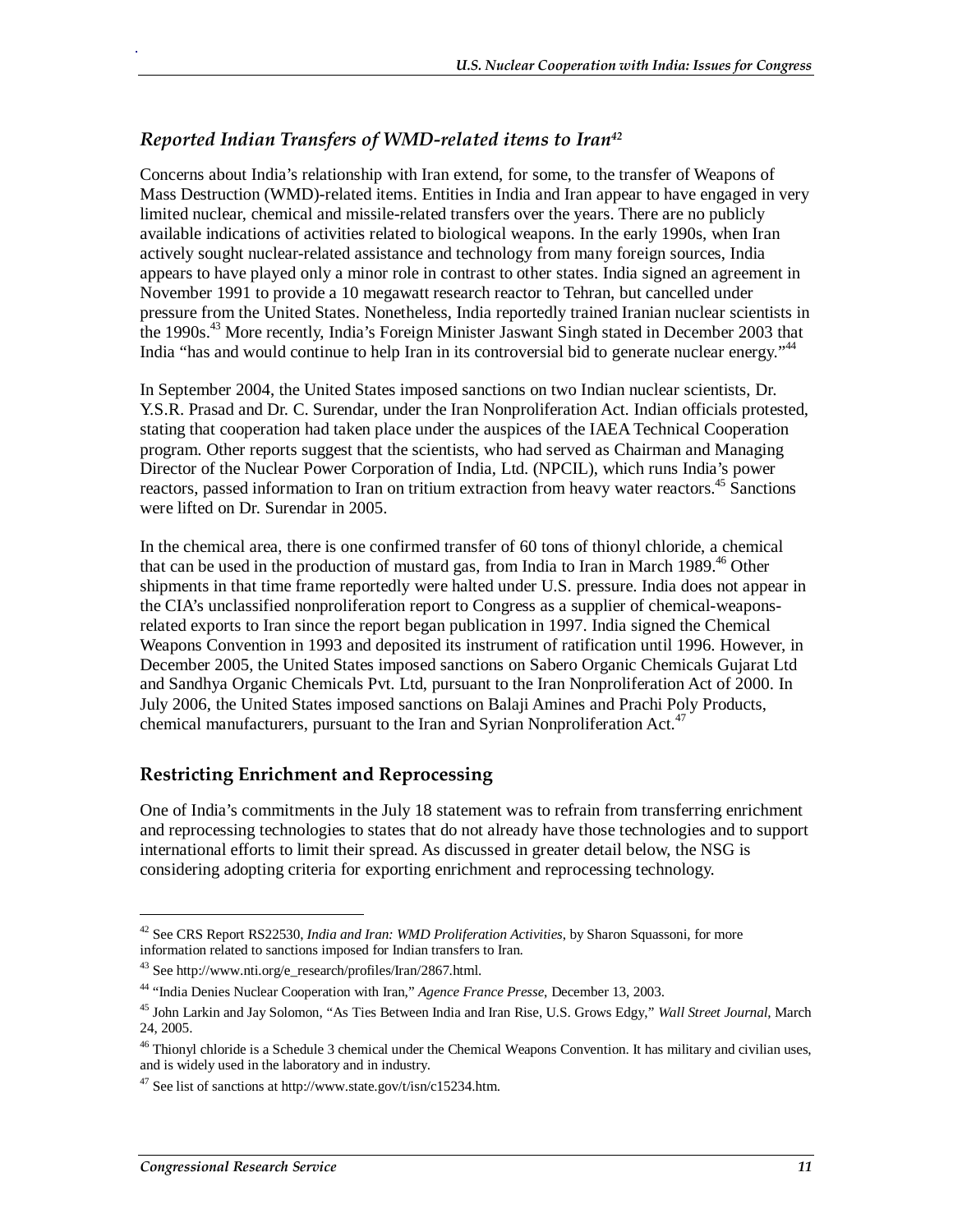India's External Affairs Minister Shri Pranab Mukherjee stated September 5, 2008, that:

India will not be the source of proliferation of sensitive technologies, including enrichment and reprocessing transfers. We stand for the strengthening of the non-proliferation regime. We support international efforts to limit the spread of ENR equipment or technologies to states that do not have them.<sup>48</sup>

David Albright, president of the Institute for Science and International Security (ISIS), published a report on March 10, 2006, that asserted that India had potentially exported centrifuge enrichment-related technology by virtue of tendering public offers and providing blueprints for technology to interested parties.<sup>49</sup> ISIS followed up with a September 18, 2008, report that described Indian sales of documents related to centrifuges, as well as illicit Indian procurement of a chemical used in reprocessing.<sup>50</sup> It is not clear whether Indian procurement practices facilitate transfer of technology, but the U.S. nuclear cooperation agreement will have no impact on those procurement practices. Although the State Department asserted in responses to questions for the record from Senator Lugar that the United States will not engage in reprocessing or enrichment technology cooperation with India, $51$  other NSG members may transfer such technology.

The NPAS notes that India, by concluding an Additional Protocol to its IAEA safeguards agreement, "will commit to reporting to the IAEA on exports of all NSG Trigger List items."

#### **Other Priorities**

.

In his February 11, 2004, speech, President Bush outlined several counterproliferation priorities, including expanding the Proliferation Security Initiative; strengthening laws and international controls against WMD and missile proliferation (ultimately resulting in adoption of UNSCR 1540); expanding the G8 Global Partnership; and strengthening IAEA safeguards through universal adoption of the Additional Protocol. Ambassador Joseph has noted that India's adherence to NSG and MTCR guidelines would help ensure that WMD and missile-related technologies would not be transferred. Although India's adoption of the Additional Protocol would contribute to its universalization, there are few proliferation benefits to be realized from the adoption of such a protocol in a *de facto* nuclear weapons state. Finally, although the United States reportedly has asked India to endorse PSI, that endorsement has not been forthcoming.

### **Impact on the Nonproliferation Regime**

India's status outside the nonproliferation regime raises possible concerns that the nuclear agreement could negatively affect nuclear nonproliferation efforts. Some considerations include cohesion within the NSG, effect on non-nuclear-weapon member states of the NPT, potential missed opportunities to strengthen the nuclear nonproliferation regime, and whether U.S. nuclear

<u>.</u>

<sup>48</sup>The full text of Mukherjee's statement is in the **Appendix**.

<sup>&</sup>lt;sup>49</sup> David Albright and Susan Basu, "India's Gas Centrifuge Program: Stopping Illicit Procurement and the Leakage of Technical Centrifuge Know-How." Available at http://www.isis-online.org/publications/southasia/ indianprocurement.pdf.

<sup>50</sup> David Albright and Paul Brannan, "Indian Nuclear Export Controls and Information Security: Important Questions Remain." Available at http://www.isis-online.org/publications/southasia/India\_18September2008.pdf.

<sup>&</sup>lt;sup>51</sup> "Questions for the Record Submitted to Under Secretaries Nicholas Burns and Robert Joseph by Chairman Richard G. Lugar (#6), Senate Foreign Relations Committee, November 2, 2005."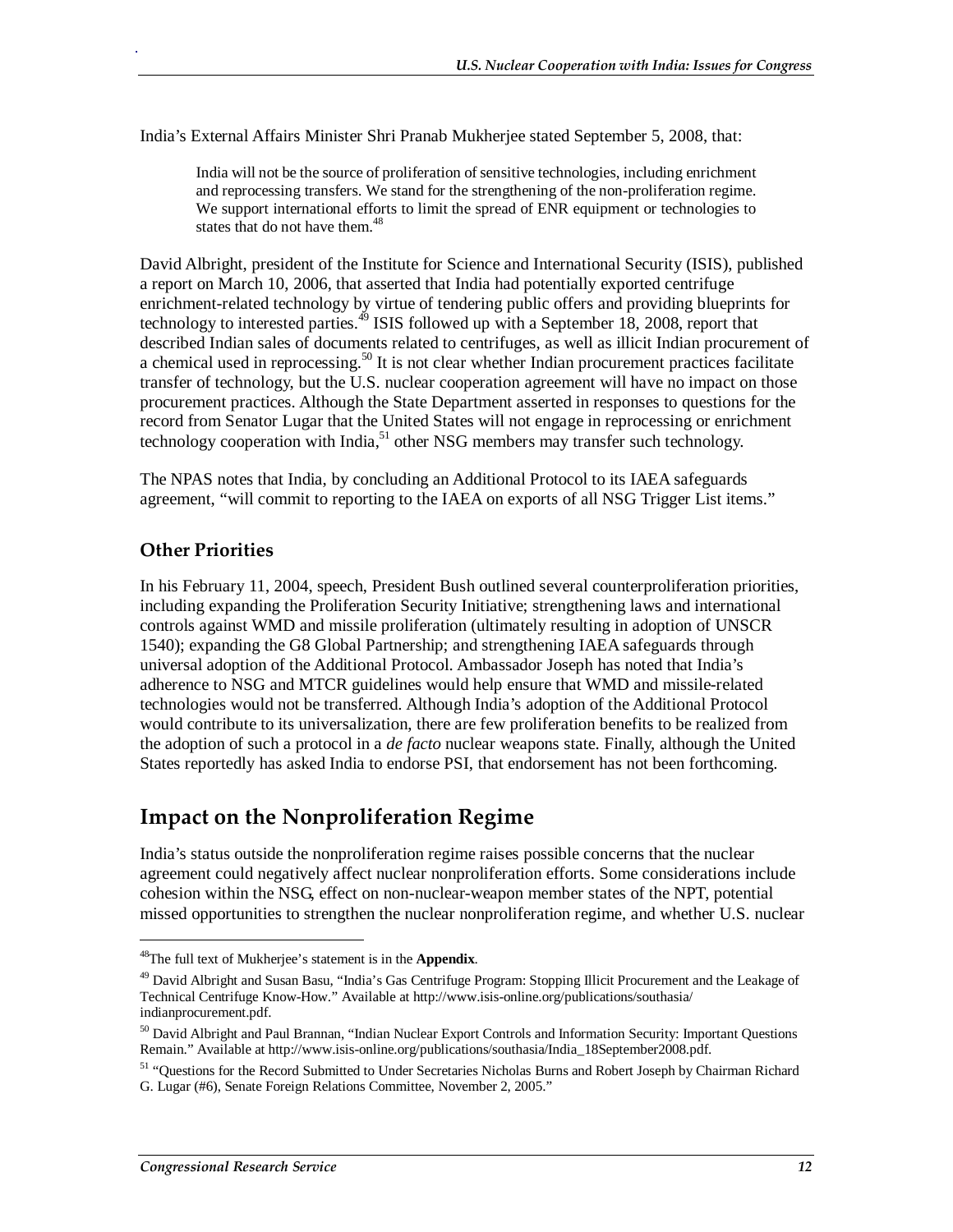cooperation might in any way assist, encourage, or induce India to manufacture nuclear weapons, in possible violation of our Article I obligation under the NPT.

#### **NSG Cohesion**

.

Cohesion within the NSG is critical to effective implementation of export controls. As noted earlier, the NSG has followed the U.S. lead on requiring full-scope safeguards as a condition of nuclear supply. During the September 8, 2005, hearing, House International Relations Committee Chairman Henry Hyde noted that "Many of us are strong supporters of the NSG and would not want to see it weakened or destroyed." Chairman Hyde asked whether the Administration could assure the Committee that

no matter what else happens, that the administration will continue to abide by NSG guidelines, and if you are unable to gain consensus within the NSG for the amendments you need, you will not implement the new India policy in violation of NSG guidelines.

Ambassador Joseph told the Committee that "we intend to take no action that would undercut the effectiveness of the NSG," and further, that the Administration did not intend to change the consensus procedure or even change the NSG full-scope safeguards condition of nuclear supply.<sup>52</sup> P.L. 109-401 states that the NSG should decide "by consensus to permit supply to India of nuclear items covered by" the NSG guidelines.

Dissent within the NSG could be counterproductive to achieving other objectives the United States is pursuing in nuclear nonproliferation, such as restricting the fuel cycle, disarming North Korea, and restraining Iran, all of which rely on the considerable support of friends and allies. Moreover, harmonizing export controls has played a key role in Bush counter- and nonproliferation policies in the last few years and is particularly important for interdiction efforts. U.S.-India cooperation could prompt other suppliers, like China, to justify supplying other nonnuclear-weapon states, like Pakistan. China, which joined the NSG in 2004, has reportedly favored an NSG decision based on criteria, not just an exception for India.<sup>53</sup> Indeed, Pakistani Foreign Secretary Shah Mahmood Qureshi said that Islamabad is interested in similar nuclear cooperation with nuclear supplier states, the Press Trust of India reported July 24, 2008. A July 18, 2008, letter from Pakistan's Permanent Representative to the IAEA similarly reflected such an interest.<sup>54</sup>

Russia, which only halted fuel supplies to the Indian Tarapur reactors in December 2004 at the insistence of the NSG, resumed fuel supplies to Tarapur under the guise of the safety exception, reportedly to the dismay of many NSG members.<sup>55</sup>

#### **Effect on NPT Member States**

India has complained for years that it has been excluded from regular nuclear commerce because of its status outside the NPT. Some observers believe this is a good thing and shows that the

<u>.</u>

<sup>52</sup> September 8, 2005, HIRC US-India hearing.

<sup>53</sup> See, for example, "Nuclear Nonproliferation System is Challenged," *People's Daily,* March 16, 2006.

<sup>54</sup> Available at http://verificationthoughts.blogspot.com/2008/07/indian-separation-plan.html.

<sup>55 &</sup>quot;Concern over Russian Plan to Sell Nuclear Reactor Fuel," *Financial Times*, March 15, 2006.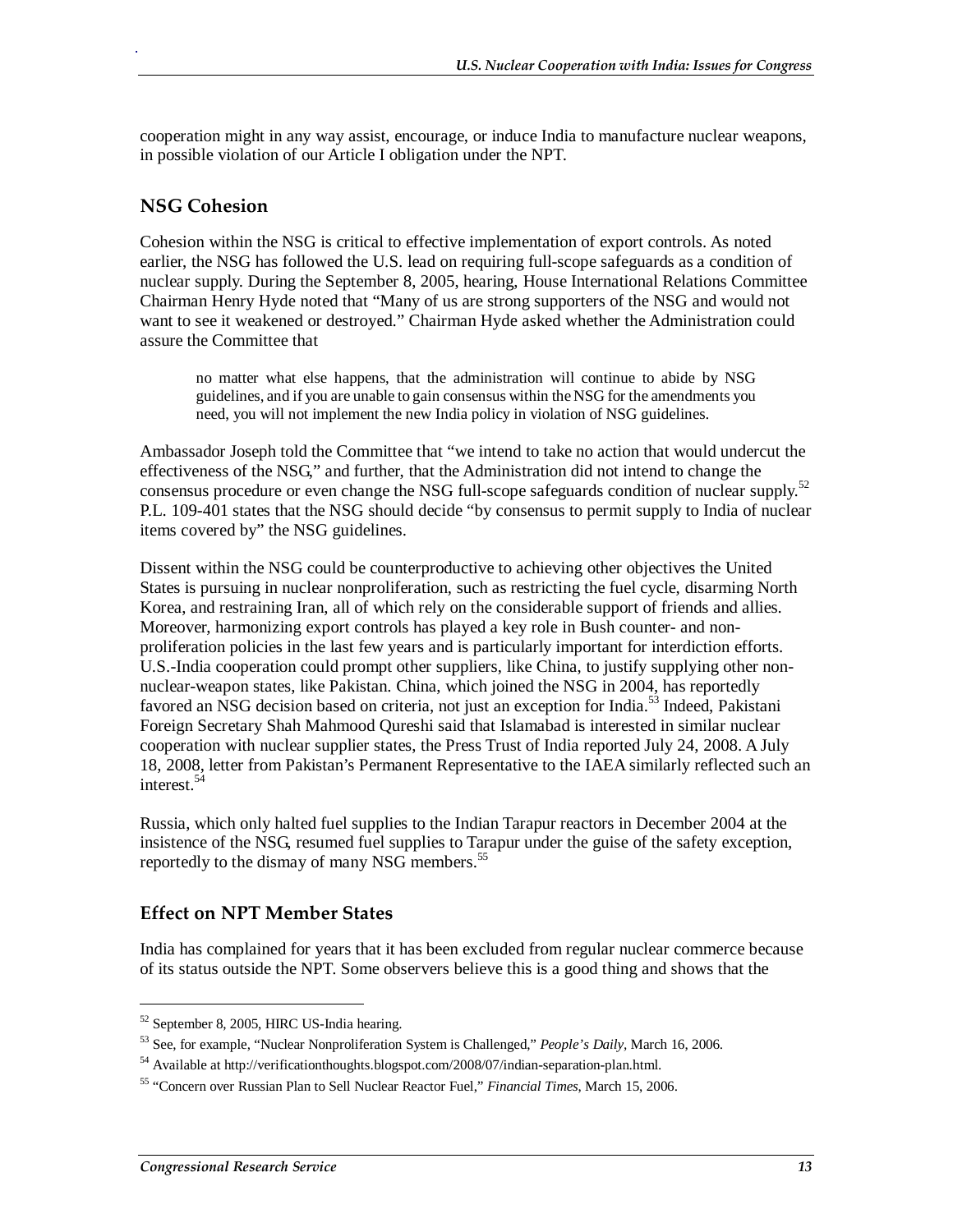policy works. Others believe that a new paradigm is needed for India because it will not ioin the NPT as a non-nuclear-weapon state. One observer argued in a 2005 law review journal that India could join the NPT as a non-nuclear-weapon state and not give up its nuclear weapons, primarily because the NPT defines "nuclear weapon states" but does not define non-nuclear-weapon states and because the treaty does not expressly prohibit non-nuclear-weapon states from possessing nuclear weapons, just from acquiring, manufacturing, receiving transfers of or control of nuclear weapons and not to seek or receive any assistance in manufacturing nuclear weapons.<sup>56</sup> However, that approach would require India to stop producing fissile material for nuclear weapons and place all nuclear material (except that which is in its nuclear weapons) under IAEA safeguards.

The NPT is basically a two-way bargain. Non-nuclear-weapon states under the NPT give up the option of developing nuclear weapons in exchange for the promise of peaceful nuclear cooperation. Nuclear weapon states under the treaty commit to eventual disarmament. India, as a state outside the NPT, is bound by neither of these commitments. Some observers may see the offer of nuclear cooperation previously reserved for states under the NPT with full-scope safeguards not only as undermining the agreements made by non-nuclear-weapon states, but also the commitments made by nuclear weapon states to eventually disarm. In this view, India's continued unilateral testing moratorium is insufficient, compared with signing the Comprehensive Test Ban Treaty (CTBT) and its support for FMCT negotiations is insufficient compared with capping its nuclear weapons fissile material production now, as four of the five nuclear weapon states formally have done. Some have suggested that the absence of an Indian cap on fissile material production for weapons may make it difficult for China to declare it has halted fissile material production for weapons. Others have suggested that, absent a cap on fissile material production, it would be difficult to ensure that peaceful nuclear cooperation was not indirectly assisting or encouraging India's nuclear weapons program.

The proliferation shocks of the 1990s, when the Iraqi and North Korean clandestine nuclear weapons programs surfaced, led to the strengthening of the NPT and export control regimes. At the 1995 NPT Review and Extension Conference, NPT parties affirmed the NSG's decision to require full-scope safeguards for nuclear exports, supporting the principle that non-NPT parties should not be eligible for the same kinds of assistance as NPT parties in good standing. At the 2000 conference, NPT parties again supported that principle. According to the U.S. ambassador to the conference at that time, "Reinforcement of this guideline is important given some who have questioned whether this principle should be relaxed for India and Pakistan, which have not accepted full-scope IAEA safeguards. The answer from NPT parties is clearly no."<sup>57</sup>

In the past 10 years, virtually all states agreed to strengthen the nonproliferation regime, sacrificing some sovereignty by allowing additional, intrusive inspections under the Additional Protocol. In the wake of revelations in 2004 about Pakistani scientist A.Q. Khan's nuclear black market sales, non-nuclear-weapon states under the NPT are also being asked to consider further restrictions on their sovereignty by voluntarily restricting their access to sensitive nuclear technologies like uranium enrichment and reprocessing. If some states view the U.S.-Indian

1

<sup>56</sup> David S. Jonas, "Variations on Non-nuclear: May the 'Final Four' Join the Nuclear Nonproliferation Treaty as Nonnuclear Weapon States While Retaining Their Nuclear Weapons?" *Michigan State Law Review,* Summer 2005, p. 417 ff. Mr. Jonas is General Counsel of the National Nuclear Security Agency.

<sup>57</sup> Ambassador Norman Wulf, "Observations from the 2000 NPT Review Conference," *Arms Control Today*, November 2000.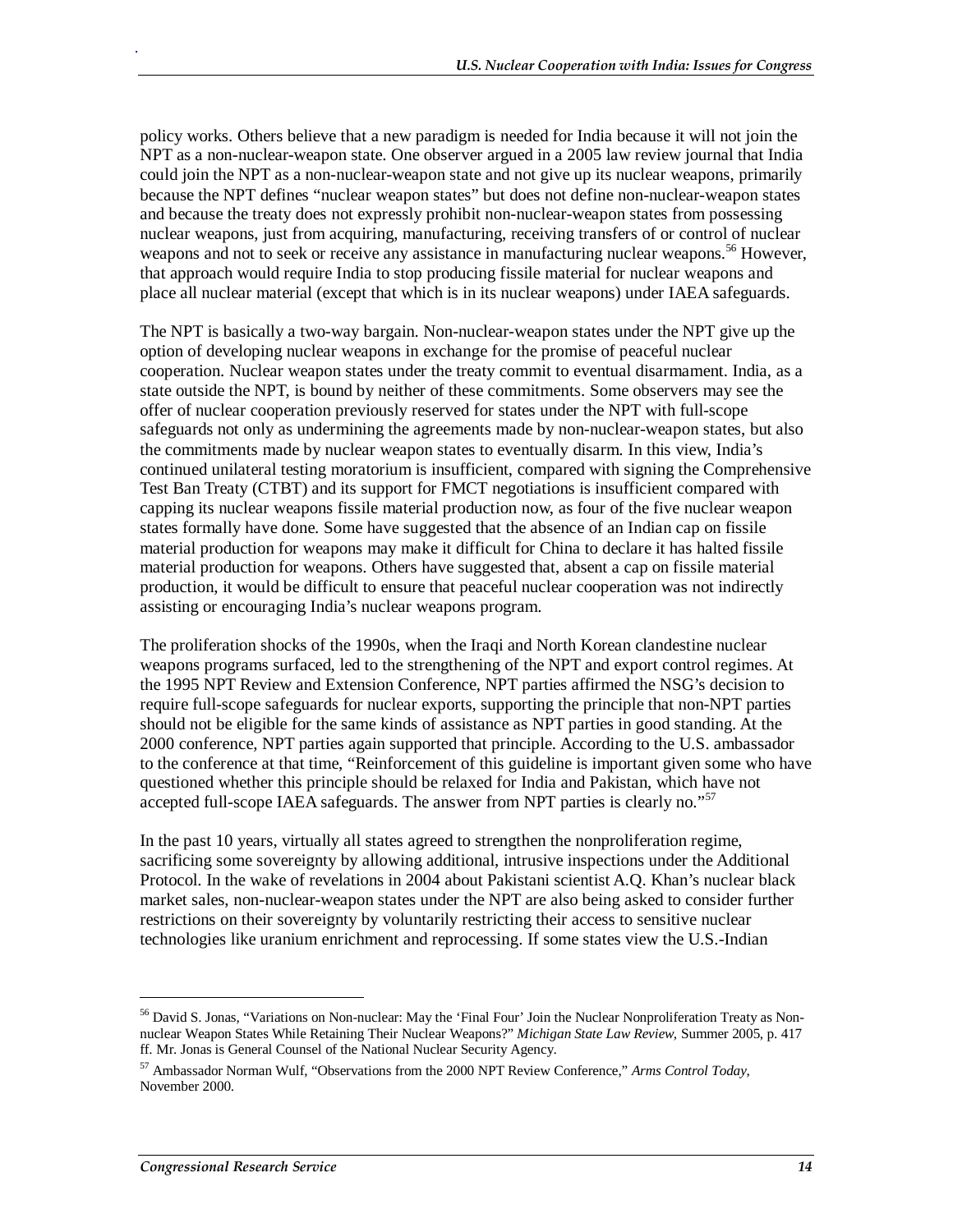nuclear cooperation agreement as a breach of faith in the basic bargain of the NPT, they might be less inclined to accept additional sacrifices, to the detriment of the nonproliferation regime.

#### **Missed Opportunities**

.

Ambassador Joseph described the nuclear initiative as representing "a substantial net gain for nonproliferation. It is a win for our strategic relationship, a win for energy security, and a win for nonproliferation." Ambassador Joseph said he was "convinced that the nonproliferation regime will emerge stronger as a result."<sup>58</sup>

However, some observers have suggested the United States asked for too little. For example, Fred McGoldrick, Harold Bengelsdorf, and Lawrence Scheinman argued in the October 2005 issue of *Arms Control Today* that

It is open to serious doubt whether the proposed Indian concessions were significant enough to justify the accommodations promised by the United States and whether the steps the United States and India agreed to take in the civil nuclear area will, on balance, be supportive of global nonproliferation efforts.... If the Bush Administration is able to implement the joint declaration without significant modification, it will have given the Indians a great deal acknowledgment as a de facto nuclear weapon state and access to the international nuclear energy market—in return for largely symbolic concessions in the nonproliferation area.<sup>59</sup>

Robert Einhorn of the Center for Strategic and International Studies told Members of the House International Relations Committee on October 26, 2005, that several of the steps pledged by India are "simply reaffirmations of existing positions."60 The Indian embassy itself has downplayed the depth and breadth of its nonproliferation commitments, describing all but its safeguards commitments under the July 2005 statement in the following way:

A number of existing policies were also reiterated by India, among them a unilateral moratorium on nuclear testing, working towards conclusion of a multilateral Fissile Material Cut-off Treaty, non-transfer of enrichment and reprocessing technologies, securing nuclear materials and technology through export control, and harmonisation with MTCR and NSG guidelines. $61$ 

India has had a self-imposed nuclear test moratorium for years, although supporters of this agreement note that this agreement would bind India bilaterally to honoring that pledge. If the NSG used a similar criterion in approving exports, it could further strengthen that pledge. India has supported FMCT negotiations for years, despite continuing to produce fissile material for use in nuclear weapons. Since the pace of FMCT negotiations has been glacial, support for negotiations could allow India to continue producing fissile material indefinitely. Moreover, the draft treaty on FMCT tabled by the United States in Geneva on May 18, 2006, would not require India's accession for the treaty to enter into force, thus lessening the pressure on India to join.

1

<sup>58</sup> September 8, 2005, HIRC US-India hearing.

<sup>59</sup> Fred McGoldrick, Harold Bengelsdorf, Lawrence Scheinman, "The U.S.-India Nuclear Deal: Taking Stock," *Arms Control Today*, October 2005, pp. 6-12. See http://www.armscontrol.org/act/2005\_10/OCT-Cover.asp.

<sup>60</sup> Statement by Robert J. Einhorn, Center for Strategic and International Studies, "The U.S.-India Global Partnership: The Impact on Nonproliferation" October 26, 2005.

<sup>61 &</sup>quot;Backgrounder on India-U.S. Civilian Nuclear Energy Cooperation," Indian Embassy, July 29, 2005. See http://www.indianembassy.org/press\_release/2005/July/29.htm.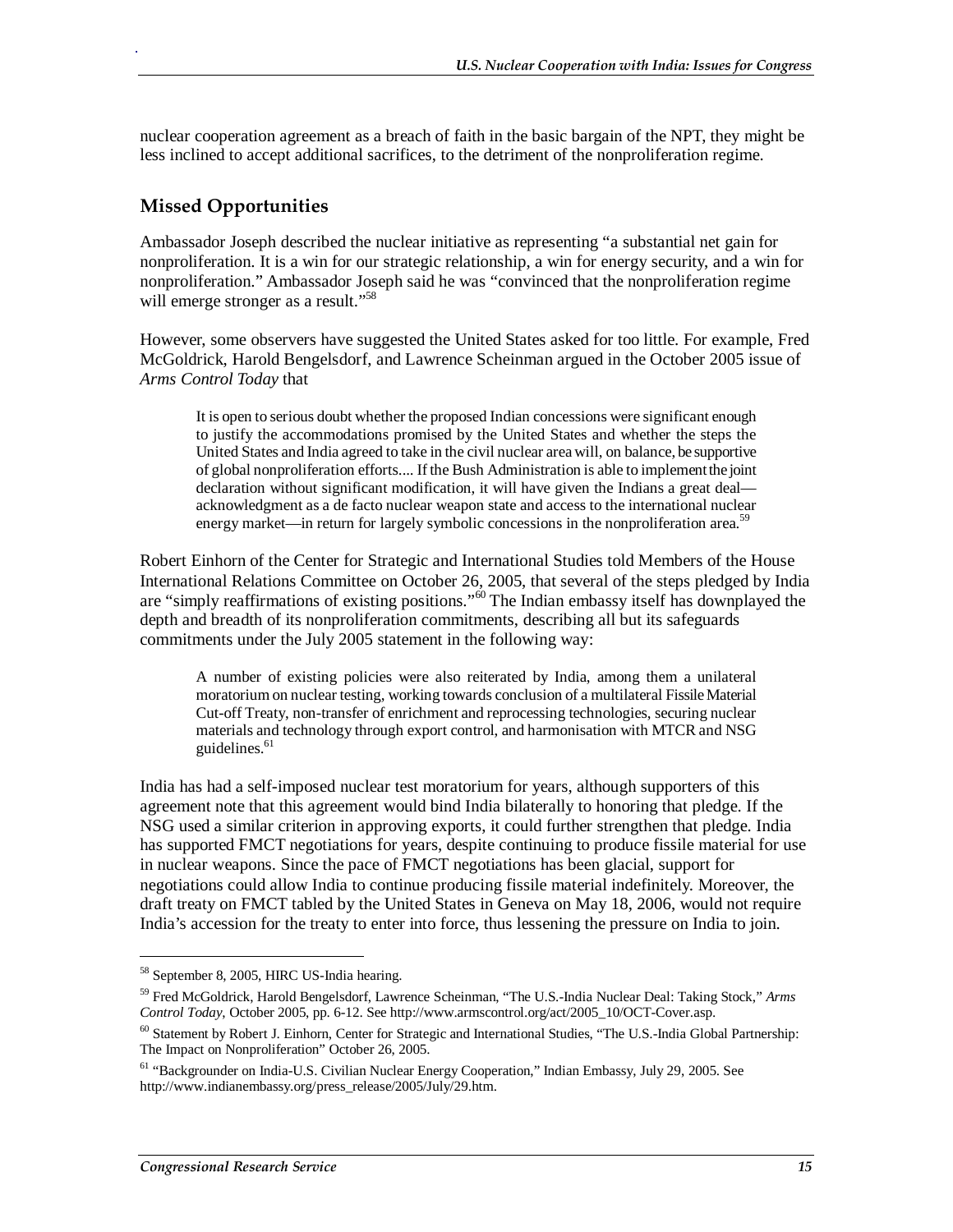Prime Minister Singh told his Parliament on August 17, 2006, that "India is willing to join only a non discriminatory, multilaterally negotiated and internationally verifiable FMCT.<sup>562</sup> Unfortunately, this conflicts with the U.S. draft proposal, which contains no verification measures.

The most far-reaching of the commitments is to separate civilian and military facilities, declare civilian facilities, and place them under safeguards. Administration officials have pointed to this aspect of the agreement as a nonproliferation "plus." Yet, allowing India broad latitude in determining which of its facilities to put under international safeguards is a privilege accorded currently only to nuclear weapon states under the NPT. Although the United States "in no way recognizes India as an NPT nuclear weapons state," excluding military facilities from inspections is a tacit recognition of their legitimacy.

IAEA Director General Dr. Mohamed ElBaradei said that he has "always advocated concrete and practical steps towards the universal application of IAEA safeguards."63 In remarks to the Carnegie Endowment's Nonproliferation Conference in November 2005, Dr. ElBaradei cited additional safety benefits of putting more Indian facilities under safeguards. However, it should be noted that the NSG already has an exception to its full-scope safeguards requirement for safety-related items.

The Administration has asserted that India has an "exceptional" record of nonproliferation and, despite a few isolated sanctions, most of the evidence supports the view that India has exercised restraint in export controls.<sup>64</sup> As such, however, New Delhi's promise to refrain from transferring enrichment and reprocessing technologies to states that do not have them, as well as its promise to adhere to NSG guidelines, may be little more than a formality.

Many observers have noted that there are no measures in this global partnership to restrain India's nuclear weapons program. Many have suggested that the United States should have asked New Delhi to halt fissile material production for weapons. Ambassador Joseph stated that the United States remains "committed to achieving Indian curtailment of fissile material production, and we have strongly encouraged a move in this direction. We stand willing to explore options that might serve this objective, but we will not insist on it for purposes of this civil nuclear initiative."<sup>65</sup> Indian officials, on the other hand, have taken pains to point out that "There is no commitment at all to cease production of fissile material ahead of the conclusion of such a multilateral [FMCT] treaty."<sup>66</sup> Prime Minister Singh told the parliament in August 2006 that "Our position on this

65 September 8, 2005, HIRC US-India hearing.

1

 $^{62}$  Prime Minister Singh, "Excerpts from Prime Minister's Reply to Discussion in Raja Sabha on Civil Nuclear Energy Cooperation with the United States." Remarks are available at the Indian Ministry of External Affairs website, http://mea.gov.in.

<sup>63 &</sup>quot;IAEA Director General Reacts to U.S.-India Cooperation Agreement," See http://www.iaea.org/NewsCenter/ PressReleases/2005/prn200504.html. Critics of the IAEA point out that it is an organization that measures its success in part by how much nuclear material and how many facilities are under inspection.

<sup>&</sup>lt;sup>64</sup> On September 29, 2004, the State Department published Public Notice 4845 in the Federal Register imposing sanctions pursuant to the Iran Nonproliferation Act of 2000. Two Indian scientists were named—Dr. Prasad and C. Surendar. The State Department has not revealed what technology or equipment was transferred, but both scientists have worked for the Nuclear Power Corporation of India, Ltd., a government-owned entity that runs India's nuclear power plants. The Indian embassy reported in December 2005 that sanctions on Dr. Surendar had been removed. See http://www.indianembassy.org/press\_release/5.asp. In the December 30, 2005 Federal Register, Public Notice 5257 stated simply that sanctions on an Indian entity issued in Public Notice 4845 had been rescinded.

<sup>66 &</sup>quot;Backgrounder on India-U.S. Nuclear Energy Cooperation," July 29, 2005.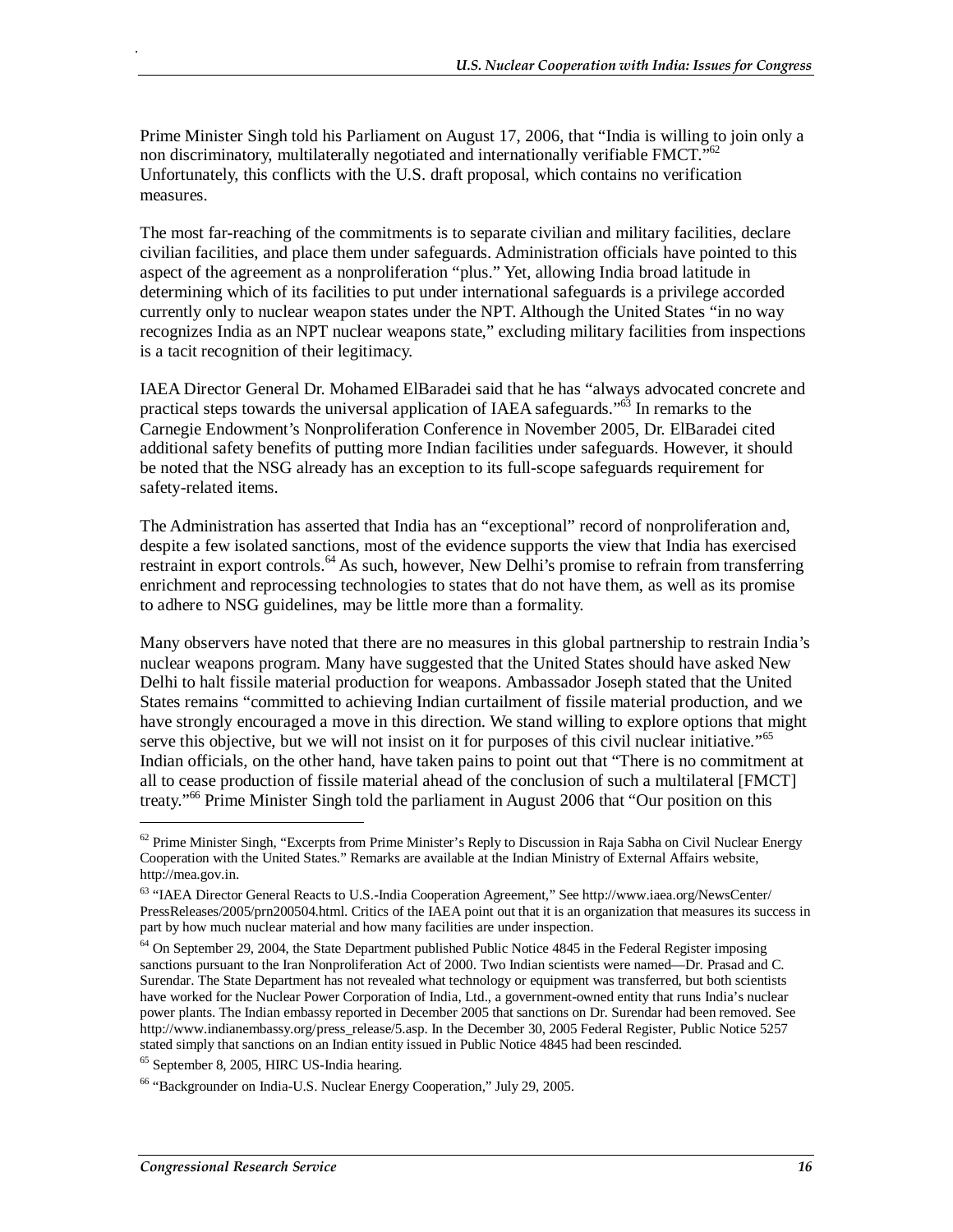matter is unambiguous. We are not willing to accept a moratorium on the production of fissile material."<sup>67</sup> Other observers have noted that although India committed to a test ban, it did not commit to signing the CTBT. Still other observers have suggested that if India insists on being treated as a nuclear weapon state, it should undertake responsibilities similar to those of the other nuclear weapon states, for example, placing fissile material excess to defense needs under safeguards. Many believe that real limits on India's nuclear weapons program would constitute a "win" for nonproliferation.

#### **U.S. NPT Article I Obligations/Aiding India's Nuclear Arsenal**

Article I of the NPT states that

.

each nuclear-weapon State Party to the Treaty undertakes not to transfer to any recipient whatsoever nuclear weapons or other nuclear explosive devices or control over such weapons or explosive devices directly, or indirectly; and not in any way to assist, encourage, or induce any non-nuclear-weapon State to manufacture or otherwise acquire nuclear weapons or other nuclear explosive devices, or control over such weapons or explosive devices.

Given that India will continue to make nuclear weapons, but is considered under the NPT to be a non-nuclear-weapon state, the question arises as to whether U.S. assistance might in any way violate Article I.68 In testimony before the House International Relations Committee, David Albright of ISIS stated that "Without India halting production of fissile material for its nuclear weapons programs, nuclear assistance, particularly any in the areas involving the fuel cycle, would likely spill over to India's nuclear weapons program."<sup>69</sup>

Three areas raise potential concerns: whether the separation plan is adequate to ensure that cooperation does not in any way assist in the development or production of nuclear weapons; whether cooperation confers nuclear weapons state status on India, with an unintended consequence of encouraging the Indian nuclear weapons program; and whether opening up the international uranium market frees up India's domestic uranium for use in its weapons program.

#### *Separation Plan Credibility*

Administration officials have defended the separation plan as credible and defensible because it covers more than just a token number of Indian facilities, provides for safeguards in perpetuity, and includes upstream and downstream facilities.<sup>70</sup> However, although IAEA safeguards ensure that nuclear material is not diverted, there are no procedures or measures in place to ensure that information, technology and know-how are not transferred from the civil sector to the military sector. This issue, which the September 2008 NPAS does not appear to address, could become a

<u>.</u>

 $67$  "Excerpts from Prime Minister's Reply," August 17, 2006, op. cit.

<sup>68</sup> See Zia Mian and M.V. Ramana, "Wrong Ends, Means, and Needs: Behind the U.S. Nuclear Deal with India," *Arms Control Today*, January/February 2006. See also Robert Einhorn, "Limiting the Damage," *The National Interest,* Winter 2005/2006.

<sup>69</sup> Statement of David Albright before the House International Relations Committee on October 26, 2005 (hereafter cited as "HIRC October 26, 2005 hearing").

 $70$  Questions for the Record Submitted to Secretary of State Condoleezza Rice by Senator Richard Lugar (#2) Senate Foreign Relations Committee, April 5, 2006.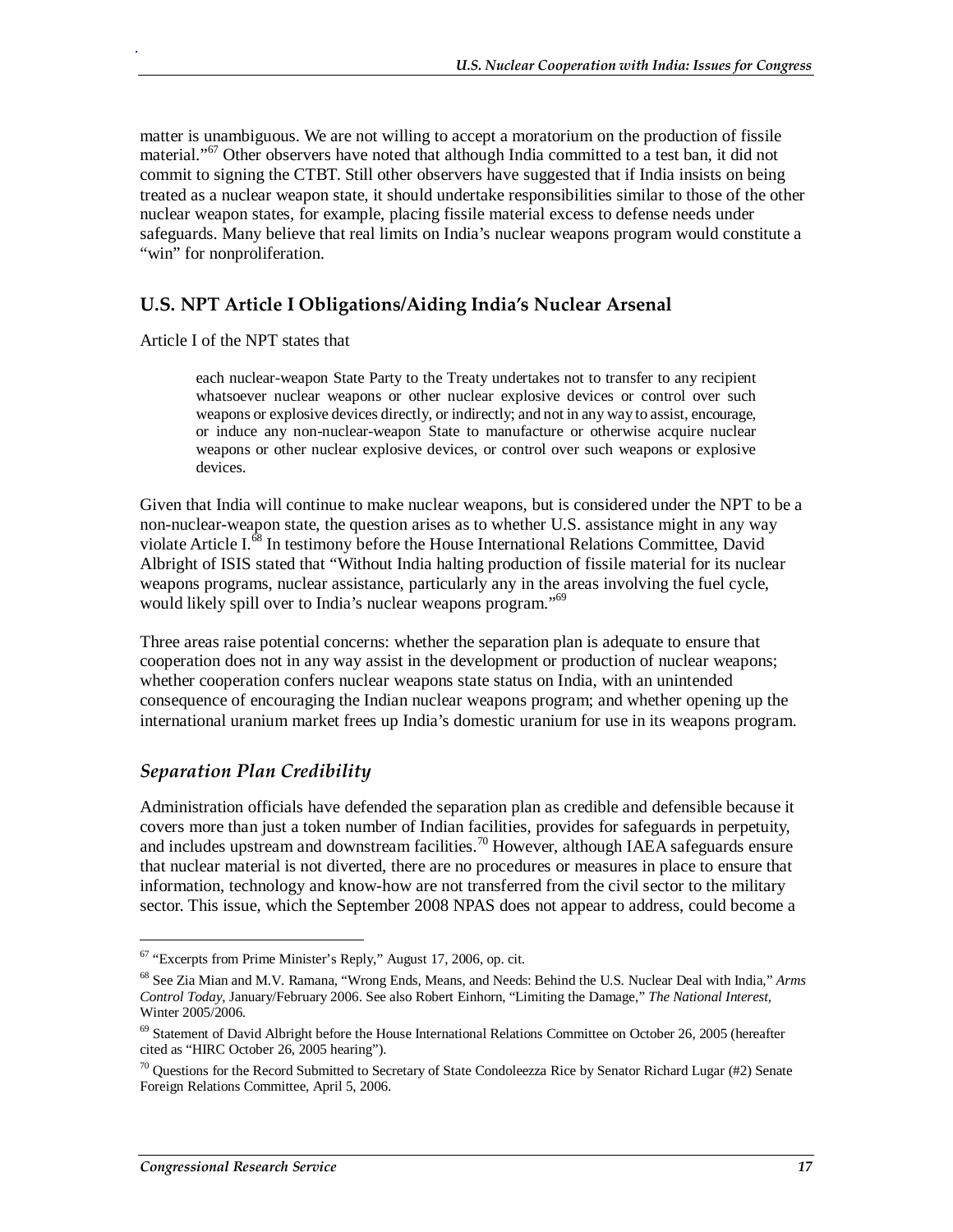key loophole. For example, U.S. assistance to one of the eight indigenous power reactors, whether focused on nuclear safety, improving operational efficiency, or extending its lifetime, could easily be applied by Indian personnel to one of the similar, but unsafeguarded indigenous power reactors. Some Indian commentators have suggested that the United States has little technology to offer India, and others have doubted whether U.S. assistance would be provided to those indigenous power reactors.

#### *Conferring Nuclear Weapon-State Status*

A second area that raises concerns is whether nuclear cooperation confers nuclear weapon state status on India, which could encourage its weapons program. Senator Lugar noted in a hearing on November 2, 2005, that "Prior to the July 18 joint statement India had repeatedly sought unsuccessfully to be recognized as an official nuclear weapons state, a status the NPT reserves only for the United States, China, France, Russia and the United Kingdom. Opponents argue that granting India such status will undermine the essential bargain that is at the core of NPT, namely, that only by foregoing nuclear weapons can a country gain civilian nuclear assistance." Dr. Ashton Carter, testifying at that SFRC hearing, stated that:

India obtained *de-facto* recognition of its nuclear weapons status. The United States will behave, and urge others to behave, as if India were a nuclear weapons state under the NPT. We won't deny it most civil nuclear technology or commerce. We won't require it to put all of its nuclear facilities under IAEA safeguards—only those it declares to be civil. Beyond these technicalities, nuclear recognition confers an enormous political benefit on India.

Secretary Rice, in response to a question for the record in April 2006 on India's nuclear weapon state status, stated that "While India has nuclear weapons and we must deal with this fact in a realistic, pragmatic manner, we do not recognize India as a nuclear weapon state or seek to legitimize India's nuclear weapons program." However, other officials' statements appear to lend more support to India. Under Secretary of State Nicholas Burns told reporters on March 2, 2006, that "India is a nuclear weapons power, and India will preserve part of its nuclear industry to service its nuclear weapons program."<sup>71</sup>

IAEA Director-General ElBaradei argues that the U.S.-India deal is "neutral" because "it does not confer any 'status,' legal or otherwise, on India as a possessor of nuclear weapons."<sup>72</sup> Nonetheless, the successful U.S. effort to create an exemption in its nuclear cooperation law for New Delhi has placed India in the company of only four other nations—the United Kingdom, France, China, and Russia—all *de jure* nuclear weapon states. Many observers believe that this legitimizes India's nuclear weapons program by providing *de facto* recognition. Indian official statements repeatedly have used the term "advanced nuclear states" as synonymous with nuclear weapon states; Prime Minister Singh told the Parliament in August 2006 that

The July Statement did not refer to India as a Nuclear Weapons State because that has a particular connotation in the NPT, but it explicitly acknowledged the existence of India's military nuclear facilities. It also meant that India would not attract full-scope safeguards such as those applied to non-nuclear weapon states that are signatories to the NPT and there would be no curbs on continuation of India's nuclear weapon related activities. In these

1

<sup>&</sup>lt;sup>71</sup> White House, Office of the Press Secretary, "Press Briefing by Under Secretary of State for Political Affairs Nick Burns," Maurya Sheraton Hotel and Towers, New Delhi, India, March 2, 2006.

<sup>72</sup> Mohamed ElBaradei, "Rethinking Nuclear Safeguards," *Washington Post*, June 14, 2006.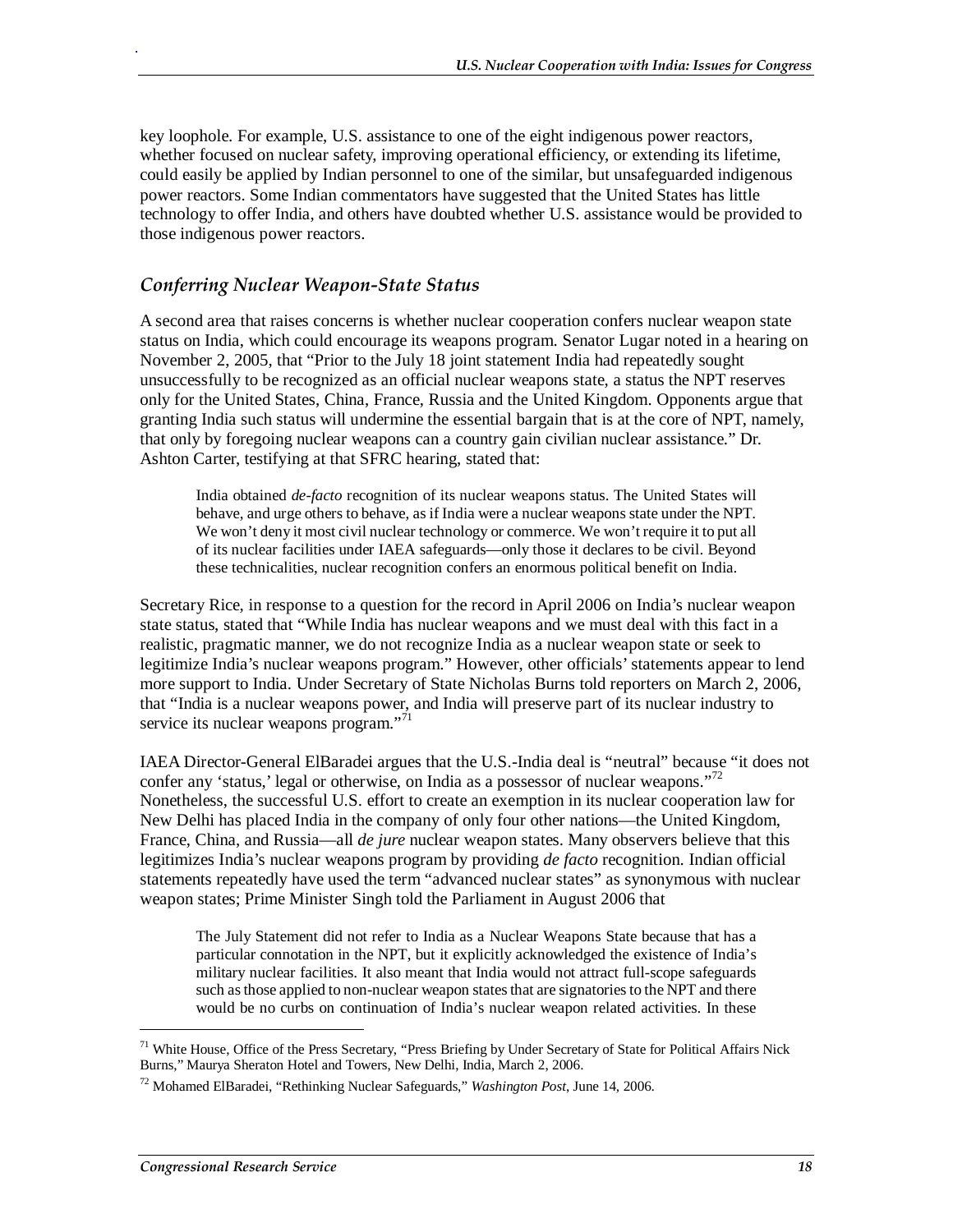important respects, India would be very much on par with the five Nuclear Weapon States who are signatories to the NPT. Similarly, the Separation Plan provided for an India specific safeguards agreement with the IAEA with assurances of uninterrupted supply of fuel to reactors together with India's right to take corrective measures in the event fuel supplies are interrupted. We have made clear to the US that India's strategic programme is totally outside the purview of the July Statement, and we oppose any legislative provisions that mandate scrutiny of our nuclear weapons programme or our unsafeguarded nuclear facilities.

#### *Offsetting India's Uranium Shortage*

Finally, critics of U.S.-Indian civil nuclear cooperation have argued that giving India access to the international uranium market would free up New Delhi's domestic uranium resources for use in its weapons program.<sup>73</sup> India has limited indigenous uranium reserves and apparently has difficulty producing reactor fuel from these reserves. New Delhi has reportedly reduced its power reactors' electricity output because of fuel shortages.<sup>74</sup> Since the NSG's 1992 adoption of the fullscope safeguards condition for exports, New Delhi has not had access to the international uranium market.<sup>75</sup> Foreign Secretary Saran pointed out on February 18, 2008, that "a major expansion in nuclear power in the medium term" would require India to import "higher capacity reactors and uranium fuel."<sup>76</sup> Similarly, the NPAS states that "India must import fuel, reactors, and other technologies ... to meet its nuclear electricity-generating targets."

India's current fuel situation means that New Delhi cannot produce sufficient fuel for both its nuclear weapons program and its projected civil nuclear program. A panel of nuclear experts concluded in 2006 that

India's production of weapon grade plutonium is currently constrained by the competing demands of India's nuclear-power reactors for its limited domestic supply of natural uranium. If India could import fuel for its civilian nuclear reactors, it could use more domestic uranium for the production of weapon materials.<sup>77</sup>

Acknowledging the country's uranium limitations, a leading Indian nuclear strategist K. Subrahmanyam suggested December 12, 2005, in *The Times of India*, that New Delhi should use imported nuclear fuel to preserve its domestic uranium reserves for nuclear weapons:

Given India's uranium ore crunch and the need to build up our minimum credible nuclear deterrent arsenal as fast as possible, it is to India's advantage to categorize as many power reactors as possible as civilian ones to be refueled by imported uranium and conserve our native uranium fuel for weapon-grade plutonium production."<sup>78</sup>

1

<sup>73</sup> See Henry Sokolski, "Fissile isn't Facile," *Wall Street Journal,* February 21, 2006.

<sup>74</sup> See Charles Ferguson, "Reshaping the U.S.-Indian Nuclear Deal to Lessen the Nonproliferation Losses," *Arms Control Today*, April 2008. Ferguson cites information from the Nuclear Power Corporation of India. See also "Uranium Shortage Hits Nuclear Power," *The Hindu Business Line*, May 21, 2008.

<sup>&</sup>lt;sup>75</sup> Several countries have supplied low-enriched uranium to the U.S.-origin Tarapur reactors, including France, China and Russia.

<sup>76 &</sup>quot;India and the Nuclear Domain." Available at http://mea.gov.in/.

<sup>77</sup> Zia Mian, A.H. Nayyar, R. Rajaraman and M.V. Ramana, *Fissile Materials in South Asia: The Implications of the U.S.-India Nuclear Deal*, September 2006. Available at http://www.fissilematerials.org/ipfm/site\_down/rr01.pdf.

<sup>&</sup>lt;sup>78</sup> K. Subrahmanyam, former head of the Institute for Defence Studies and Analysis, was appointed Head of the National Security Council Advisory Board (NSCAB) established by the first Vajpayee government to draft the Indian nuclear doctrine. He currently chairs PM Singh's Global Strategic Developments Task Force. See also Dr. A. (continued...)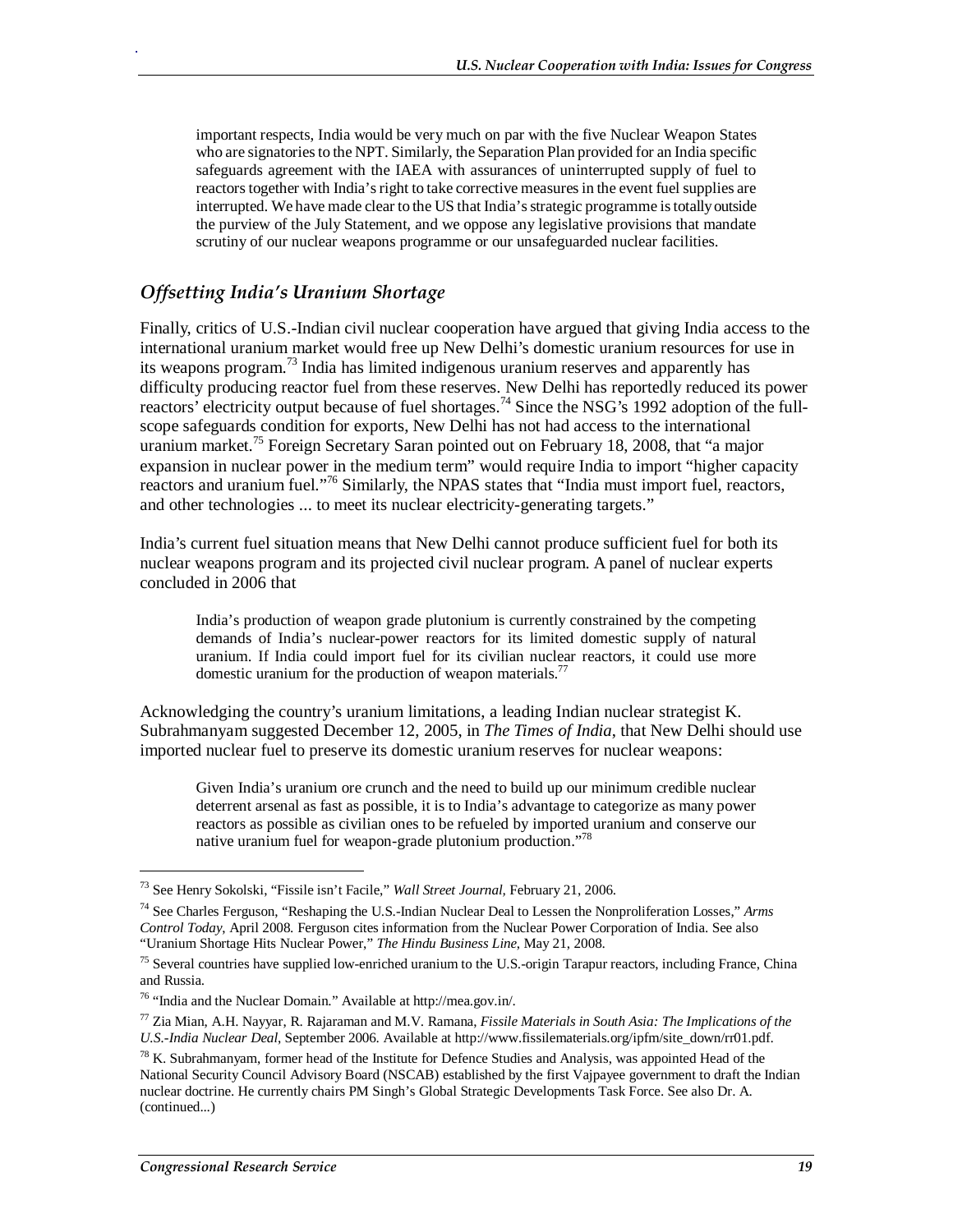Proponents of U.S.-Indian nuclear cooperation have made several arguments regarding the Article I issue. None of these claims, however, refute the fact that India's access to the international uranium market will result in more indigenous Indian uranium available for weapons because it will not be consumed by New Delhi's newly safeguarded reactors.<sup>79</sup> For example, proponents of the deal argue that India already has sufficient uranium to increase its nuclear arsenal and that New Delhi does not plan to increase that arsenal. The NPAS states that "India is capable of maintaining and expanding its existing nuclear arsenal within the limit of its indigenous resources and capabilities." Secretary Rice made a similar argument during an April 5, 2006, House International Relations Committee hearing. But these arguments do not address the constraints India faces in pursuing its civilian and military nuclear programs using only indigenous uranium.

The NPAS also addresses New Delhi's intentions regarding its future nuclear arsenal. First, the statement says that Washington has "no evidence indicating that India plans to use additional domestic uranium reserves in its nuclear weapons programs as a consequence of implementing" the nuclear cooperation agreement. Second, the NPAS argues that New Delhi has "a posture of nuclear restraint," citing India's stated no-first-use nuclear weapon policy and need for only a "credible minimum deterrent." India, however, has never defined what it means by such a deterrent; Saran stated during an April 2006 television interview that "there is no responsibility on part of India to declare what its minimum deterrent is."<sup>80</sup> Moreover, New Delhi's intentions are irrelevant to determining U.S. compliance with its Article I obligations.

Furthermore, the NPAS appears to argue that the agreement may reduce India's potential to produce additional fissile material for weapons, because the additional indigenous Indian reactors placed under safeguards "will no longer be available for this purpose." However, the statement characterizes the reactors' potential to produce fissile material for weapons as "theoretical." And, as noted above, India is not obligated to place future reactors under safeguards.

The State Department report submitted with the agreement notes that IAEA safeguards will prevent India from using its civil nuclear facilities for its nuclear weapons program. It also describes the ways in which U.S. export control policies prevent exported U.S. dual-use nuclear technologies from being used for military purposes.<sup>81</sup>

In the view of many nonproliferation analysts, the key to ensuring that civilian nuclear cooperation does not assist India's weapons program is to insist on New Delhi halting its fissile material production for weapons. That would narrow the area of concern to technology transfer to the weapons and delivery systems themselves, rather than fissile material production in reactors,

<u>.</u>

<sup>(...</sup>continued)

Gopalakrishnan, "Civilian and Strategic Nuclear Facilities of India," January 5, 2006.

 $79$  It is worth noting that even before the NPT entered into force, negotiators recognized that a state outside the treaty could preserve its domestic uranium sources for a possible weapons program as long as it agreed to accept IAEA safeguards on the items it imported. In the late 1960s, however, Congress was more concerned about ensuring that the United States could supply its allies outside the treaty, such as Japan and Germany, with nuclear fuel. According to Mason Willrich's history of the NPT, As long as India does not become a party to the Non-Proliferation Treaty, it can continue to import from the parties nuclear materials and equipment subject to safeguards for use in its civil nuclear power program. This would free its indigenous resources, particularly its limited uranium supply, for possible concentration on a nuclear weapons program. (Mason Willrich, *Non-proliferation Treaty: Framework for Nuclear Arms Control*, The Michie Company, Charlottesville, VA, 1969, p. 125.)

<sup>80 &</sup>quot;India Won't Define Minimum N-Deterrent: Saran," *Press Trust of India*, April 8, 2006.

<sup>81</sup> *Report Pursuant to Section 104 (c) of the Hyde Act Regarding Civil Nuclear Cooperation with India*. Submitted to Congress September 10, 2008. (Hereafter cited as, "2008 State Department Report.")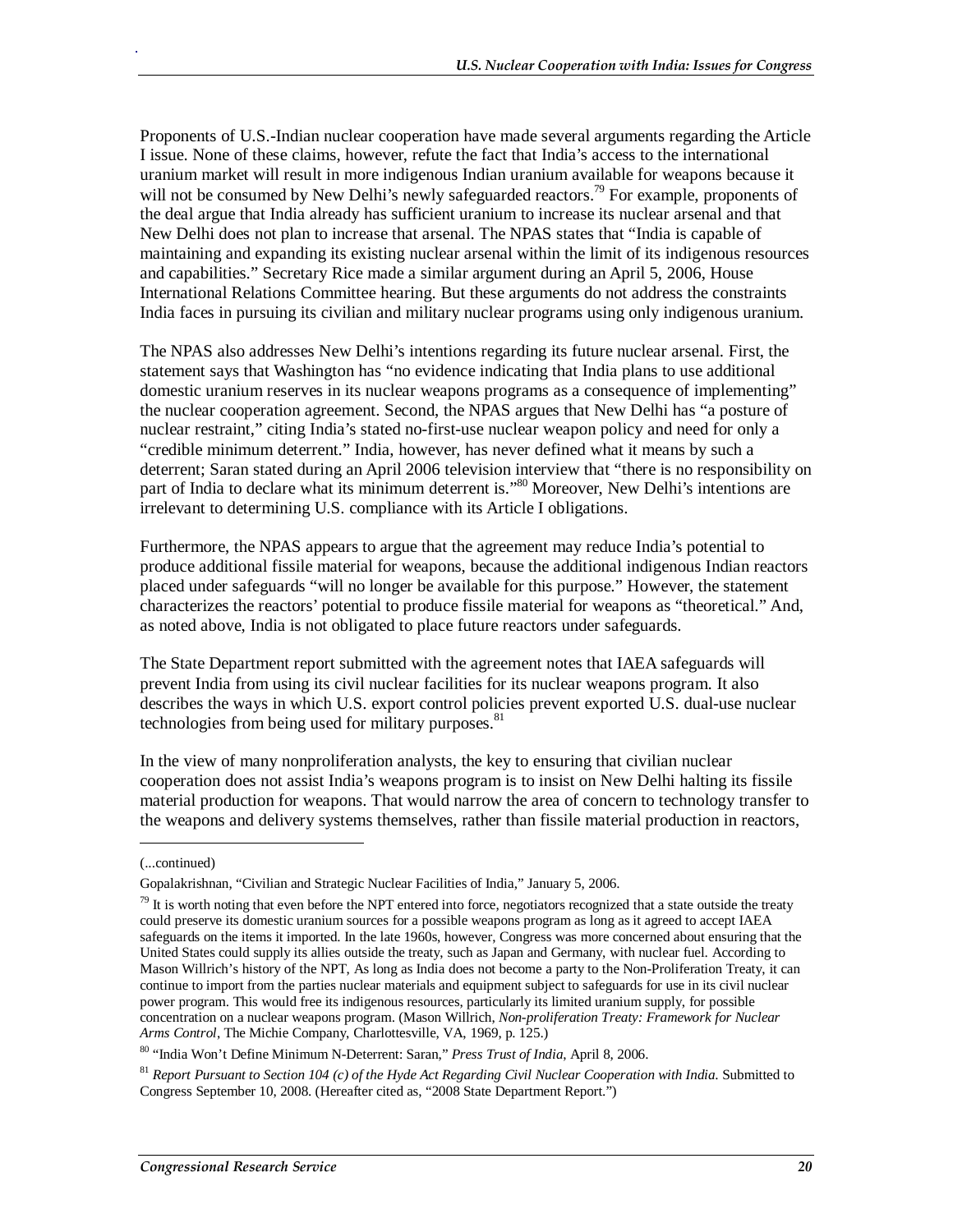enrichment facilities, and reprocessing plants. Among others, Henry Sokolski suggested in the Wall Street Journal that "If we want to keep this aid from freeing up India's domestic nuclear resources to make more bombs ... we have to get serious about India capping its nuclear weapons program."

# **Steps Required by P.L. 109-401**

As noted above, P.L. 109-401 allows the President to exempt a U.S. nuclear cooperation agreement with India from several AEA requirements. Before such an agreement can enter into force, however, the President must first certify that several steps have been completed. President Bush did so September 10. After the President signs H.R. 7081, which both the House and Senate have passed, Washington and New Delhi must, according to the agreement's text, "exchange diplomatic notes informing each other that they have completed all applicable requirements" in order for the agreement to enter into force.

# **Separation Plan and Safeguards82**

U.S. and Indian officials agreed on India's separation plan in March 2006. The key elements of that plan are: $83$ 

- Eight indigenous Indian power reactors will be placed under an India-specific safeguards agreement, bringing the total number of power reactors under safeguards to 14 of 22 (six are already under safeguards)<sup>84</sup>
- Future power reactors may also be placed under safeguards, if India declares them as civilian
- Some facilities in the Nuclear Fuel Complex (e.g., fuel fabrication) will be specified as civilian in 2008
- Nine research facilities and three heavy water plants would be declared as civilian, but are "safeguards-irrelevant."

The following facilities and activities were not on the separation list:

- Eight indigenous Indian power reactors
- Fast Breeder test Reactor (FTBR) and Prototype Fast Breeder Reactors (PFBR) under construction
- Enrichment facilities

<u>.</u>

<sup>82</sup> See CRS Report RL33292, *India's Nuclear Separation Plan: Issues and Views*, by Sharon Squassoni, for details on the separation plan. See the previous section for additional issues concerning the separation plan.

<sup>&</sup>lt;sup>83</sup> Prime Minister Singh presented "Implementation of the India-United States Joint Statement of July 18, 2005: India's Separation Plan," to Parliament on March 7, 2006. This is available at http://indianembassy.org/newsite/press\_release/ 2006/Mar/sepplan.pdf. The plan was updated on May 11, 2006 to include names of reactors and upstream facilities, as well as dates they would be submitted to safeguards.

<sup>&</sup>lt;sup>84</sup> According to the May 11 update, the eight indigenous reactors to be safeguarded are four at Rajasthan (RAPS 3, 4, 5 & 6); two at Uttar Pradesh (NAPS 1, 2); and two at Gujrat (KAPS 1, 2).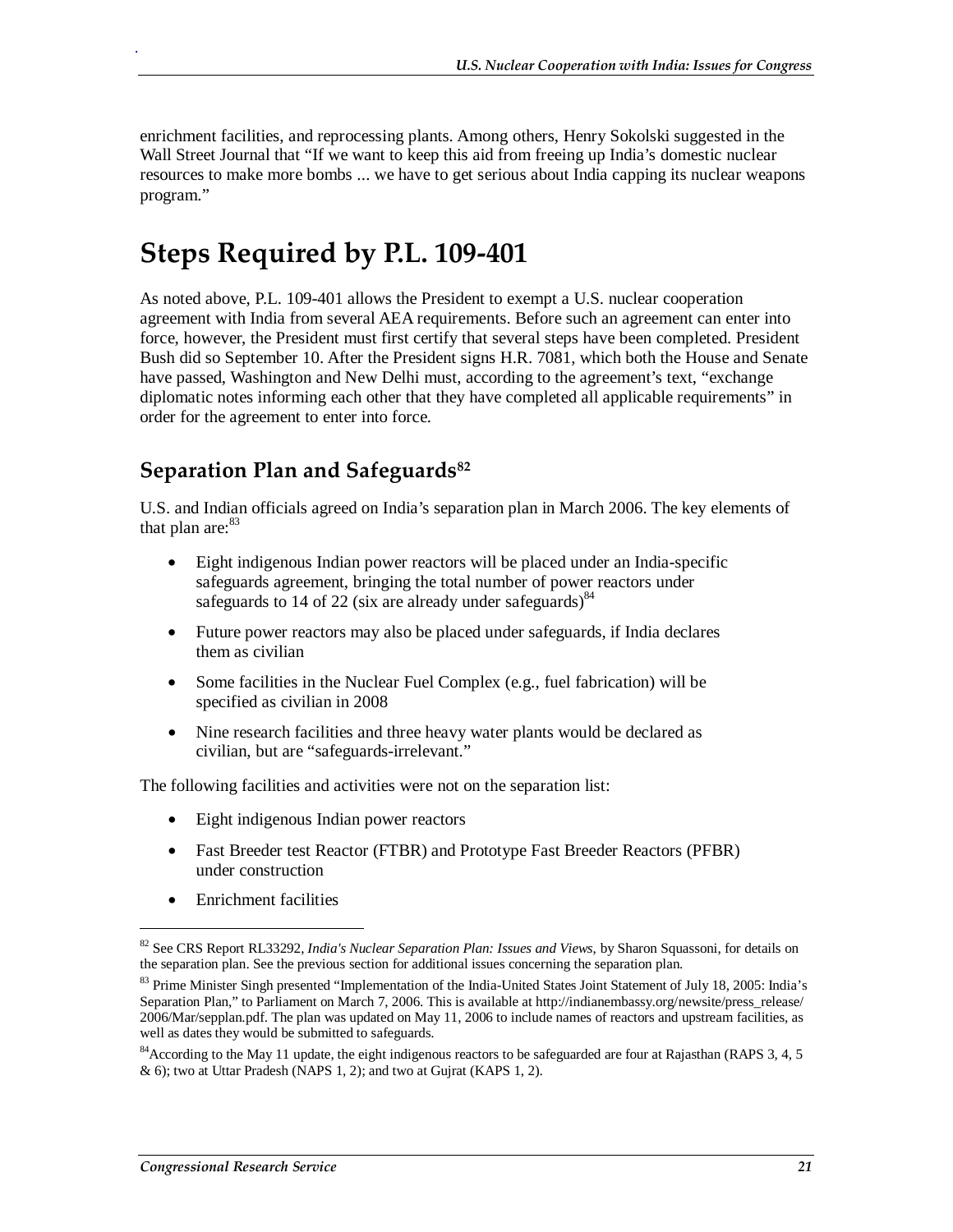- Spent fuel reprocessing facilities (except for the existing safeguards on the Power Reactor Fuel Reprocessing (PREFRE) plant)
- Research reactors: CIRUS (which will be shut down in 2010), Dhruva, Advanced Heavy Water Reactor
- Three heavy water plants

.

• Various military-related plants (e.g., prototype naval reactor).

The separation plan stated that India would begin placing facilities under safeguards in 2006 and complete the process in 2014. However, since the IAEA did not approve New Delhi's safeguards agreement until 2008, India will need to update that timeline. Acting Deputy Assistant Secretary of State for International Security And Nonproliferation Richard Stratford told the Senate Foreign Relations Committee September 18, that New Delhi stands by its initial plan to bring its facilities under safeguards by 2014.

India's Implementation Document noted that facilities were excluded from the civilian list if they were located in a larger hub of strategic significance, even if the facilities themselves were not normally engaged in activities of strategic significance, calling into question whether the plan really will result in a "separation" of civilian and military facilities. Moreover, the plan stated that electricity grid connectivity is not relevant to the separation exercise and that grid connectivity would be necessary "irrespective of whether the reactor concerned is civilian or not civilian." This means that "military" reactors will continue to provide civilian electricity.

Another question that arises is whether India, in the absence of full-scope safeguards, can provide sufficient confidence that U.S. peaceful nuclear technology will not be diverted to nuclear weapons purposes, as many believe it was in 1974.<sup>85</sup> In response to a question for the record submitted by Senator Lugar on April 5, 2006, on whether exports of nuclear material or reactors from the United States would in any way assist India's nuclear weapons program, the Administration noted that "Any items sent to India would be subject to safeguards, and implementation of the Additional Protocol would provide further assurances of the non-diversion of such items or material."86 However, the Additional Protocol provides assurances of absence of undeclared activities, rather than of the non-diversion of safeguarded items, contrary to Secretary Rice's assertions.

Administration officials repeatedly have stressed that India's separation plan must be credible, transparent, and defensible from a nonproliferation standpoint,<sup>87</sup> and that "the resultant safeguards" must contribute to our nonproliferation goals."<sup>88</sup> To those observers who interpreted that

<u>.</u>

<sup>&</sup>lt;sup>85</sup> Although India maintained a certain ambiguity by calling its 1974 test a "peaceful nuclear explosion," the 1998 tests leave little doubt that the experience gained was put to use in a nuclear weapons program. Plutonium produced in the CIRUS reactor, which the United States supplied with heavy water, was used in the 1974 test. See Victor Gilinsky and Paul Leventhal, "India Cheated," *Washington Post*, June 15, 1998. U.S. documents from the early 1970s indicate that the United States interpreted its nuclear cooperation agreement with India to prohibit peaceful nuclear explosions. Washington communicated this position to New Delhi. The documents are available at http://www.armscontrol.org/ country/india/Historic\_Documents\_India\_Nuclear\_Test.asp.

<sup>&</sup>lt;sup>86</sup> The Additional Protocol is a measure to strengthen safeguards by providing for additional information, access and inspection tools. INFCIRC/540, concluded in 1997, is the model upon which states' protocols to their safeguards agreements are based.

<sup>87</sup> Statement of Dr. Joseph, November 2, 2005, SFRC India hearing.

 $88$  Ibid.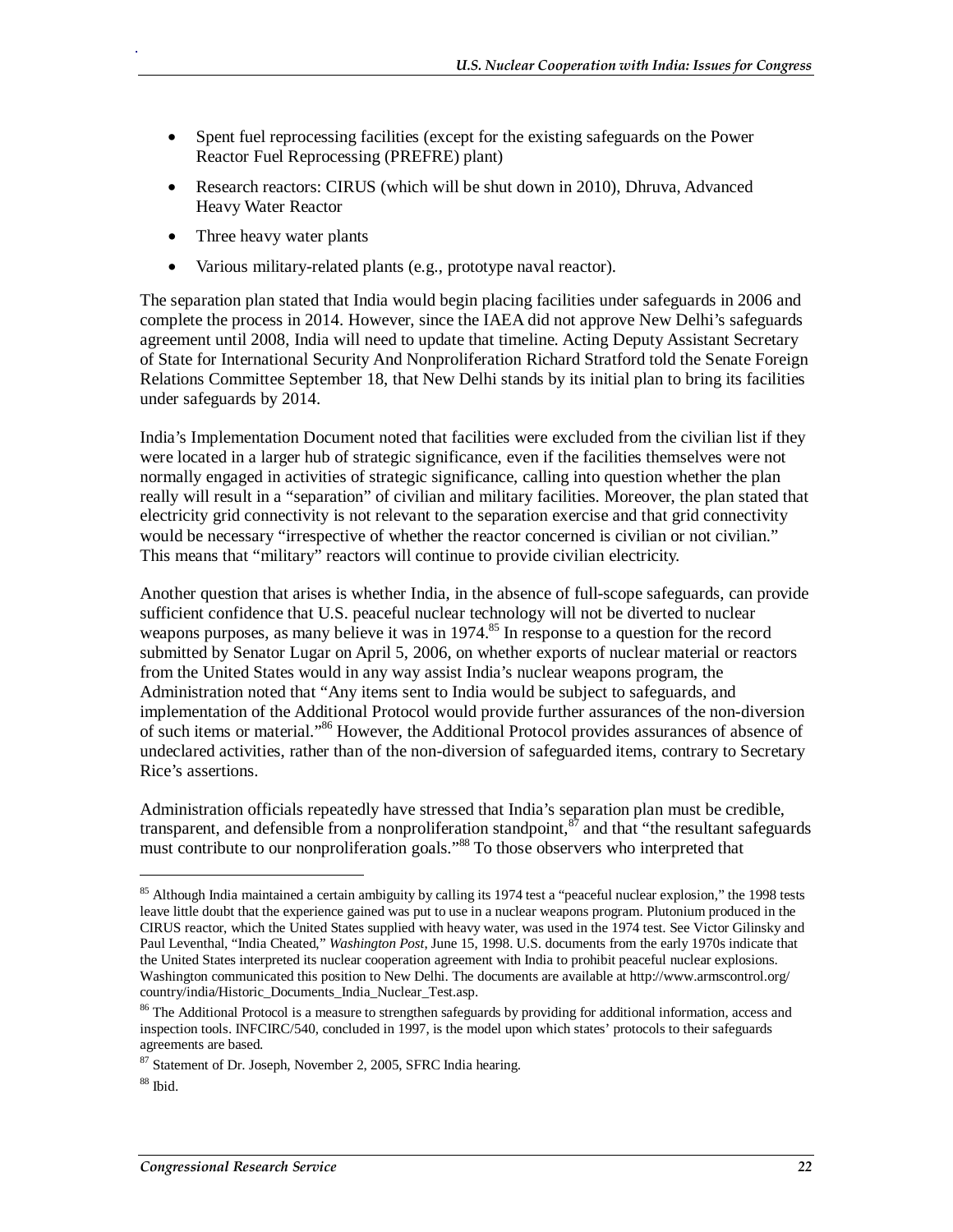statement to mean that a separation plan would need to take into account India's past commitments (e.g., use of purportedly "peaceful" nuclear reactors like CIRUS to produce plutonium for nuclear weapons) and the impact on its nuclear weapons program (e.g., capping India's fissile material production), the separation plan may not appear credible. To those observers who interpreted "credible" to mean that all power reactors that supplied electricity would be declared civilian because they have a civilian use, the separation plan also may not appear credible. Secretary Rice has stressed, however, that more reactors under safeguards means more transparency, more physical security, better nuclear safety, and therefore increased safety for the United States.<sup>89</sup> Even so, some observers may argue that types of facilities safeguarded are critical in assessing whether the plan is defensible from a nonproliferation standpoint. For example, in terms of preventing terrorist access to fissile material, safeguarding facilities like reprocessing and enrichment plants and breeder reactors could be viewed as providing a significant nonproliferation benefit because the materials produced by these plants are a few steps closer to potential use in a bomb. In addition, safeguards on enrichment, reprocessing plants, and breeder reactors would support the 2002 U.S. National Strategy to Combat Weapons of Mass Destruction, in which the United States pledged to "continue to discourage the worldwide accumulation of separated plutonium and to minimize the use of highly-enriched uranium."<sup>90</sup>

#### **India-IAEA Discussions/Domestic Opposition** <sup>91</sup>

After the United States and India concluded the nuclear agreement last July, New Delhi delayed beginning talks with the IAEA about a safeguards agreement because of domestic opposition from Communist and other leftist parties, known as the Left Front.<sup>92</sup> Until recently, the United Progressive Alliance government, led by Prime Minister Singh, depended on those parties' support in order to stay in power. In India, the executive can enter into international agreements without parliamentary approval, but the Left Front threatened to withdraw its support if the government went ahead with the safeguards discussion. Indian officials had indicated multiple times that the government would not risk prompting early elections in order to push the deal through. In November 2007, the Left Front agreed to allow the government to engage in discussions with the IAEA. The talks were announced November 21, and the two parties subsequently met five times.

New Delhi had indicated that, once a safeguards text has been agreed upon with the IAEA Secretariat, the government would seek approval from an ad hoc political committee (which includes the Communists) before proceeding further with the agreement. Speaking before a Calcutta audience February 3, 2008, External Affairs Minister Mukherjee said that when "the draft agreement [with the IAEA] is ready it will be brought back to the United Progressive Alliance (UPA)-Left Coalition committee for its approval and suggestion.<sup>"93</sup> Similarly, Communist Party of India (Marxist) General Secretary Prakash Karat stated the previous November that "we have come to an understanding that the government can go to the IAEA

1

<sup>89</sup> Condoleezza Rice, "Our Opportunity With India," *Washington Post*, March 13, 2006.

 $90$  National Strategy to Combat Weapons of Mass Destruction, December 2002. Available at http://www.whitehouse.gov/news/releases/2002/12/WMDStrategy.pdf.

<sup>91</sup> See also CRS Report RL33529, *India-U.S. Relations*, by K. Alan Kronstadt.

 $92$  Those parties argued that the agreement would compromise India's sovereignty by drawing New Delhi into a "strategic alliance" with Washington. See, for example, http://www.cpim.org/ for a detailed account of objections from the Communist Party of India (Marxist).

<sup>93 &</sup>quot;N-deal strategic to India's progress: Pranab Mukherjee," *Indo Asian News Service*, February 3, 2008.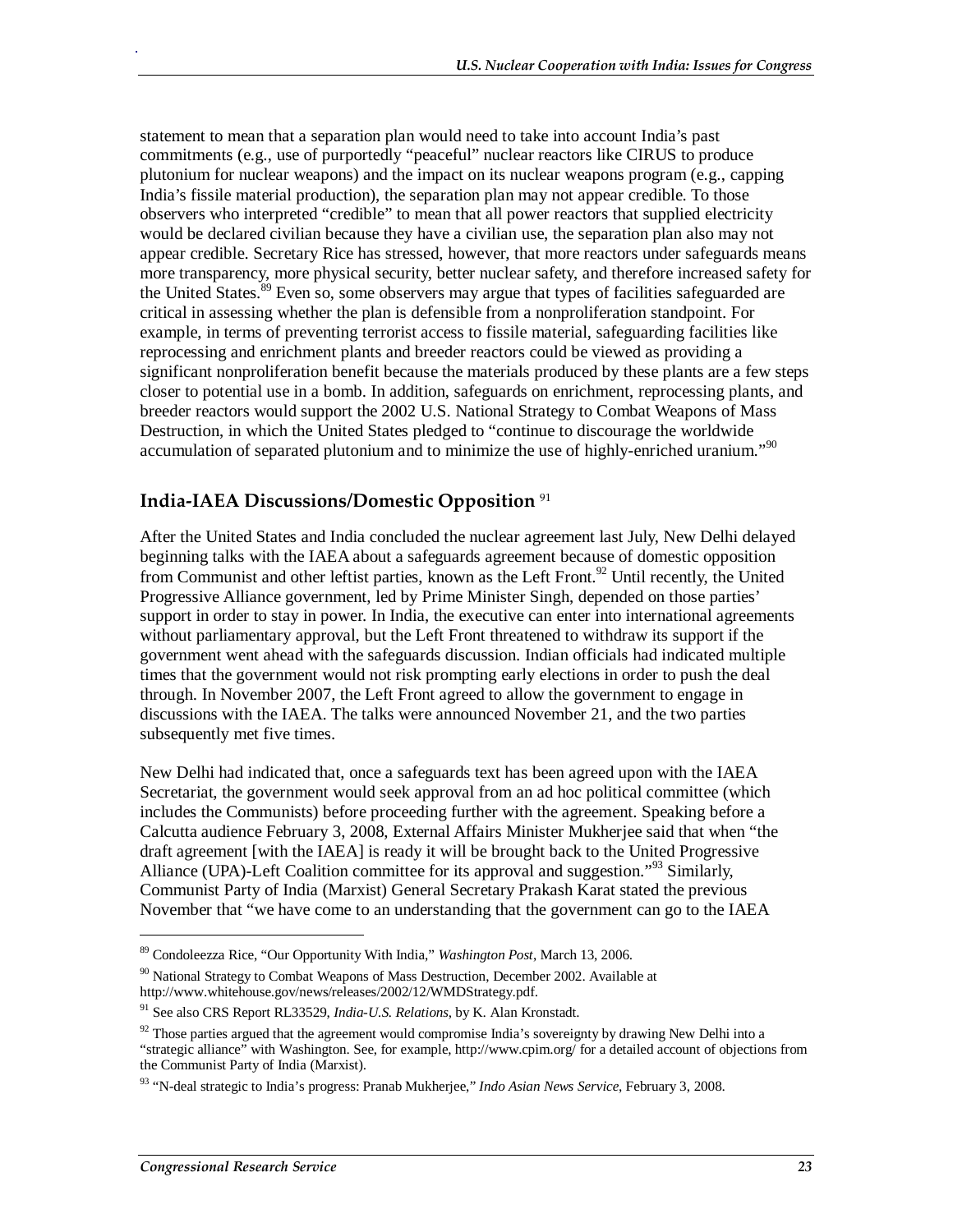secretariat. But the outcome of the talks should be brought to the committee before moving to the IAEA board of governors."94 The committee last met June 25, 2008. The government, however, never presented the text of the safeguards agreement to the committee, and at New Delhi's request, the IAEA Secretariat circulated the draft text  $(GOV/2008/30)^{95}$  July 9, 2008, to the agency's board.

Pakistan, along with several unidentified board members, had "voiced strong reservations" about the safeguards agreement, according to a July 24, 2008, *Nucleonics Week* article,<sup>96</sup> but the Board of Governors approved the agreement by consensus August 1, 2008.

Four Left Front parties withdrew their support for the coalition government July 9, 2008, shortly after Singh announced that India would approach the IAEA board. However, the coalition government narrowly won a July 22, 2008, vote of confidence, staving off the threat of early elections. Karat stated September 7, 2008, that the Left Front would only support a government that would terminate the nuclear agreement with the United States.<sup>97</sup> However, despite the loss of the Left Front's support, the coalition government considerably bolstered its standing in April-May 2009 parliamentary elections, thereby obtaining a more stable coalition. The opposition Bharatiya Janata Party has expressed its opposition to the deal and has stated that it would attempt to renegotiate it if the party regains power. $\overline{9}$ 

#### **India's Safeguards Agreement** <sup>99</sup>

IAEA Director-General ElBaradei described India's safeguards agreement as an "umbrella agreement" that allows for any facility identified by New Delhi in the future to become subject to safeguards. Since New Delhi has committed to place additional reactors under safeguards, Elbaradei added, concluding an umbrella agreement was more efficient than negotiating different agreements for each facility. India signed the agreement February 2, 2009, and it entered into force May 11, 2009.

The safeguards agreement requires India to provide the IAEA with a declaration of its nuclear facilities. India is to implement this provision in a two-step process. First, according to paragraph 13 of the agreement, New Delhi will provide a declaration of nuclear facilities that it intends to place under safeguards in the future. Second, according to paragraph 14 of the agreement, India is to notify the IAEA when specific facilities are to be safeguarded. Those facilities will be placed on an Annex to the agreement. India will also have to notify the agency of imported items that are required to be safeguarded, but these will not be listed in the Annex.

1

<sup>94 &</sup>quot;After Left Nod, Govt Decides To Go Ahead With IAEA Talks On N-Deal," *Financial Express*, November 16, 2007.

<sup>95</sup> Available at http://pmindia.nic.in/IaeaIndiaSGADrft.pdf.

<sup>&</sup>lt;sup>96</sup> Mark Hibbs and Daniel Horner, "Pakistan, Other States Not Satisfied After Indian Briefing on IAEA Pact," *Nucleonics Week*, July 24, 2008.

<sup>97 &</sup>quot;Will Support Govt That Scraps 123," *The Economic Times*, September 8, 2008.

<sup>98</sup> Interview with Leader of the Opposition (Lok Sabha) L.K. Advani, *The Hindu*, July 11, 2008; "BJP Will Renegotiate N-Deal If Comes To Power: Sushma Swaraj," *The Economic Times*, September 7, 2008.

<sup>&</sup>lt;sup>99</sup> Unless otherwise noted, this section is based on ElBaradei's August 1, 2008 comments to the IAEA Board of Governors, as well as personal communications with IAEA officials, and current and former State Department officials.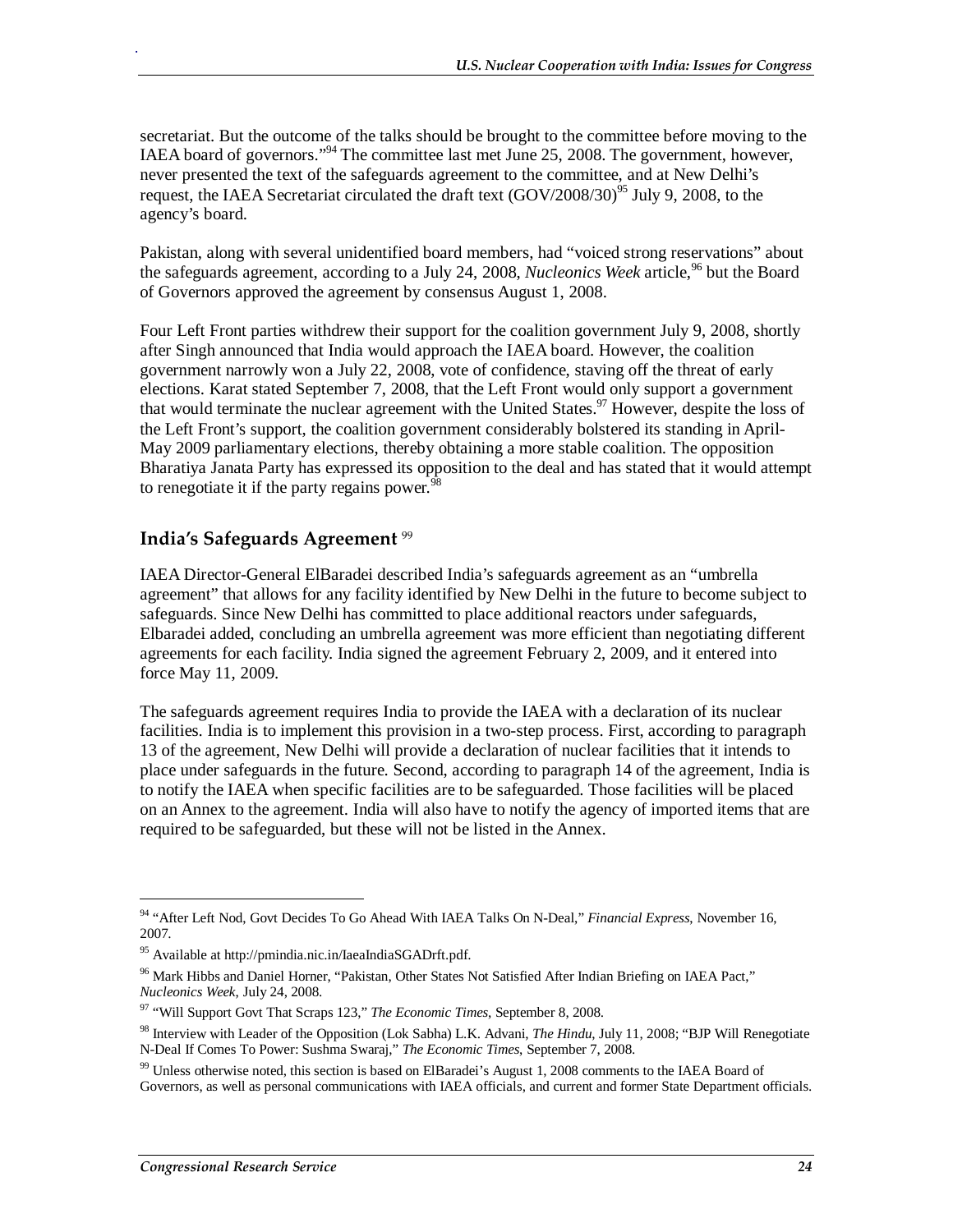On July 25, 2008, India provided to the IAEA a document—a copy of New Delhi's 2006 separation plan—containing a list of its nuclear facilities.<sup>100</sup> A State Department official said that India's submission of this document did not constitute submission of the declaration required by paragraph 13 of the safeguards agreement, but did satisfy P.L. 109-401's requirement regarding New Delhi's declaration.<sup>101</sup> India subsequently provided the declaration pursuant to paragraph 13 of the agreement, but exactly when it did so is unclear. In October 2009, New Delhi provided the IAEA, "in accordance with" paragraph 14 of the agreement, with a list of 14 nuclear facilities that are to be placed on the safeguards agreement's Annex.<sup>102</sup> Six nuclear reactors listed in the separation plan were not included in this submission, but India intends, in accordance with the separation plan, to place them under safeguards by  $2014$ .<sup>103</sup>

An Indian official previously indicated that New Delhi's placement of nuclear facilities under safeguards was contingent on India's conclusion of nuclear supply agreements with other countries. Anil Kakodkar, Chairman of India's Atomic Energy Commission, said in a July 20, 2008, interview that India's identification of "any facility as civilian is conditional on that facility benefitting from full civil nuclear cooperation" with other countries.<sup>104</sup>

Some observers have expressed concerns about the agreement's preamble, which contains language suggesting that India could withdraw nuclear facilities or fuel from safeguards if New Delhi so chooses. For example, the preamble states that India "may take corrective measures to ensure uninterrupted operation of its civilian nuclear reactors in the event of disruption of foreign fuel supplies." New Delhi has not defined "corrective measures," although Kakodkar described them in July 2008 as "unspecified sovereign actions."<sup>105</sup>

The preamble also states that

[a]n essential basis of India's concurrence to accept Agency safeguards is ... support for an Indian effort to develop a strategic reserve of nuclear fuel to guard against any disruption of supply over the lifetime of India's reactors.

New Delhi may want such a stockpile to hedge against a cut-off of fuel supplies in the event that, for example, India tests a nuclear weapon.

However, ElBaradei stated August 1, 2008, that the agreement's specific termination clauses "override any general clauses in the agreement." Additionally, the State Department stated in January 2008 responses to Questions for the Record submitted by the House Committee on Foreign Affairs that New Delhi "has expressed its view that for purposes of implementing the U.S.-India Agreement," IAEA safeguards "can and should be regarded as being 'in perpetuity."<sup>106</sup>

<u>.</u>

<sup>100</sup> Available at http://www.iaea.org/Publications/Documents/Infcircs/2008/infcirc731.pdf.

<sup>&</sup>lt;sup>101</sup> Author interview, September 23, 2008.

<sup>102</sup> http://www.iaea.org/Publications/Documents/Infcircs/2009/infcirc754a1.pdf.

<sup>&</sup>lt;sup>103</sup> Author interview with Indian official, January 11, 2010.

<sup>&</sup>lt;sup>104</sup> "Indian Daily Interviews Atomic Body Chairman on Nuclear Deal," The Hindu, July 20, 2008.

<sup>105</sup> Ibid.

<sup>&</sup>lt;sup>106</sup> Questions for the Record Submitted to Jeffrey Bergner, Assistant Secretary for Legislative Affairs by Rep. Tom Lantos, House Committee on Foreign Affairs (#12), October 5, 2007. Available at http://www.hcfa.house.gov/110/ press090208.pdf. (Hereafter, "Questions for the Record, 2007.")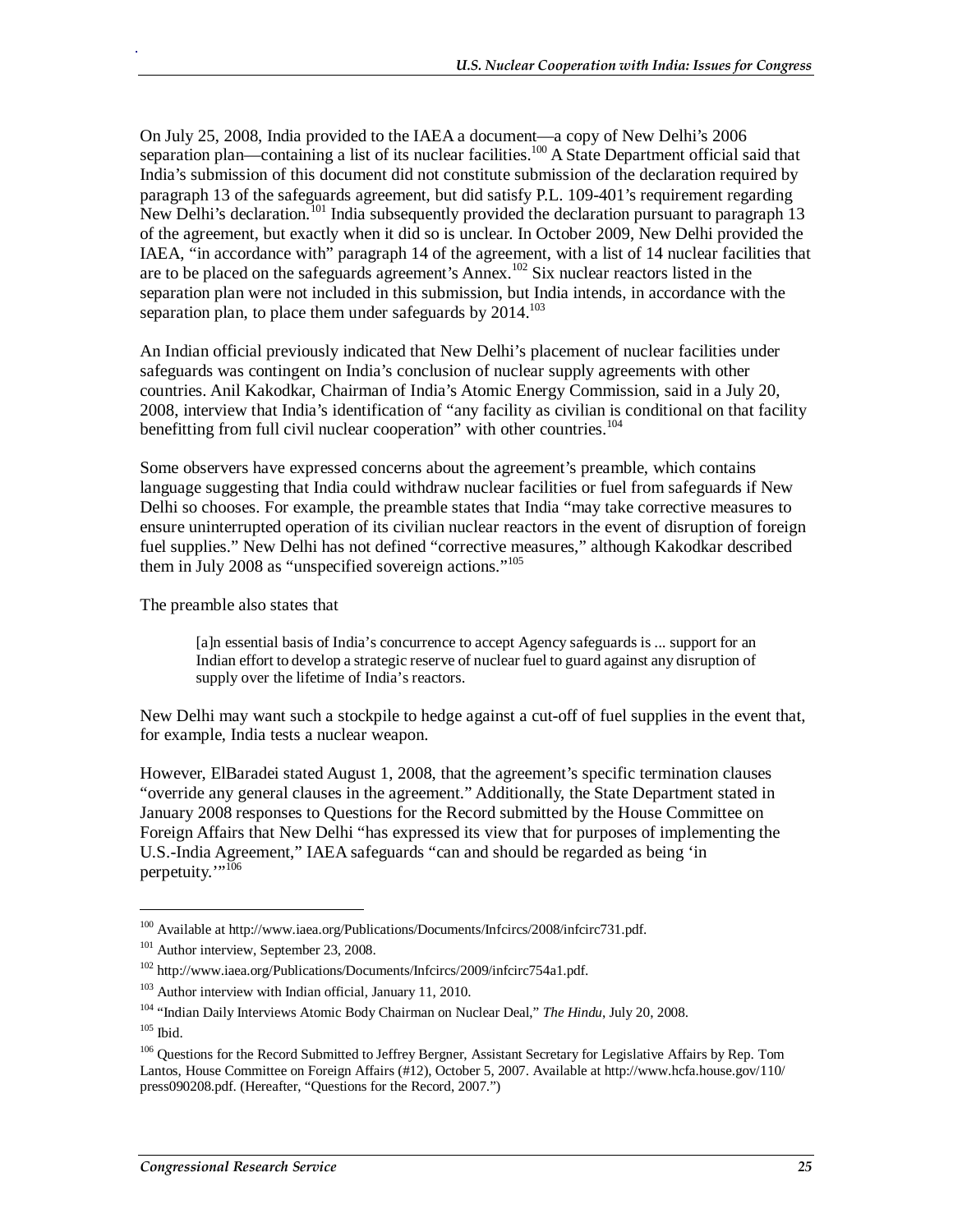It is also worth noting that, if India were to terminate IAEA safeguards on U.S. nuclear exports (or special nuclear material produced from or with such exports), section 123 a. (1) of the AEA requires that fall-back safeguards be maintained on those exports. The nuclear cooperation agreement states that

safeguards will be maintained with respect to all nuclear materials and equipment transferred pursuant to this Agreement, and with respect to all special fissionable material used in or produced through the use of such nuclear materials and equipment, so long as the material or equipment remains under the jurisdiction or control of the cooperating Party.

The State Department noted that if IAEA safeguards "fail to be applied," the two countries "must enter into arrangements for alternative measures to fulfill" the above requirement.<sup>107</sup> Furthermore, also stated that "it would not be consistent with the proposed agreement text for ... corrective measures to detract from the applicability" of safeguards to the relevant nuclear items "including after termination or expiration of the agreement,"<sup>108</sup> according to the Department's January 2008 responses.

### **NSG Support**

.

Following formal and informal U.S. consultations with NSG members, the United States presented during a March 2006 Consultative Group meeting a draft decision for potential discussion during the NSG plenary in May 2006.<sup>109</sup> That draft sought an exception for India to the NSG requirements of full-scope safeguards, notwithstanding the exceptions for safety assistance and for those agreements signed before the full-scope safeguards requirement came into effect in 1992. It did not contain any restrictions on enrichment or reprocessing cooperation, nor on heavy water or HEU or plutonium sales. $110$ 

The United States subsequently developed a second draft decision, which incorporated the suggestions of supporting NSG members.<sup>111</sup> After revising that draft following consultations with New Delhi, Washington submitted it to the NSG chair in early August 2008.<sup>112</sup> The second version did not contain any additional restrictions on India. Indeed, it weakened one section of the 2006 draft which stated that NSG members could engage in nuclear trade with New Delhi if "the participating Government intending to make the transfer is satisfied that India continues to fully meet all" of its nonproliferation and safeguards commitments. The new draft stated only that

Participating Governments shall maintain contact and consult through regular channels on matters connected with the implementation of the Guidelines, taking into account relevant international commitments and bilateral agreements with India.

The NSG considered the new draft decision during an August 21-22 Extraordinary Plenary meeting and decided during a similar meeting held September 4-6, 2008, to exempt India from

1

 $107$  Ibid. (#11).

 $108$  Ibid. (#42).

<sup>&</sup>lt;sup>109</sup> The Consultative Group is the NSG's "standing intersessional working body." See http://www.nuclearsuppliersgroup.org/activities.htm.

<sup>110</sup> A copy of the proposal is available at http://www.armscontrol.org/projects/india/20060327\_DraftNSGProposal.asp.

<sup>&</sup>lt;sup>111</sup> Author interviews with State Department official, February 4, 2008; August 14, 2008.

<sup>112</sup> The August 2008 draft is available at http://www.armscontrol.org/node/3274.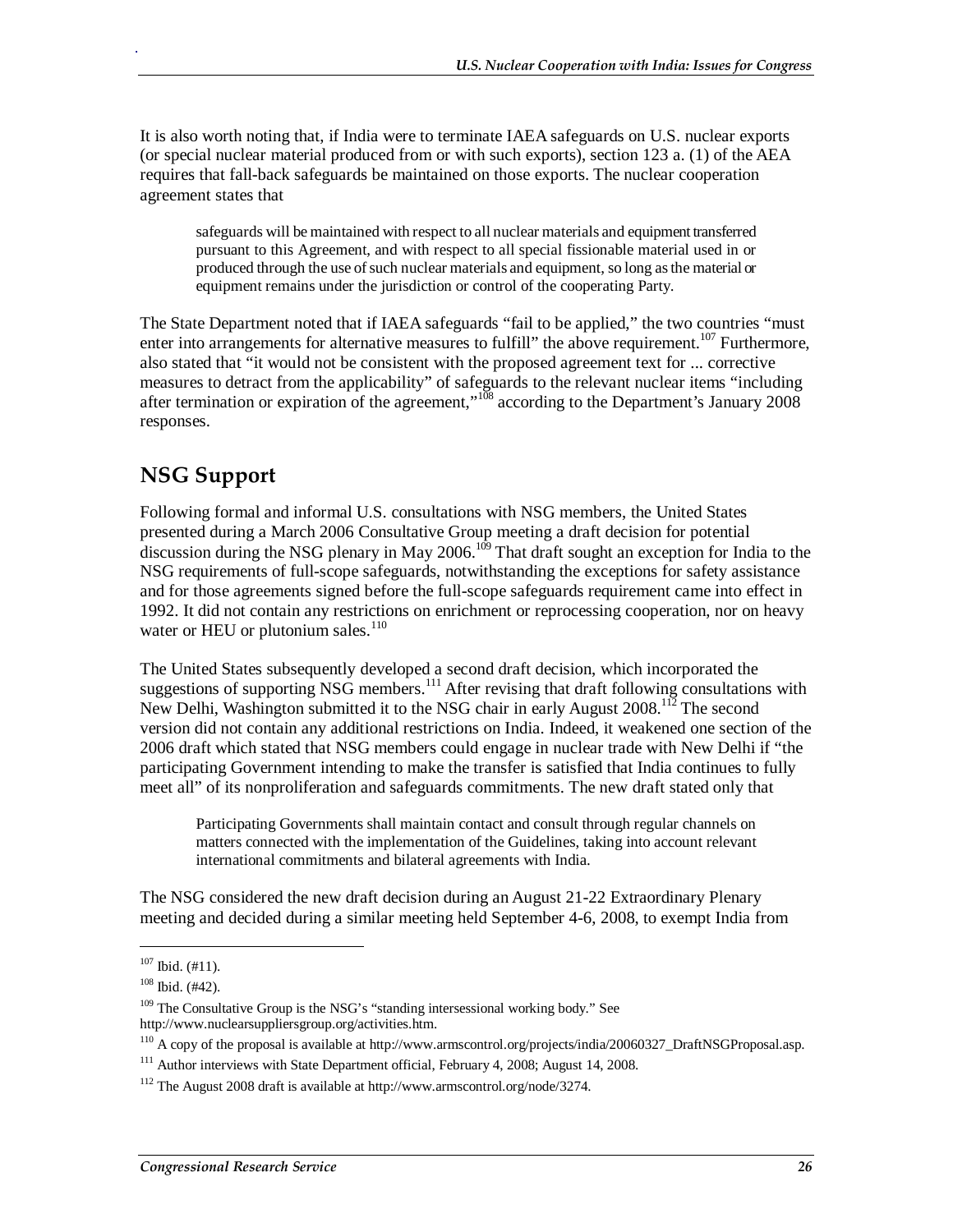some of its export guidelines. This decision means that members' decisions to export previously restricted nuclear items to India are now governed by individual governments' policies.<sup>113</sup>

Although several countries advocated that certain conditions (such as an explicit ban on the transfer of enrichment and reprocessing technology, as well as a provision that nuclear supplies to India would end if New Delhi were to test a nuclear weapon) be included in an exemption for India, the final language contains no such explicit conditions.<sup>114</sup> Instead, it states that the exemption is "based on" Indian commitments and actions, which are essentially the same as the requirements in P.L. 109-401. The NSG statement also notes that the India has agreed to continue its "unilateral moratorium on nuclear testing."

The NSG agreed to exempt India from the portions of its guidelines that require India to have full-scope IAEA safeguards "provided that transfers of sensitive exports [enrichment and reprocessing technology] remain subject to paragraphs 6 and 7 of the Guidelines."

The relevant portions of those paragraphs state that

suppliers should exercise restraint in the transfer of sensitive facilities, technology and material usable for nuclear weapons or other nuclear explosive devices. If enrichment or reprocessing facilities, equipment or technology are to be transferred, suppliers should encourage recipients to accept, as an alternative to national plants, supplier involvement and/or other appropriate multinational participation in resulting facilities.... [and]

For a transfer of an enrichment facility, or technology therefor, the recipient nation should agree that neither the transferred facility, nor any facility based on such technology, will be designed or operated for the production of greater than 20% enriched uranium without the consent of the supplier nation, of which the IAEA should be advised.

Ireland reportedly stated after the NSG decision that, "on the basis of consultations during the meeting, it 'understands that no [NSG member] currently intends to transfer to India any facilities, equipment, materials, or technology related to the enrichment of uranium, or the reprocessing of spent fuel.'"115 Under Secretary of State for Arms Control and International Security John Rood made a similar assertion during a September 18, 2008, Senate Foreign Relations Committee hearing.

Berman explained September 26 that he chose to support H.R. 7081, the bill approving the agreement, partly because Secretary Rice "made a personal commitment" to him that "the United States will make its 'highest priority' at the November meeting of the Nuclear Suppliers Group the achievement of a decision by all of the nuclear suppliers to prohibit the export of enrichment and reprocessing equipment and technology" to non-NPT states. Asked the same day about Berman's statement, Rice told Reuters that the United States would advocate for "strict limits" on the export of such technology.

1

<sup>113</sup> The text of the NSG statement is available at http://www.nuclearsuppliersgroup.org/PRESS/2008-09-Press-Vienna.pdf.

<sup>&</sup>lt;sup>114</sup> Austria, Ireland, the Netherlands, New Zealand, Norway, and Switzerland issued a joint statement at the August meeting explaining that they had proposed amendments to the U.S. proposal in order to meet their "non-proliferation objectives." New Zealand's Disarmament and Arms Control Minister Phil Goff stated August 26 that approximately 50 amendments had been proposed to the U.S.-proposed text.

<sup>&</sup>lt;sup>115</sup> Mark Hibbs and Daniel Horner, "Scope of NSG Exemption For India Yet to Be Defined by Member States," *Nucleonics Week*, September 11, 2008.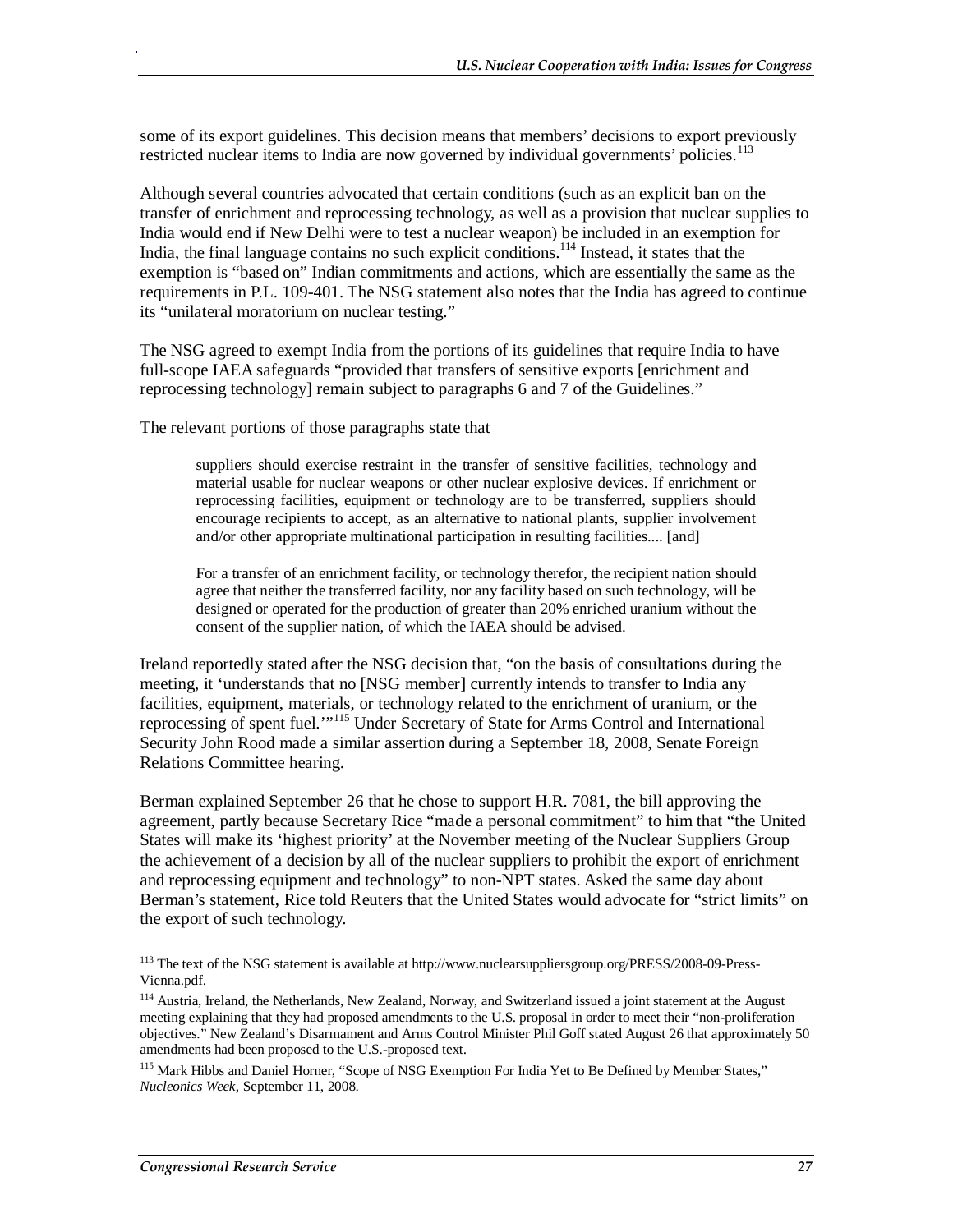The NSG is considering adopting criteria for exporting enrichment and reprocessing technology. President Bush stated in February 2004 that NSG members should refuse to sell "enrichment and reprocessing equipment and technologies to any state that does not already possess full-scale, functioning enrichment and reprocessing plants." The Administration has since shifted its position and proposed export criteria of its own. France first introduced such criteria in 2004.<sup>116</sup>

According to the September 2008 NSG statement, participating governments will meet "and act in accordance with paragraph 16 of the [group's] Guidelines" if one or more members "consider that circumstances have arisen which require consultations." Paragraph 16 provides a list of potential steps for NSG members to take if

one or more suppliers believe that there has been a violation of supplier/recipient understanding resulting from these Guidelines, particularly in the case of an explosion of a nuclear device, or illegal termination or violation of IAEA safeguards by a recipient.

Under such circumstances, NSG members could agree to cut off nuclear supplies; indeed, New Zealand stated September 6 that "in the event of a nuclear test by India, this exemption will become null and void." However, the NSG would have to agree by consensus to cut off nuclear exports.

Several NSG governments indicated in statements after the vote that a September 5, 2008, statement from Mukherjee describing India's "stand on disarmament and nonproliferation" played a decisive role in persuading them to agree to the exemption.<sup>117</sup> However, Mukherjee simply reiterated previous Indian policies and articulated no new commitments. For example, he stated that India "remain[s] committed to a voluntary, unilateral moratorium on nuclear testing," but New Delhi is already committed to such a moratorium. Furthermore, Congress party spokesperson Manis Tiwari stated September 4 that "[i]f the need arises and if it is in our national interest, we are ready to test not once, not twice but a hundred times."<sup>118</sup>

# **Other Required Steps**

#### **Additional Protocol**

Section 104 (b) (3) of P.L. 109-401 requires a presidential determination that "India and the IAEA are making substantial progress toward concluding an Additional Protocol consistent with IAEA principles, practices, and policies that would apply to India's civil nuclear program." According to the State Department, ElBaradei concluded September 10 that India has made substantial progress toward concluding such a protocol. The IAEA Board of Governors approved the protocol March 3, 2009, and India signed it May 15, 2009.

As previously noted, Additional Protocols, which are based on a Model Additional Protocol, are designed to augment the IAEA's ability to detect undeclared nuclear activities in a member-state. Since New Delhi has nuclear weapons and is keeping some of its nuclear facilities outside of

1

<sup>116</sup> Wade Boese, "Nuclear Export Criteria Lacks Consensus," *Arms Control Today*, June 2008.

<sup>117</sup> See the **Appendix**.

<sup>118</sup> Rama Lakshmi, "U.S. Letter Puts India's Premier On Defensive Over Nuclear Deal," *Washington Post*, September 5, 2008.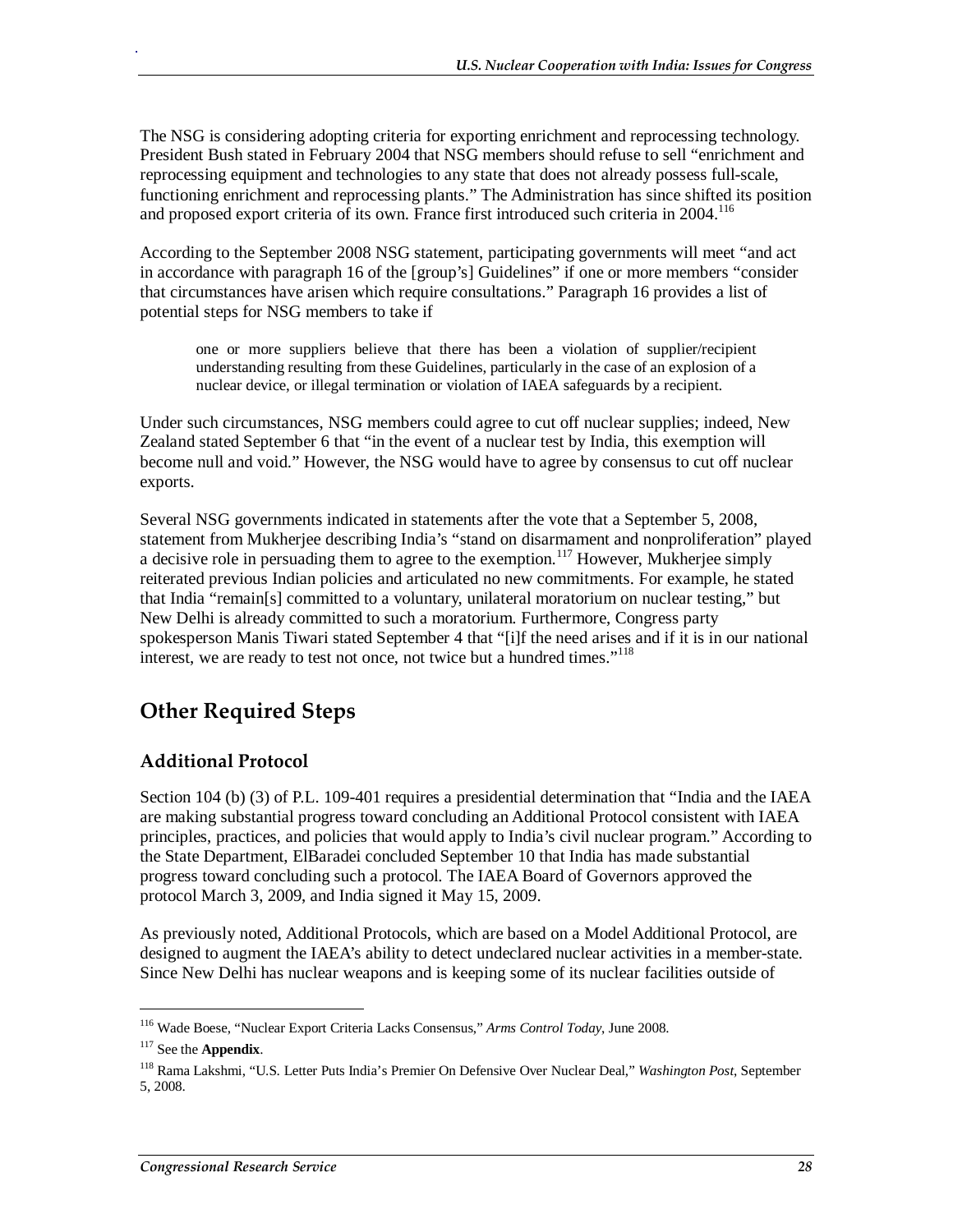safeguards, "there are bound to be important differences between" India's Additional Protocol and the Model Protocol, according to the NPAS. Indeed, India's Additional Protocol does not contain most of the Model Protocol's provisions, requiring only that India provide the IAEA with information about its nuclear exports.

#### **Declaration of Nuclear Facilities**

.

Section 104 (b) (1) requires that India file "a declaration regarding its civil facilities and materials with the IAEA." As noted above, a State Department official said that the India's submission of this plan does not constitute submission of the declaration required by the safeguards agreement, but does satisfy P.L. 109-401's requirement.<sup>119</sup> India has, as noted, submitted its declaration to the IAEA. New Delhi is neither required to place any new facilities under safeguards, nor to adhere to the separation plan. However, an Indian facility must be placed under safeguards in order for it to receive foreign assistance.

#### **Harmonization with NSG/MTCR Guidelines and Adherence to NSG Guidelines**

Section 104 (b) (6) (B) requires a presidential determination that India has harmonized "its export control laws, regulations, policies, and practices with the guidelines and practices" of the MTCR and the NSG. Section 104 (b) (6) (B) requires a determination that New Delhi adhere to the NSG guidelines.

The State Department report assesses that India has harmonized its export control laws with the NSG and MTCR guidelines "up through the 2005 revisions, and has the means in place to make future updates to its guidelines and control lists."<sup>120</sup> New Delhi stated its adherence to the NSG guidelines in a September 8, 2008, letter to the IAEA and its adherence to the MTCR guidelines in a September 9, 2008, letter to the MTCR point of contact.<sup>121</sup>

According to the September NSG statement, the group's chair (which rotates each year) "is requested to consult with India regarding changes to and implementation of" the group's guidelines. This provision gives New Delhi what is essentially a non-binding consultative role in formulating changes to the guidelines. India had been reluctant to adhere to the guidelines because they sometimes change and New Delhi, as a non-member, will not be able to participate in the Group's decisions regarding such changes.<sup>122</sup>

## **The Atomic Energy Act and Consultations with Congress**

Under existing law (Atomic Energy Act [AEA] of 1954; P.L. 95-242; 42 U.S.C. § 2153 et seq.) all significant nuclear cooperation requires an agreement for cooperation.<sup>123</sup> The Nuclear Non-

 $121$  Ibid.

<sup>&</sup>lt;sup>119</sup> Author interview, September 23, 2008.

<sup>&</sup>lt;sup>120</sup> State Department Report 2008.

<sup>&</sup>lt;sup>122</sup> Author interviews with State Department official August 11, 2008; August 14, 2008.

<sup>&</sup>lt;sup>123</sup> Nuclear cooperation includes the distribution of special nuclear material, source material, and byproduct material, to licensing for commercial, medical, and industrial purposes. These terms, "special nuclear material," "source material," and "byproduct material," as well as other terms used in the statute, are defined in 42 U.S.C. § 2014.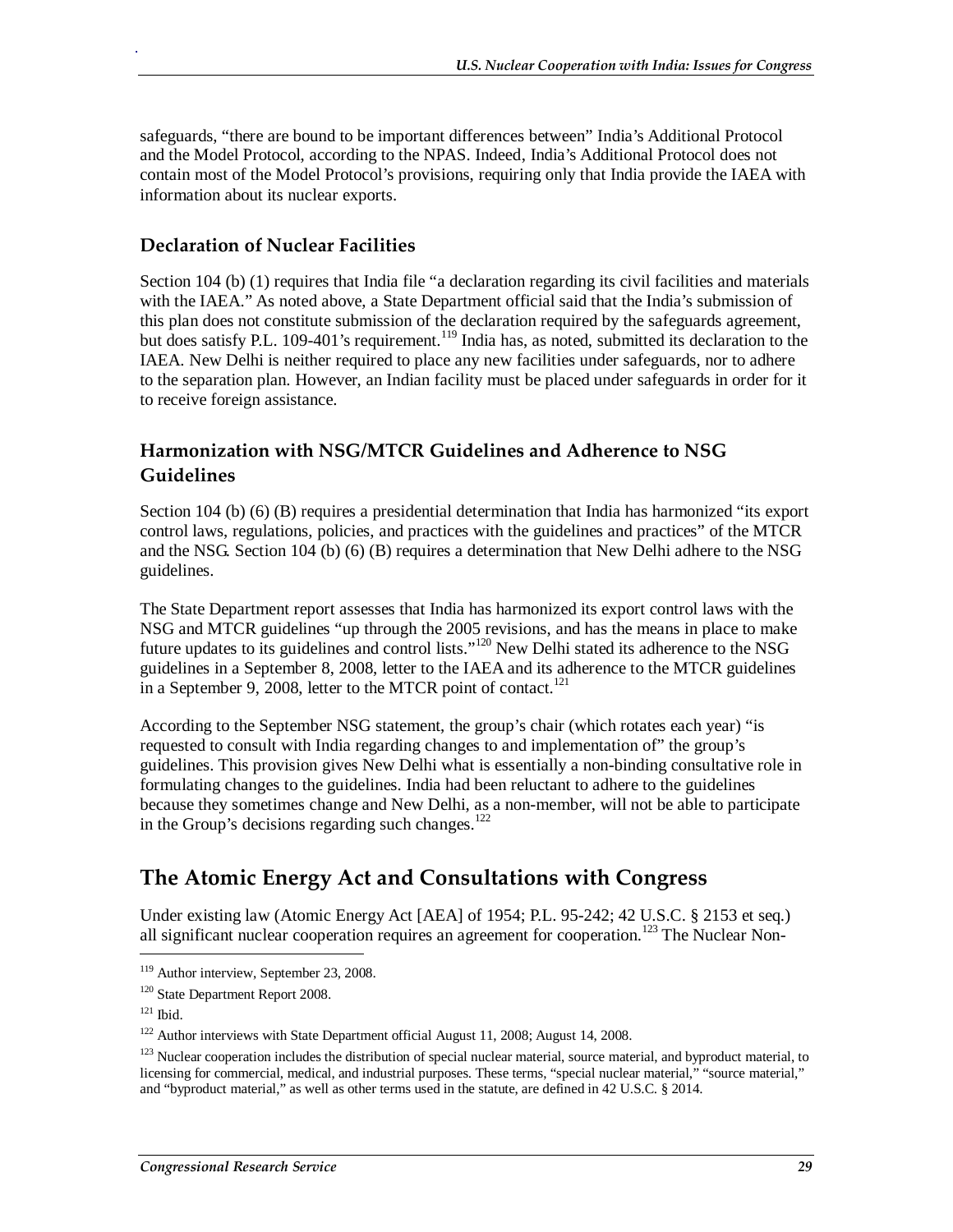Proliferation Act of 1978 (NNPA) amended the Atomic Energy Act of 1954 to include, among other things, a requirement for full-scope safeguards for significant nuclear exports to nonnuclear-weapon states.<sup>124</sup>

At issue are the requirements for full-scope nuclear safeguards contained in Section 123 a. (2) for approval of an agreement for cooperation and in Section 128 for licensing nuclear exports. India, a non-party to the NPT, does not have full-scope safeguards, nor is it ever expected to adopt fullscope safeguards, since it has a nuclear weapons program that would preclude them. Also at issue is the requirement in Section 129 to stop exports if a non-nuclear-weapon state has detonated a nuclear device after 1978, among other things. India detonated several nuclear devices in 1998.

These three sections of the AEA provide mechanisms for the President to waive those requirements and sanctions (in Section 129), which are spelled out in more detail below. The sections also provide legislative vetoes, in the form of concurrent resolutions, of the presidential determinations. In 1983, however, the Supreme Court decided in *INS v. Chadha* that legislative veto provisions that do not satisfy the bicameralism and presentment requirements of Article I of the Constitution were unconstitutional. In 1985, some parts of the AEA were amended to provide for joint resolutions of approval or disapproval (e.g., Section 123 d.). The *Chadha* decision affects how Congress would disapprove of such presidential determinations under existing law and therefore affects the impact of the Administration's proposed legislation.

#### **Agreements for Cooperation**

Section 123 of the AEA (42 U.S.C. 2153) specifies what must happen before nuclear cooperation can take place.

- **Section 123 a.** states that the proposed agreement shall include the terms, conditions, duration, nature, and scope of cooperation and lists nine criteria that the agreement must meet. It also contains provisions for the President to exempt an agreement from any of the nine criteria, and includes details on the kinds of information the executive branch must provide to Congress;
- **Section 123 b.** specifies the process for submitting the text of the agreement to Congress;
- **Section 123 c.** specifies how Congress approves cooperation agreements that are limited in scope (e.g., do not transfer nuclear material or cover reactors larger than 5 MWe. $\hat{L}^{125}$
- **Section 123 d.** specifies how Congress approves agreements that do cover significant nuclear cooperation (transfer of nuclear material or reactors larger than 5 MWe), including exempted agreements.

The United States has more than 20 agreements for cooperation in place now, and had an agreement with India from 1963 to 1993. Such agreements for cooperation are "framework" agreements—they do not guarantee that cooperation will take place or that nuclear material will

<u>.</u>

<sup>&</sup>lt;sup>124</sup> P.L. 83-703, 42 U.S.C. §§ 2153 et seq.

 $125$  In the 1954 Act, the provisions in Section 123 c. covered all agreements for cooperation. Section 123 d. was added in 1958 (P.L. 85-479) to cover military-related agreements. In 1974, P.L. 93-485 amended Section 123 d. to include agreements that covered reactors producing more than 5 MW thermal or special nuclear material connected therewith.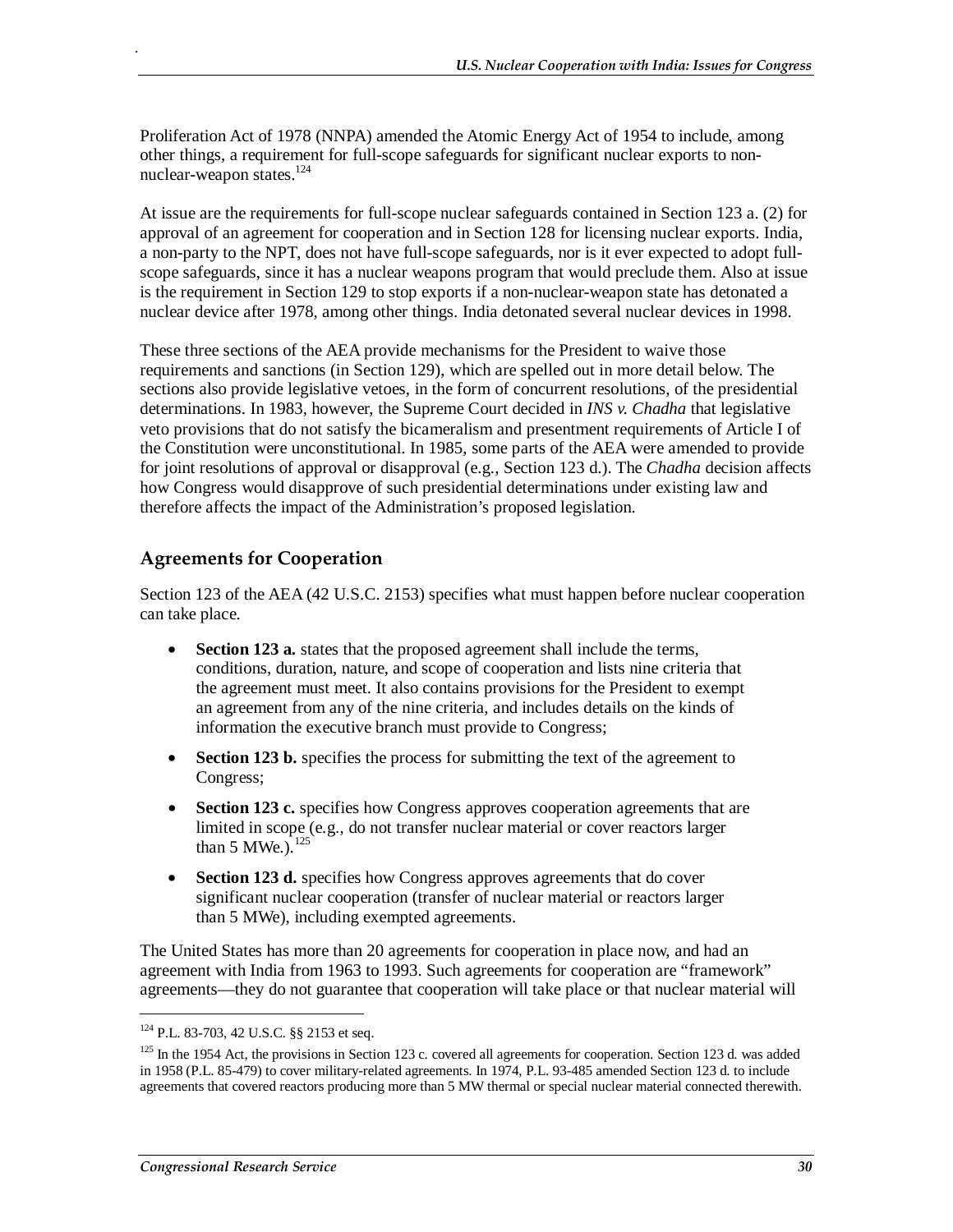be transferred, but rather set the terms of reference and provide authorization for cooperation. The 1963 U.S.-India cooperation agreement is anomalous in that it did guarantee fuel for the Tarapur reactors, even though other U.S. nuclear cooperation agreements reportedly have not included any such guarantees.<sup>126</sup>

Section 123 a. lists nine criteria that an agreement must meet unless the President determines an exemption is necessary. These are listed in Section 123 a., paragraphs (1) through (9), 42 U.S.C. 2153. They are guarantees that (1) safeguards on nuclear material and equipment transferred continue in perpetuity; (2) full-scope safeguards are applied in non-nuclear-weapon states; (3) nothing transferred is used for any nuclear explosive device or for any other military purpose; (4) the United States has the right of return if the cooperating state detonates a nuclear explosive device or terminates or abrogates an International Atomic Energy Agency (IAEA) safeguards agreement; (5) there is no transfer of material or classified data without U.S. consent; (6) physical security is maintained; (7) there is no enrichment or reprocessing by the recipient state without prior approval; (8) storage is approved by United States for plutonium and highly enriched uranium; and (9) anything produced through cooperation is subject to all of the above requirements.

In the case of India, the most difficult of these requirements to meet is the full-scope safeguards requirement for non-nuclear-weapon states (Sec. 123 a. (2)). India is considered to be a nonnuclear-weapon state because it did not, as defined by the nuclear Nonproliferation Treaty, explode a nuclear device before January 1, 1967.<sup>127</sup> The President may exempt an agreement for cooperation from any of the requirements in Section 123 a. if he determines that meeting the requirement would be "seriously prejudicial to the achievement of U.S. non-proliferation objectives or otherwise jeopardize the common defense and security." An exempted agreement would not become effective "unless the Congress adopts, and there is enacted, a joint resolution stating that the Congress does favor such agreement."<sup>128</sup> In other words, both chambers of Congress must approve the agreement if it does not contain all of the Section 123 a. requirements.

If Congress votes to approve an agreement for cooperation that was exempted because the recipient state did not have full-scope safeguards (Section 123 a. (2)), such approval would essentially waive the Nuclear Regulatory Commission's (NRC) obligation to consider full-scope safeguards as an export license authorization criterion under Section 128. However, Congress would still have the authority to review one export license authorization approximately every 12 months after the agreement for cooperation has entered into force (see discussion below).

Section 123 d., in part, states the following:

if Congress fails to disapprove a proposed agreement for cooperation which exempts the recipient nation from the requirement set forth in subsection 123 a. (2), such failure to act

<u>.</u>

<sup>&</sup>lt;sup>126</sup> United States General Accounting Office, "Nuclear Agreement: Cooperation Between the United States and the People's Republic of China," GAO/NSIAD-86-21BR, November 1985, Appendix I-1.

<sup>&</sup>lt;sup>127</sup> 42 U.S.C. 2153 a.(2). Section 4 (b) of the NNPA specifies that all other terms used in the NNPA not defined in Section 4 "shall have the meanings ascribed to them by the 1954 Act, the Energy Reorganization Act of 1974 and the Treaty [NPT]." S.Rept. 95-467 further clarified that under the NPT, the five nuclear weapon states are the U.S., U.K., China, the Soviet Union, and France. U.S. Code Congressional and Administration News,  $95<sup>th</sup>$  Cong.,  $2<sup>nd</sup>$  sess., 1978, vol. 3, p. 329.

<sup>&</sup>lt;sup>128</sup> This new requirement was added by the Export Administration Amendments Act of 1985, P.L. 99-64, Section 301 (b) (2), 99 Stat. 120.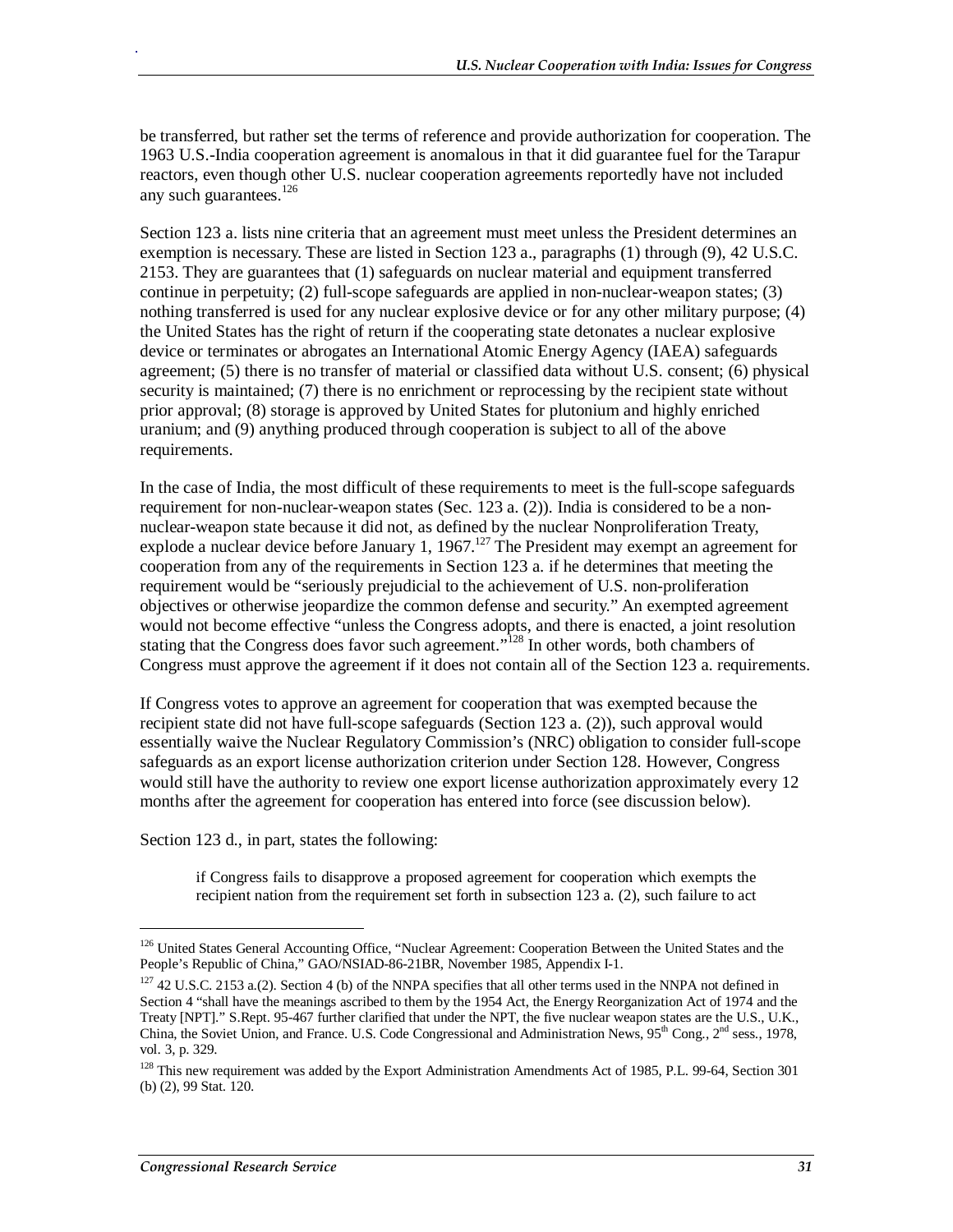shall constitute a failure to adopt a resolution of disapproval pursuant to subsection 128 b. (3) for purposes of the Commission's consideration of applications and requests under section 126 a. (2) and there shall be no congressional review pursuant to section 128 of any subsequent license or authorization with respect to that state until the first such license or authorization which is issued after twelve months from the elapse of the sixty-day period in which the agreement for cooperation in question is reviewed by the Congress.<sup>12</sup>

#### **Export Licensing**

.

In addition to specifying criteria for framework agreements, the AEA sets out procedures for licensing exports (Sections 126, 127, and 128 codified as amended at 42 U.S.C. 2155, 2156, 2157). The NRC is required to meet criteria in Sections 127 and 128 for authorizing export licenses; Section 128 contains the requirement for full-scope safeguards for non-nuclear-weapon states. Section 126 b. (2) contains a provision for the President to authorize an export in the event that the NRC deems that the export would not meet Section 127 and 128 criteria. The President must determine "that failure to approve an export would be seriously prejudicial to the achievement of U.S. nonproliferation objectives or otherwise jeopardize the common defense and security." In that case, the President would submit his executive order, along with a detailed assessment and other documentation, to Congress for 60 days of continuous session. After 60 days of continuous session, the export would go through unless Congress were to pass a concurrent resolution of disapproval. $130$ 

In the case of exports pursuant to an exempted agreement for cooperation as described above, the NRC does not have to meet the full-scope safeguards requirement in assessing whether it can issue export licenses (Section 128 b. (3)). If the NRC were to issue such a license, Congress would review one license every 12 months. If Congress were to pass a resolution of disapproval, no further exports could be made during that Congress.<sup>131</sup>

In both cases, Section 128 contains a provision for the President to waive termination of exports by notifying the Congress that the state has adopted full-scope safeguards or that the state has made significant progress toward full-scope safeguards, or that U.S. foreign policy interests dictate reconsideration. Such a determination would become effective unless Congress were to disagree with the President's determination.<sup>132</sup>

1

 $129$  The language "fails to disapprove" is an artifact of the 1978 Nuclear Nonproliferation Act, which used legislative vetoes in the form of concurrent resolutions of disapproval. In 1985, following the Supreme Court's *Chadha* decision invalidating the use of legislative vetoes, the Export Administration Amendments Act created a separate approval process for exempted agreements, which this part of Section 123 d. is referring to, that called for a joint resolution of approval. Thus, "fails to disapprove" could be interpreted as "approves" in the form of a joint resolution of approval.

<sup>&</sup>lt;sup>130</sup> In light of the *Chadha* decision, passing a concurrent resolution could invite a legal challenge. Although this is not provided for in the AEA, Congress could choose to pass a joint resolution of disapproval or a bill stating in substance it did not approve.

<sup>&</sup>lt;sup>131</sup> Section 128 b. (3) refers to a "resolution of disapproval," and this would likely be a joint resolution of disapproval, in light of the *Chadha* decision.

<sup>&</sup>lt;sup>132</sup> Section 128 b. (2) refers to a "concurrent resolution." In light of the *Chadha* decision, Congress could pass a joint resolution disagreeing with the President's determination, or pass a bill barring nuclear exports for a certain period of time to that country.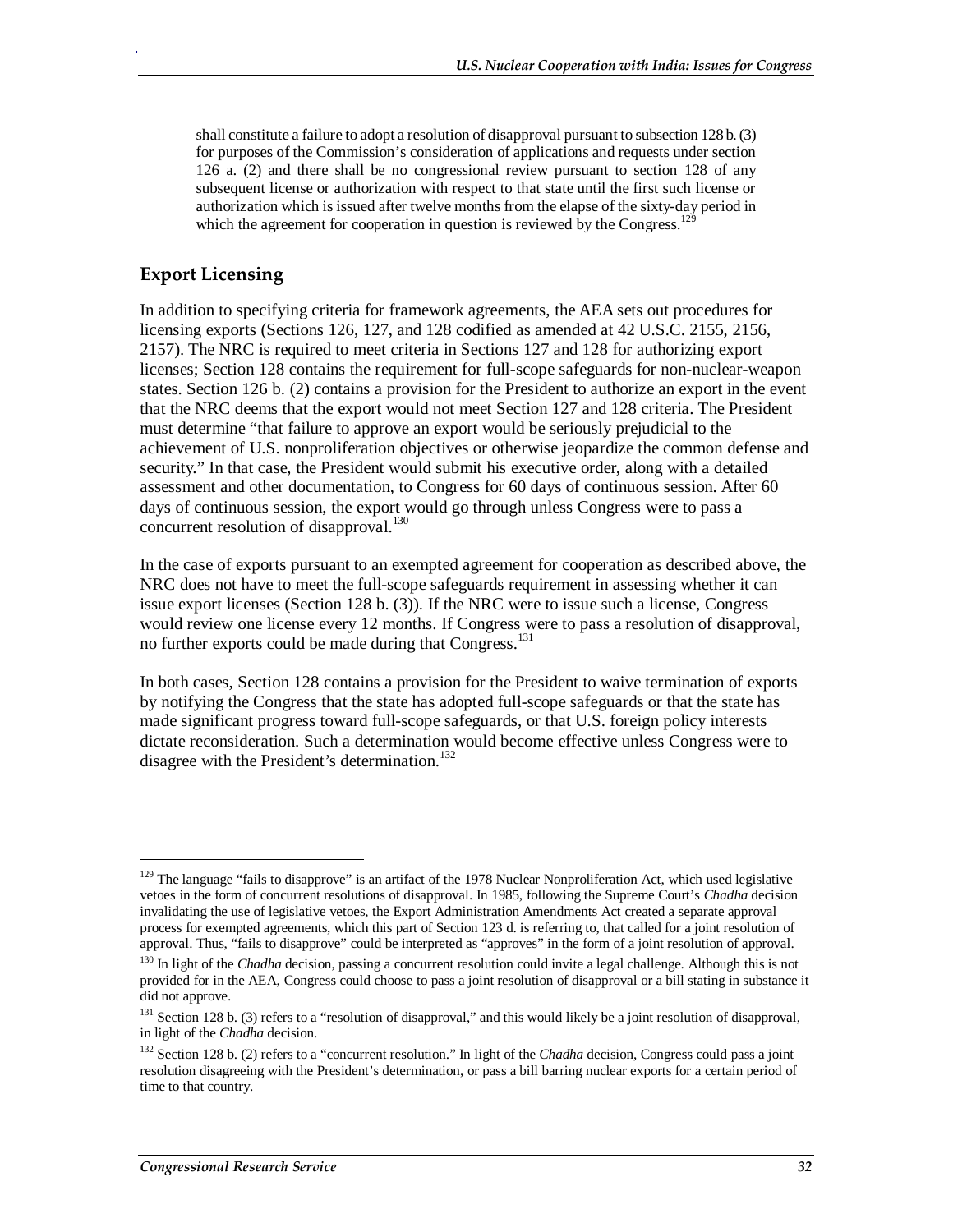#### **Termination of Cooperation**

.

Section 129 of the AEA (42 U.S.C. 2158) requires ending exports of nuclear materials and equipment or sensitive nuclear technology to any non-nuclear-weapon state that, after March 10, 1978, the President determines to have

- detonated a nuclear explosive device;
- terminated or abrogated IAEA safeguards;
- materially violated an IAEA safeguards agreement; or
- engaged in activities involving source or special nuclear material and having "direct significance" for the manufacture or acquisition of nuclear explosive devices, and "has failed to take steps which, in the President's judgment, represent sufficient progress toward terminating such activities."

In addition, Section 129 would also halt exports to any nation the President determines to have

- materially violated the terms of an agreement for cooperation with the United States, or
- assisted, encouraged, or induced any other non-nuclear-weapon state to obtain nuclear explosives or the materials and technologies needed to manufacture them; or re-transferred or entered into an agreement for exporting reprocessing equipment, materials or technology to another non-nuclear-weapons state.

The President can waive termination if he determines that "cessation of such exports would be seriously prejudicial to the achievement of United States nonproliferation objectives or otherwise jeopardize the common defense and security." The President must submit his determination to Congress, which is then referred to the House International Relations Committee and the Senate Foreign Relations Committee for 60 days of continuous session. The determination becomes effective unless Congress opposes it.<sup>133</sup>

#### P.L. 109-401<sup>134</sup>

<u>.</u>

On March 9, 2006, the Administration submitted its proposed legislation to Representative Hyde and Senator Lugar, and on March 16, 2006, Representatives Hyde and Lantos introduced H.R. 4974, and Senator Lugar introduced S. 2429. Following public hearings and committee mark-ups, the House passed H.R. 5682 on July 26, 2006, by a vote of 359 to 68 and the Senate passed its version of H.R. 5682, substituting the text of the amended S. 3709, on November 16, 2006, by a vote of 85 to 12. One issue that held up the Senate bill was the inclusion, in Title II, of the implementing legislation for the U.S. Additional Protocol—an agreement between the United States and the IAEA to provide for enhanced information, access, and inspection tools for IAEA

<sup>&</sup>lt;sup>133</sup> Section 129 specified that the President's determination "shall not become effective if during such sixty-day period the Congress adopts a concurrent resolution stating in substance that it does not favor the determination." However, P.L. 110-369 amended that section to change the "concurrent resolution" provision to a "joint resolution," presumably to overcome potential issues raised by the *Chadha* decision..

<sup>134</sup> See CRS Report RL33561, *U.S.-India Nuclear Cooperation: A Side-By-Side Comparison of Current Legislation*, by Sharon Squassoni and Jill Marie Parillo for more detail on the bills.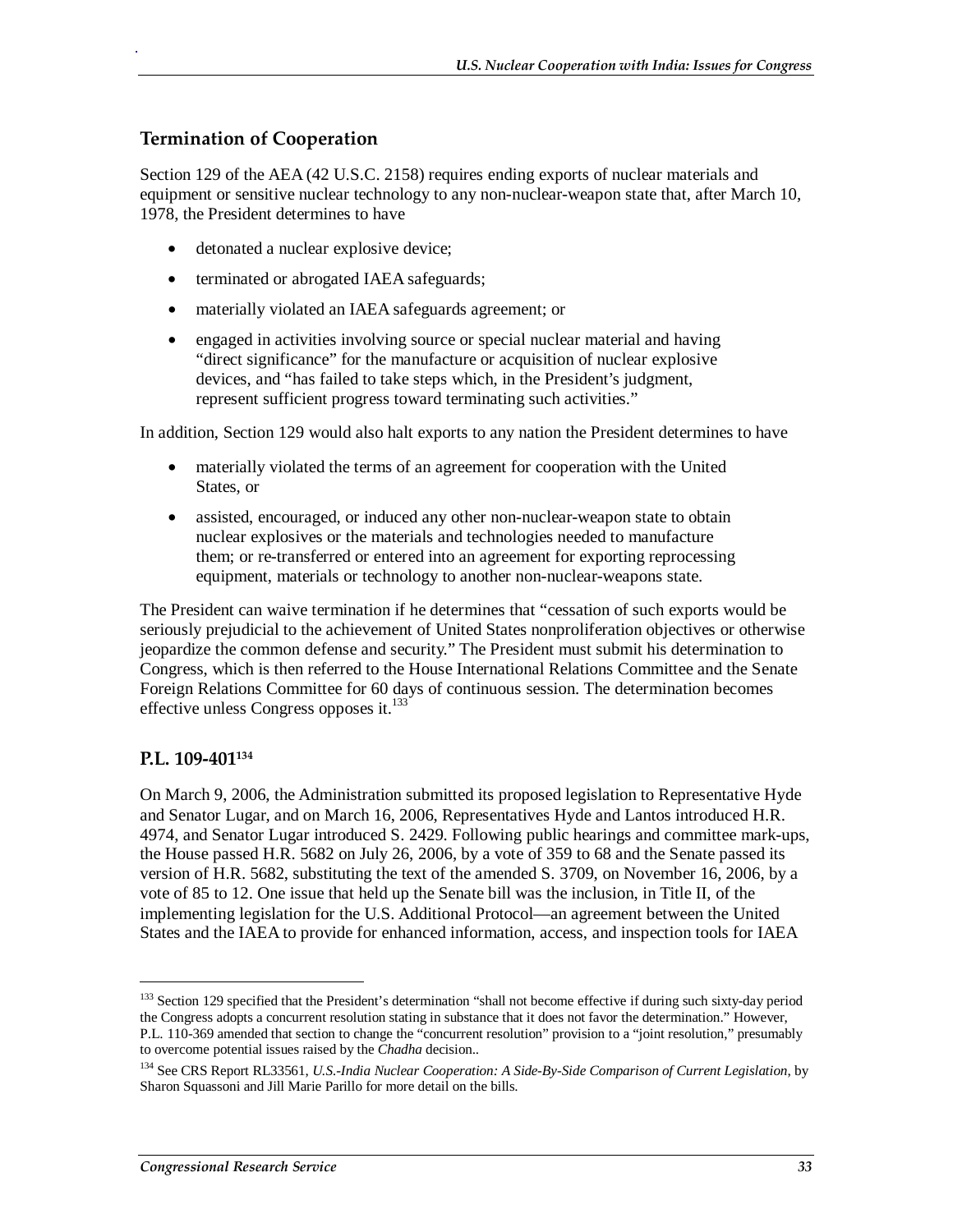inspectors as they inspect U.S. nuclear and other facilities under the U.S. voluntary safeguards agreement.

The House and Senate version of the H.R. 5682 were remarkably similar, with four differences.<sup>135</sup> The Senate version contained an additional requirement for the President to execute his waiver authority, an amendment introduced by Senator Harkin and adopted by unanimous consent that the President determine that India is "fully and actively participating in U.S. and international efforts to dissuade, sanction and contain Iran for its nuclear program." This provision was changed to a reporting requirement in the conference report. The Senate version also had two unique sections related to the cooperation agreement, Sections 106 and 107, both of which appear in the conference report. Section 106 (now Section 104 (d) (4)) prohibits exports of equipment, material or technology related for uranium enrichment, spent fuel reprocessing or heavy water production unless conducted in a multinational facility participating in a project approved by the IAEA or in a facility participating in a bilateral or multilateral project to develop a proliferationresistant fuel cycle. Section 107 (now Section 104 (d) (5)) would establish a program to monitor that U.S. technology is being used appropriately by Indian recipients. Finally, the Senate version also contained the implementing legislation for the U.S. Additional Protocol in Title II, which was retained in the conference report.

P.L. 109-401 allows the President to

- exempt a proposed agreement for cooperation with India from the full-scope safeguards requirement of Section 123 a. (2) of the Atomic Energy Act;
- exempt an agreement from any export review by the Congress under Section 128 of the AEA;
- exempt the agreement from restrictions resulting from India's nuclear weapons activities under Section 129 a. (1) (D) of the AEA, and exempt the agreement from a cutoff in exports because of India's 1998 nuclear test.

It does not exempt the agreement from a future cutoff in exports if India tests a nuclear explosive device again. For the President to exercise his waiver authority, seven requirements, as outlined earlier, must be met. P.L. 109-401 contains numerous statements of policy and reporting requirements, as well as restrictions on certain kinds of transfers. There are specific prohibitions on (as outlined in Section 104 (d)): (1) transfers that would violate U.S. obligations under Article 1 of the NPT not to in any way assist any country to manufacture or otherwise acquire nuclear weapons; (2) transfers that would violate NSG guidelines in force at the time; (3) enrichment and reprocessing cooperation, except to "a multinational facility participating in an IAEA-approved program to provide alternatives to national fuel cycle capabilities; or ... a facility participating in, and the export, reexport, transfer, or retransfer is associated with, a bilateral or multinational program to develop a proliferation-resistant fuel cycle." Additionally, the law requires a cutoff in exports if India is found to have violated NSG or MTCR guidelines. P.L. 109-401 also provides for a nuclear export accountability program (formerly Section 107 of the Senate version of H.R. 5682).

1

<sup>&</sup>lt;sup>135</sup> See H.Rept. 109-590 and for S.Rept. 109-288, dated July 20, 2006, background on the bill.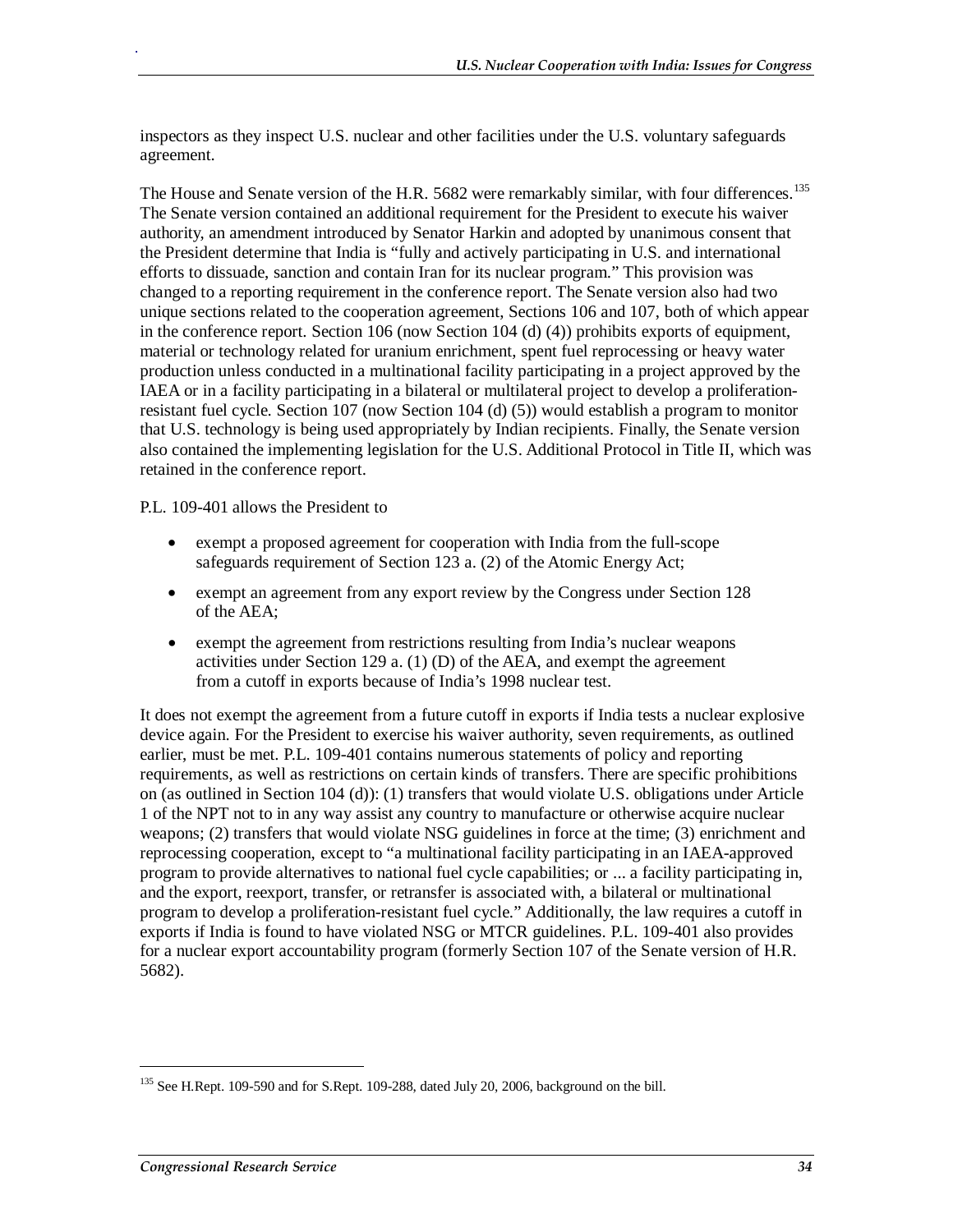# **President's Signing Statement**

.

In President Bush's signing statement, he noted that the act "will strengthen the strategic relationship between the United States and India."<sup>136</sup> With respect to particular provisions, President Bush stated that the executive branch would construe two sections of the bill as "advisory" only: policy statements in Section 103 and the restriction contained in Section 104 (d) (2) on transferring items to India that would not meet NSG guidelines. On the first, the President cited the Constitution's "commitment to the presidency of the authority to conduct the Nation's foreign affairs"; on the second, the President raised the question of whether the provision "unconstitutionally delegated legislative power to an international body." In other words, the President was questioning whether Congress were ceding authority to approve U.S. exports to the NSG. However, U.S. officials, including Secretary of State Rice, have formally told Congress multiple times that the United States government would abide by NSG guidelines. The President's signing statement also noted that the executive branch would construe "provisions of the Act that mandate, regulate, or prohibit submission of information to the Congress, an international organization, or the public, such as sections 104, 109, 261, 271, 272, 273, 274, and 275, in a manner consistent with the President's constitutional authority to protect and control information that could impair foreign relations, national security, the deliberative processes of the Executive, or the performance of the Executive's constitutional duties." This seems to suggest that the executive branch might limit the scope of reporting required by Congress in those sections, not just on national security grounds, but to protect executive branch processes or performance. The implications of the approach outlined in this signing statement will not be clear until the executive branch produces (or does not produce, as the case may be) required reports.

# **Issues for Congress**

## **The Nuclear Cooperation Agreement**

The agreement announced in July 2007 by the United States and India lists a variety of civilian nuclear projects on which the two countries "may pursue cooperation." Although the Bush Administration argued that the agreement "is consistent with applicable U.S. law,"137 some Members of Congress expressed concern that it may be inconsistent with parts of P.L. 109-401. For example, H.Res. 711, which was referred to the House Committee on Foreign Affairs October 4, 2007, stated that "it is the sense of the House of Representatives" that the Bush Administration should not propose changes to NSG guidelines until it has resolved "all differences of interpretation" of the agreement with New Delhi and "answered all outstanding questions raised by Congress regarding apparent inconsistencies between the nuclear cooperation agreement" and P.L. 109-401. Non-governmental experts also raised questions about several aspects of the agreement, arguing that they may be inconsistent with P.L.  $109-401$ .<sup>138</sup>

1

<sup>136</sup> See http://www.whitehouse.gov/news/releases/2006/12/20061218-12.html.

<sup>&</sup>lt;sup>137</sup> Department of State Fact Sheet July 27, 2007, at http://www.state.gov/r/pa/prs/ps/2007/89552.htm.

<sup>&</sup>lt;sup>138</sup> See, for example, Sharon Squassoni, "Issues in U.S.-India Nuclear Cooperation," November 7, 2007 http://www.carnegieendowment.org/publications/index.cfm?fa=view&id=19697&prog=zgp&proj=znpp,zsa, and Daryl G. Kimball and Fred McGoldrick "U.S.-Indian Nuclear Agreement: A Bad Deal Gets Worse," August 3, 2007, at http://www.armscontrol.org/pressroom/2007/20070803\_IndiaUS.asp?print.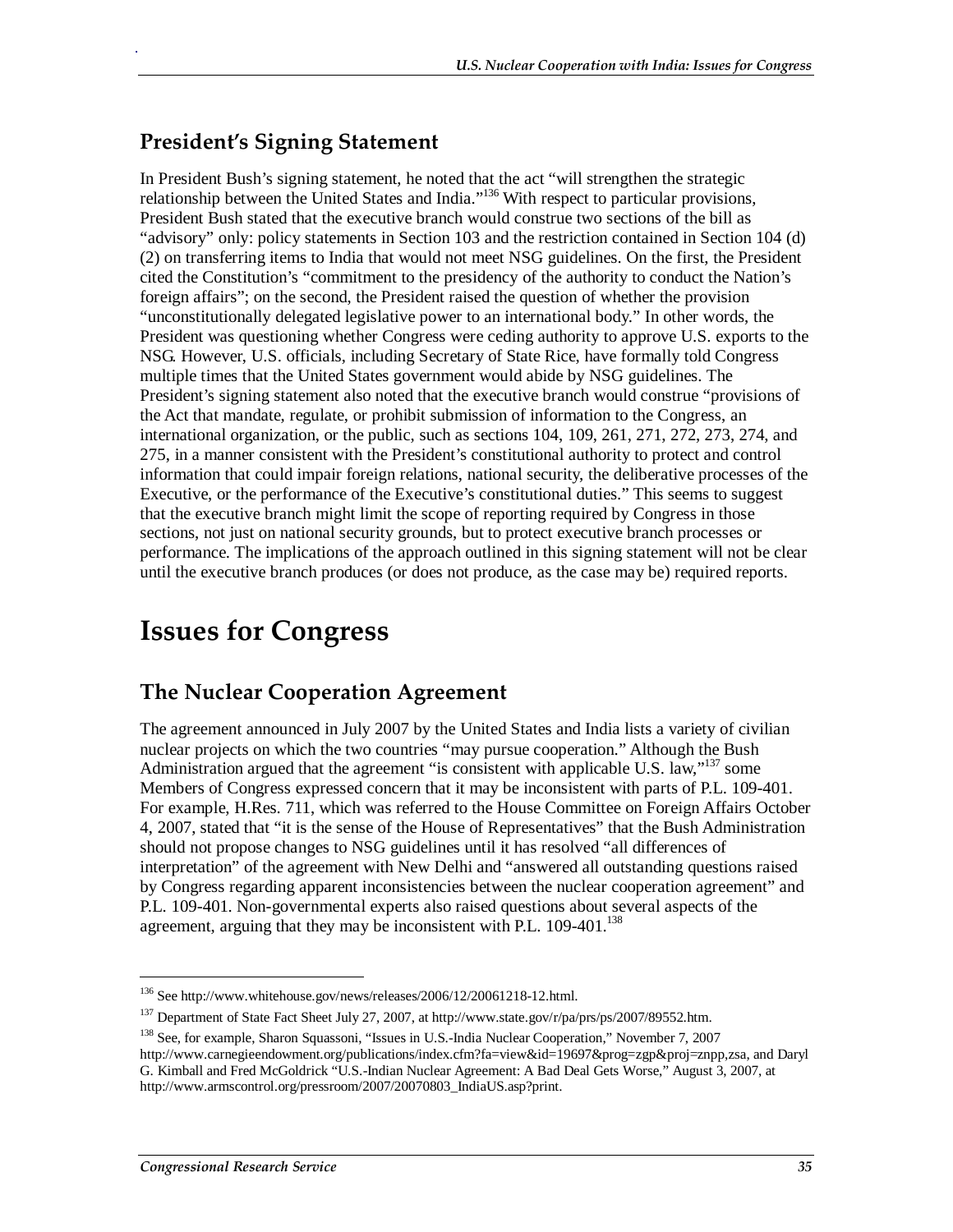#### **Sensitive Nuclear Technology Transfers**

.

Despite restrictions in P.L. 109-401 regarding U.S. exports of equipment, material or technology related to uranium enrichment, spent fuel reprocessing or heavy water production, the agreement states that

Sensitive nuclear technology, heavy water production technology, sensitive nuclear facilities, heavy water production facilities and major critical components of such facilities may be transferred under this Agreement pursuant to an amendment to this Agreement.

However, the agreement also states that "transfers of dual-use items that could be used in enrichment, reprocessing or heavy water production facilities will be subject to the Parties' respective applicable laws, regulations and license policies." Such transfers would, therefore, be subject to the same restrictions described in P.L. 109-401. Any other transfers of such technology would require changes to existing U.S. law. The State Department has said that Washington does not intend to negotiate an amendment to the agreement.<sup>139</sup> Furthermore, "as a matter of policy, the United States does not transfer dual-use items for use in sensitive nuclear facilities" and "will not assist India in the design, construction, or operation of sensitive nuclear technologies through the transfer of dual-use items, whether under the [123] Agreement or outside the Agreement," according to the State Department.<sup>140</sup>

#### **Nuclear Testing/Right of Return**

P.L. 109-401 does not exempt the agreement from a future cutoff in exports if India tests a nuclear explosive device again.<sup>141</sup> However, the agreement does not explicitly mention U.S. responses to such a test of such a device. Instead, the agreement states that "either Party shall have the right to terminate this Agreement prior to its expiration on one year's written notice to the other Party"—that is, the agreement does not limit the grounds upon which the agreement may be terminated.

Similarly, the agreement provides that the party seeking termination

has the right to cease further cooperation under this Agreement if it determines that a mutually acceptable resolution of outstanding issues has not been possible or cannot be achieved through consultations.

This provision means that nuclear cooperation under the agreement may be terminated by a party during the one-year notice period for termination of the agreement.

The agreement also specifies that the two governments are to "hold consultations" prior to ceasing cooperation or terminating the agreement. The United States and India are to

take into account whether the circumstances that may lead to termination or cessation resulted from a Party's serious concern about a changed security environment or as a response to similar actions by other States which could impact national security.

<sup>1</sup> 139

Questions for the Record, 2007 (#8).

 $140$  Ibid. (#s 4 and 5).

<sup>&</sup>lt;sup>141</sup> As noted above, the President retains the right to waive the termination of nuclear exports.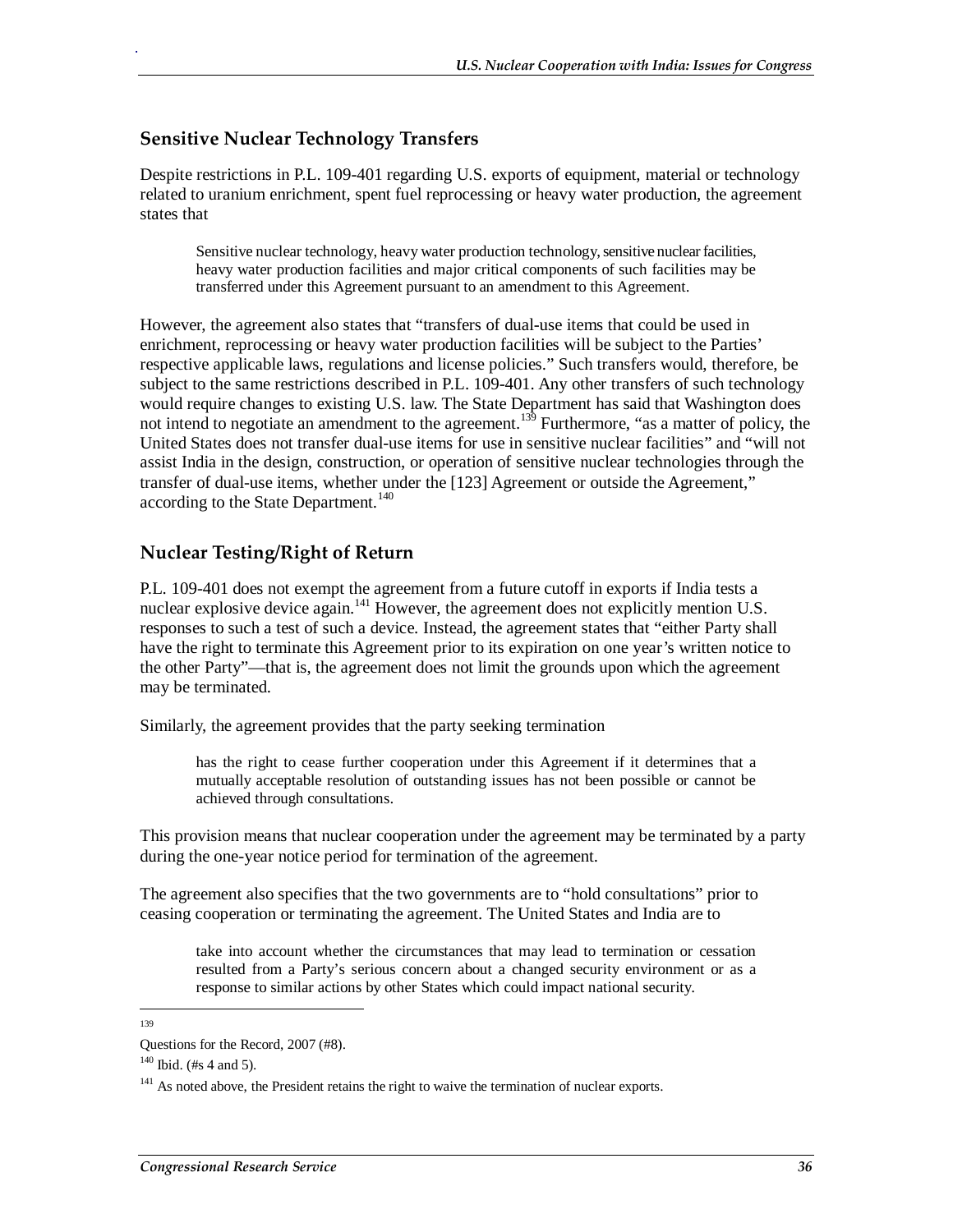This provision suggests that, in the event that India conducts a nuclear explosive test, New Delhi may argue that the agreement should not be terminated (and nuclear cooperation should not cease) because geopolitical circumstances justified the test. However, in such cases, the U.S. right to terminate and cease cooperation under this provision would not be constrained by the results of the consultations.

With regard to the U.S. right of return, Section 123 a. (4) of the AEA requires that nuclear cooperation agreements include

a stipulation that the United States shall have the right to require the return of any nuclear materials and equipment transferred pursuant thereto and any special nuclear material produced through the use thereof if the cooperating party detonates a nuclear explosive device or terminates or abrogates an agreement providing for IAEA safeguards.

The July agreement states that, following the cessation of cooperation under this agreement, either party has the right to require the return of "any nuclear material, equipment, non-nuclear material or components transferred under this Agreement and any special fissionable material produced through their use." However, the agreement does not say explicitly that a future Indian test of a nuclear explosive device would allow the United States to exercise its right of return. Rather, it provides for a right of return whenever a party has given notice of termination of the agreement and has ceased nuclear cooperation, which would include but not be limited to the circumstances specified in section 123.a(4) of the AEA. The agreement also provides that a "notice by a Party that is invoking the right of return shall be delivered to the other Party on or before the date of termination of this Agreement." This means that the right of return cannot be exercised after the one-year interval prior to the agreement's termination.

### **Fuel Supply**

.

A closely related issue is the agreement's four assurances regarding India's future nuclear fuel supply:

- The United States is willing to incorporate assurances regarding fuel supply in the bilateral U.S.-India agreement on peaceful uses of nuclear energy under Section 123 of the U.S. AEA, which would be submitted to the U.S. Congress.
- The United States will join India in seeking to negotiate with the IAEA an Indiaspecific fuel supply agreement.
- The United States will support an Indian effort to develop a strategic reserve of nuclear fuel to guard against any disruption of supply over the lifetime of India's reactors.
- If, despite these [above] arrangements, a disruption of fuel supplies to India occurs, the two governments would jointly convene a group of friendly supplier countries (including countries such as Russia, France, and the United Kingdom) to pursue such measures as would restore fuel supply to India.

The last two provisions are particularly controversial because they could potentially provide India a way to mitigate the effects of a U.S. cessation of nuclear exports (in the event that, for example,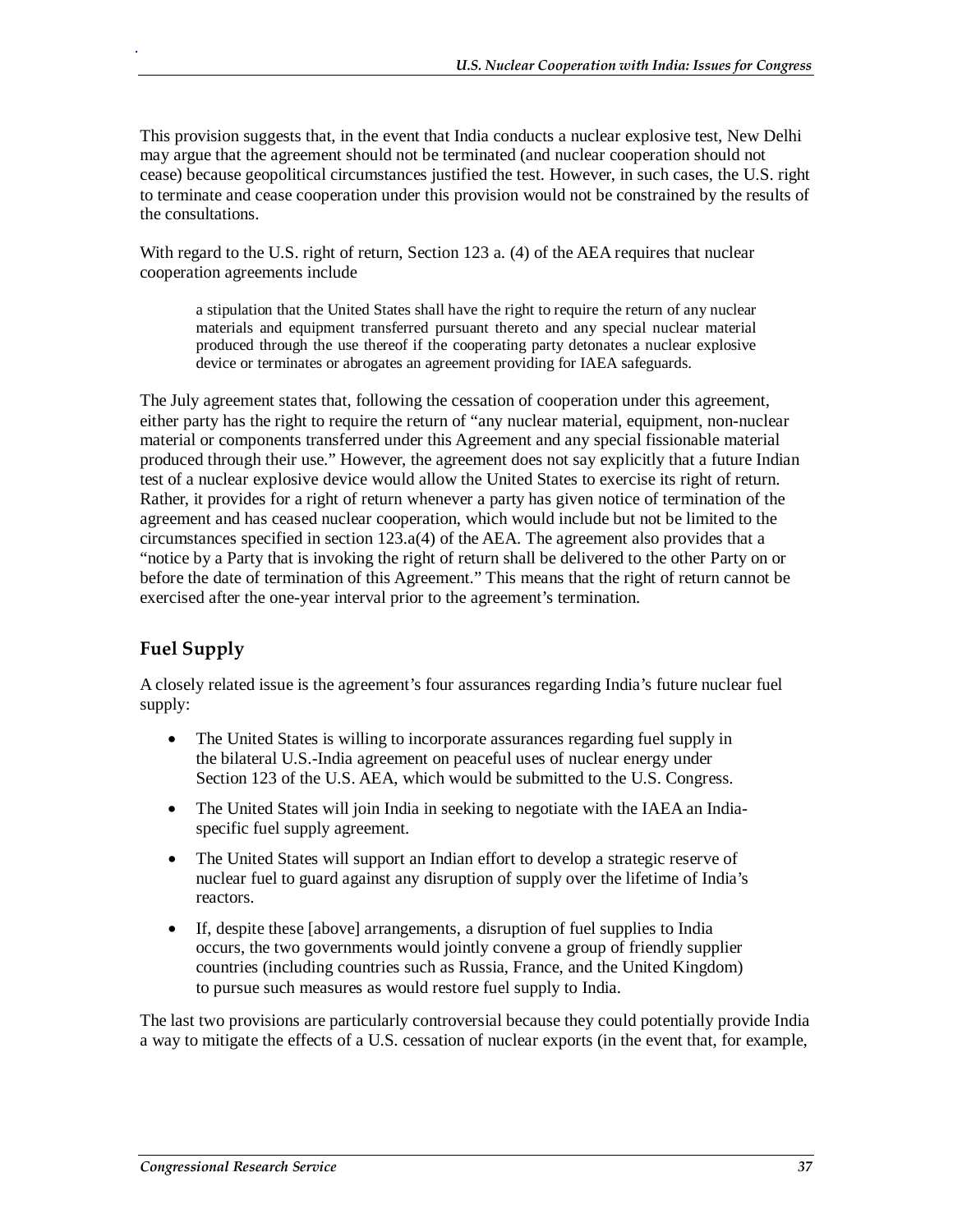India were to test a nuclear weapon).<sup>142</sup> Indeed, Indian Foreign Secretary Shyam Saran asserted in a February 18, 2008, statement that, under the 123 agreement, India is entitled to build a strategic fuel reserve "to last the lifetime of such reactors." And a spokesperson for India's ruling Congress Party indicated in September 2008 that reserve supplies of fuel would enable New Delhi to continue operating its reactors even if other countries were to halt cooperation in response to an Indian nuclear test. $143$ 

P.L. 109-401 contains several provisions that could be in tension with the July agreement. For example, Section 103 (b) (10) addresses the issue of a fuel reserve:

Any nuclear power reactor fuel reserve provided to the Government of India for use in safeguarded civilian nuclear facilities should be commensurate with reasonable reactor operating requirements.

With regard to supplying India with nuclear fuel after a nuclear test, Section 103 a.  $(6)^{144}$  says that the United States should

Seek to prevent the transfer to a country of nuclear equipment, materials, or technology from other participating governments in the NSG or from any other source if nuclear transfers to that country are suspended or terminated.

Similarly, Section 102 (13) expresses the sense of Congress that the United States "should not seek to facilitate or encourage the continuation of nuclear exports to India by any other party if such exports are terminated under United States law."

However, President Bush's September 10 message transmitting the agreement to Congress characterizes the agreement's fuel-supply assurances as "political commitments" that are not "legally binding" because the agreement is only a "framework agreement" that does not compel specific nuclear cooperation. Furthermore, according to the State Department, the "disruption of fuel supplies" referred to in the agreement refers only to disruptions "that may result through no fault" of India's.<sup>145</sup>

Regarding the question of non-U.S. suppliers, Washington has not sought commitments from any other country to supply fuel to India. The "United States would be compelled to encourage transfers of nuclear fuel to India by other" NSG members if supply disruptions "occur through no fault of India's own," according to the State Department.<sup>146</sup> However, these assurances "are not ... meant to insulate India against the consequences of a nuclear explosive test or a violation of nonproliferation commitments." Indeed, such U.S. commitments "would no longer apply" if the United States were to terminate the agreement in response to an Indian nuclear test.

With respect to fuel reserves, the agreement does not define what it means to "support an Indian effort to develop a strategic reserve." Furthermore, the State Department suggests that the United States may not supply India with a fuel reserve sufficient for the lifetime of India's reactors,

1

<sup>&</sup>lt;sup>142</sup> In a February 18, 2008 statement, Saran asserted that, under the 123 agreement. India is entitled to build a strategic fuel reserve "to last the lifetime of such reactors."

<sup>143 &</sup>quot;BJP, Left On 'Unholy Alliance' To Oppose N-Deal: Congress," *Press Trust of India*, September 5, 2008.

<sup>&</sup>lt;sup>144</sup> As noted above, the President's signing statement says that he "shall construe" Section 103 as "advisory."

 $145$  Questions for the Record, 2007 (#16).

 $146$  Ibid. (#18).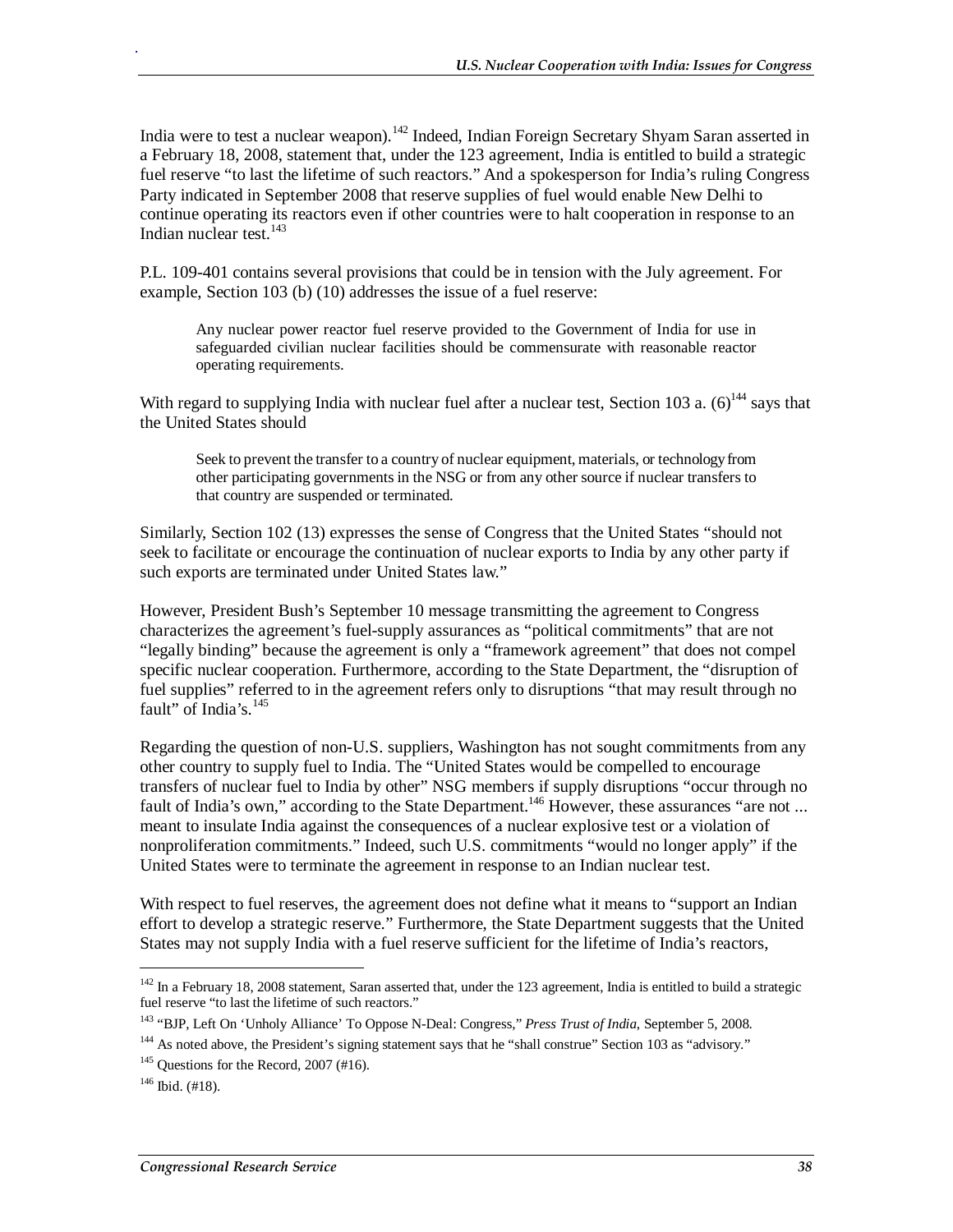though the department's 2008 responses to Questions for the Record do not specify the size of any such reserve.<sup>147</sup>

# **P.L. 110-369—Key Provisions**

As noted above, the House passed H.R. 7081, which approved the nuclear cooperation agreement, September 27, 2008.<sup>148</sup> The Senate Committee on Foreign Relations had, following a September 18 hearing and subsequent markup, approved identical legislation, S. 3548 (introduced by Senator Christopher Dodd), September 23. The Senate passed H.R. 7081 October 1. President Bush signed P.L. 110-369 into law October 8, 2008.

P.L. 110-369, the United States-India Nuclear Cooperation Approval and Nonproliferation Enhancement Act, obviated the 30-day consultative period, as well as other procedures cited in sections 123 b. and d. of the AEA. Section 101 states that "notwithstanding the provisions for congressional consideration and approval of a proposed agreement for cooperation" in those two sections, "Congress hereby approves the United States-India Agreement for Cooperation on Peaceful Uses of Nuclear Energy." It also states that the agreement "shall be subject to" applicable U.S. law as if it had been approved according to section 123's provisions.

### **Declarations of Policy**

P.L. 110-369 contains several declarations of U.S. policy. Section 102 (a) states that "it is the understanding of the United States" that the agreement's provisions

have the meanings conveyed in the authoritative representations provided by the President and his representatives to the Congress and its committees prior to September 20, 2008, regarding the meaning and legal effect of the Agreement.

As noted above, some lawmakers had previously expressed concern about ambiguities in the agreement and whether it met the requirements of P.L. 109-401. During the debate over the bill, Berman stated September 26 that "I continue to have concerns about ambiguities in the agreement" and inserted the State Department's January 2008 responses to the committee's questions into the record in order to "clarify the meaning of these and other important issues." The documents "constitute key and dispositive parts of the 'authoritative representations' described in section 102," he added.

The law contains two other provisions apparently designed to clarify that the agreement's fuel reserve and fuel supply provisions are not intended to provide New Delhi a way to test nuclear weapons without fear of consequence. The first, section 102 (b) (1), states that "in the event that nuclear transfers to India are suspended or terminated" pursuant to U.S. law, "it is the policy of the United States to seek to prevent the transfer to India of nuclear equipment, materials, or technology" from other NSG participants "or from any other source." This provision is also contained in section 103 (a)(6) of P.L. 109-401.

1

<sup>147</sup> Ibid. (#19-20).

<sup>&</sup>lt;sup>148</sup> H.R. 7039, a bill identical to H.R. 7081, was introduced by Representative Alana Ros-Lehtinen September 24. The next day, Representative Howard Berman introduced H.R. 7061, a bill very similar to H.R. 7081.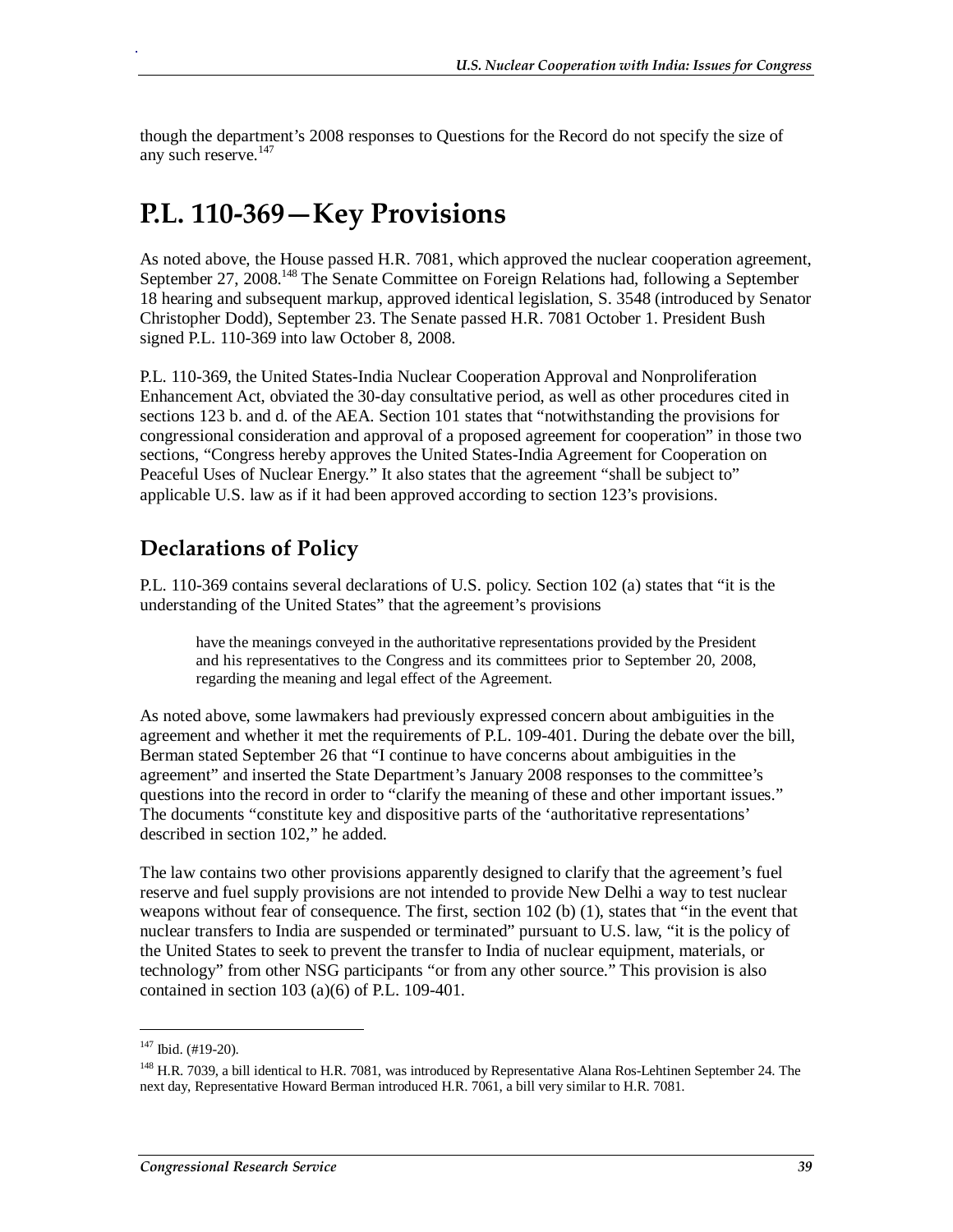The second, section 102 (b)(2), restates a provision contained in section 103 (b) (10) of P.L. 109- 401 regarding the fuel reserve:

Any nuclear power reactor fuel reserve provided to the Government of India for use in safeguarded civilian nuclear facilities should be commensurate with reasonable reactor operating requirements.

# **Certification Requirements**

.

P.L. 110-369 contains two certification requirements that had to be met before the United States could exchange diplomatic notes with India—a step which, as noted above, was necessary for the agreement to enter into force. Section 102 (c) requires the President to certify to Congress that the agreement is "consistent with" U.S. obligations under Article I of the NPT. Section 204 (a) requires the President to certify to the Senate Foreign Relations Committee and the House Foreign Affairs Committee that it is U.S. policy to work with NSG members "to agree to further restrict the transfers of equipment and technology related to the enrichment of uranium and reprocessing of spent nuclear fuel." President Bush transmitted the certifications, along with a Memorandum of Justification, October 20, 2008. The memorandum did not explain the reasoning underlying the determinations.

In addition, Section 204 (b) states that

the President shall seek to achieve, by the earliest possible date, either within the NSG or with relevant NSG Participating Governments, the adoption of principles, reporting, and exchanges of information as may be appropriate to assure peaceful use and accounting of byproduct material in a manner that is substantially equivalent to the relevant provisions [of the nuclear cooperation agreement].

There is no certification requirement for this provision, although section 204(c) requires the President to submit a report every six months on U.S. efforts to achieve these changes.

Section 104 of P.L. 110-369 requires that, before the NRC can issue export licenses, the President must determine and certify to Congress that India's IAEA safeguards agreement has entered into force and that New Delhi's declaration of its nuclear facilities to the IAEA "is not materially inconsistent with the facilities and schedule" described in India's separation plan. As noted, India signed its safeguards agreement February 2, 2009, and it entered into force May 11, 2009. New Delhi has also, as noted, submitted its declarations of nuclear facilities pursuant to paragraphs 13 and 14 of its safeguards agreement. President Obama submitted the required certification to Congress February 3, 2010, determining that India has satisfied the legal requirement described above. The certification did not describe the reasoning underlying the determination.

# **Reporting Requirements**

P.L. 110-369 adds several reporting requirements to P.L. 109-401. It amends section 104 (g)(1) to require that the President inform the Senate Foreign Relations Committee and the House Foreign Affairs Committee of "any material inconsistencies" with respect to content or timing between India's separation plan and the notifications New Delhi is to provide to the IAEA pursuant to paragraph 14 of India's safeguards agreement. P.L. 110-369 also amends section  $104(g)(2)$  to require the President to report on a variety of activities that could be undertaken pursuant to the nuclear cooperation agreement.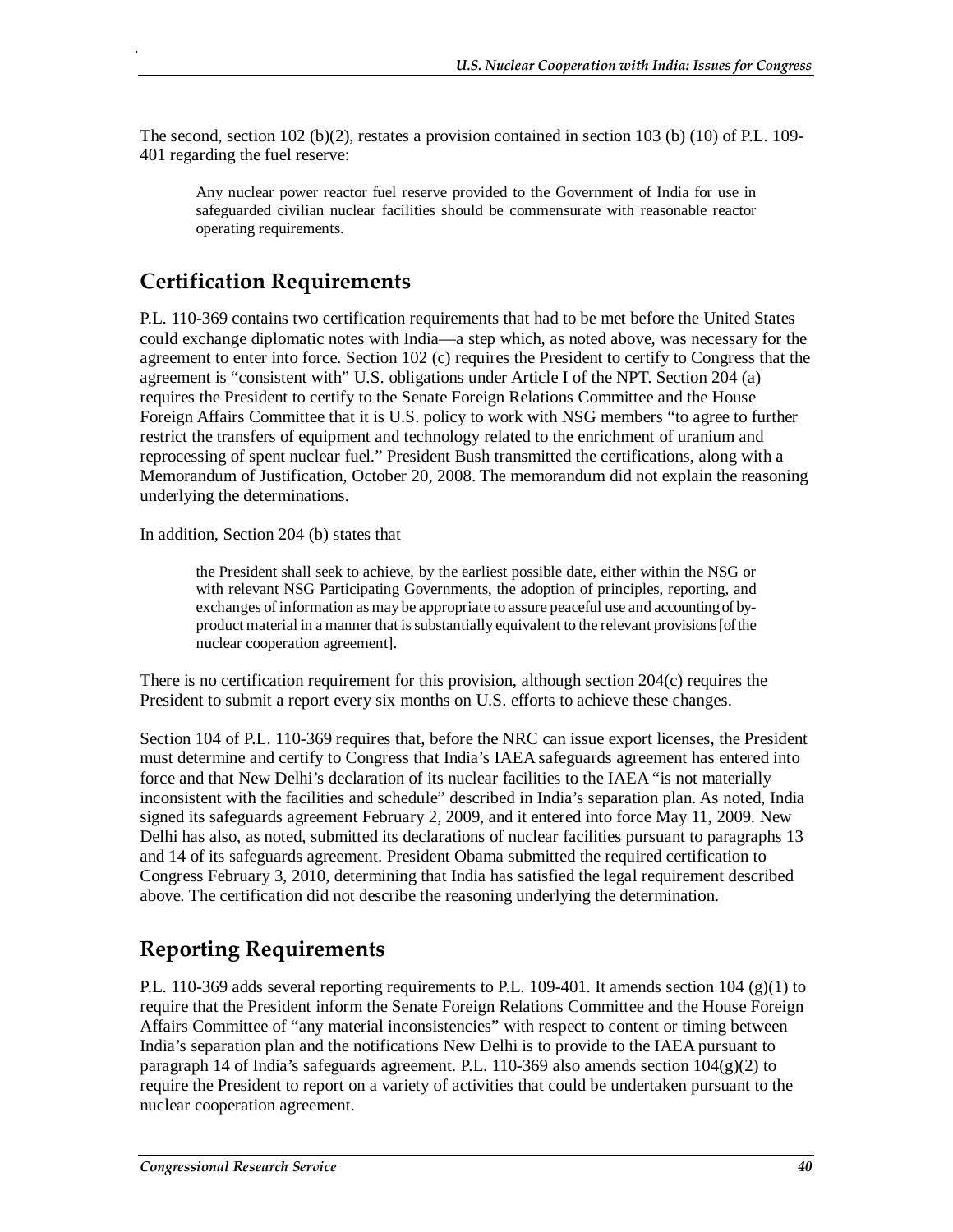Section 202 of P.L. 110-369 amends section 123 of the AEA to require the President to keep the Senate Foreign Relations Committee and the House Foreign Affairs Committee "fully and currently informed of any initiative or negotiations relating to a new or amended agreement for peaceful nuclear cooperation."<sup>149</sup>

### **Procedures for Subsequent Arrangements**

As noted, the United States and India signed an agreement March 29, 2010, concerning the arrangements and procedures for India to reprocess spent nuclear fuel in a new reprocessing facility. Section 201 of P.L. 110-369 specifies procedures for Congress to consider such a subsequent arrangement. First, the President must transmit to the Senate Foreign Relations Committee and the House Foreign Affairs Committee a report describing the reasons for the proposed arrangement, a description (including the text) of the arrangement, and a certification that the United States

will pursue efforts to ensure that any other nation that permits India to reprocess or otherwise alter in form or content nuclear material that the nation has transferred to India or nuclear material and by-product material used in or produced through the use of nuclear material, non-nuclear material, or equipment that it has transferred to India requires India to do so under similar arrangements and procedures.

In addition, 30 days of continuous session must elapse after the President has submitted the report. The proposed arrangement shall not take effect if Congress adopts a joint resolution of disapproval within this 30-day period. Section 201 requires that such a resolution "be considered pursuant to the procedures set forth in section 130 i" of the AEA. Section 205, however, shortens from 45 to 15 days the amount of time that the Senate Foreign Relations Committee and the House Foreign Affairs Committee have to report the resolution.<sup>150</sup>

<u>.</u>

<sup>&</sup>lt;sup>149</sup> H.R. 7061 required the President to consult with the House Foreign Affairs Committee and the Senate Foreign Relations Committee regarding any such initiative or negotiations.

<sup>&</sup>lt;sup>150</sup> See CRS Report RS22937, *Nuclear Cooperation with Other Countries: A Primer*, by Paul K. Kerr and Mary Beth Nikitin.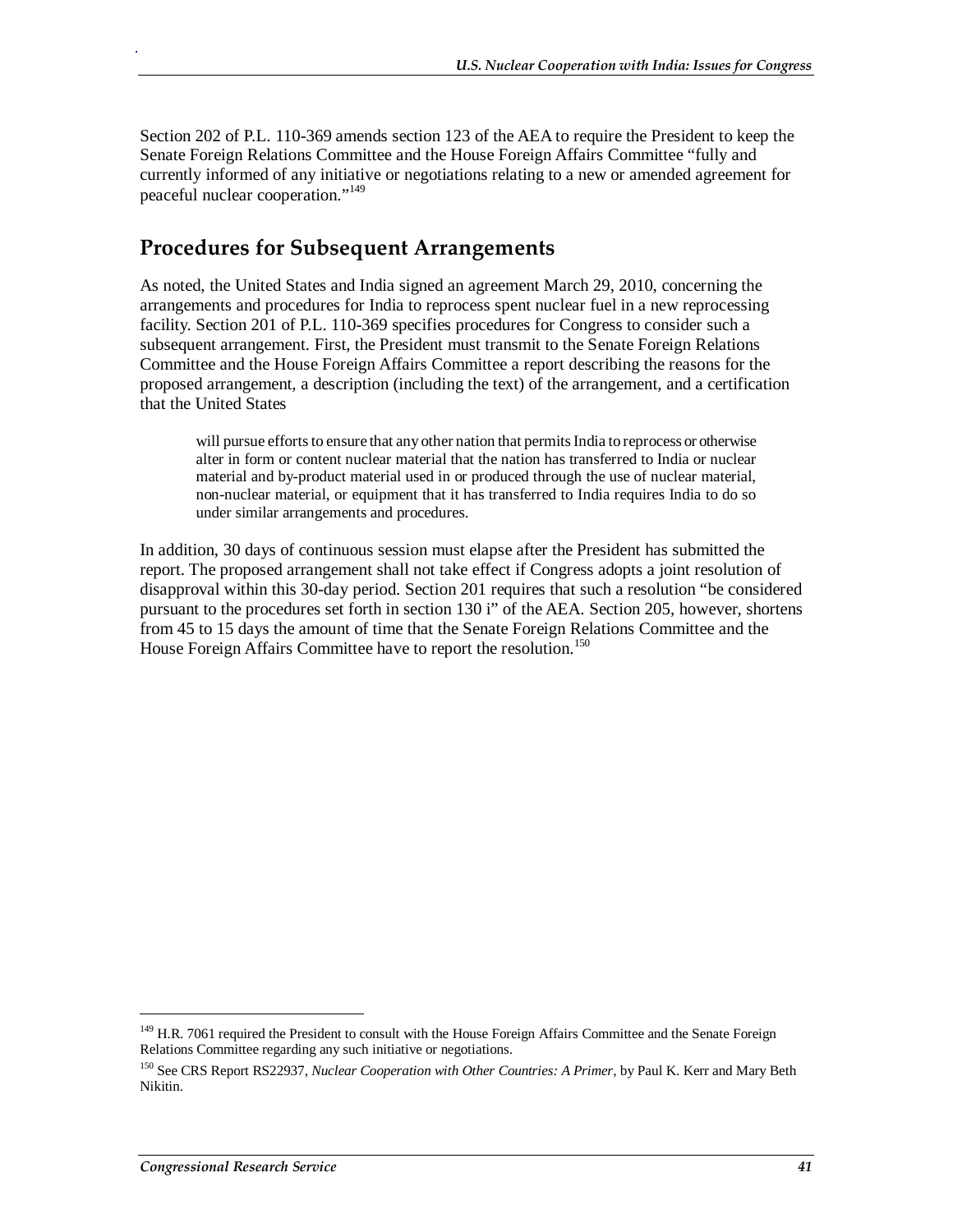# **Appendix. India's September 5, 2008, Statement on Disarmament and Nonproliferation**

Statement by External Affairs Minister of India Shri Pranab Mukherjee on the Civil Nuclear Initiative

To reiterate India's stand on disarmament and nonproliferation, EAM has made the following statement:

A Plenary meeting of the Nuclear Suppliers Group to consider an exception for India from its guidelines to allow for full civil nuclear cooperation with India is being held in Vienna from September 4-5, 2008.

India has a long-standing and steadfast commitment to universal, non-discriminatory and total elimination of nuclear weapons. The vision of a world free of nuclear weapons which Shri Rajiv Gandhi put before the UN in 1988 still has universal resonance.

We approach our dialogue with the Nuclear Suppliers Group and all its members in a spirit of cooperation that allows for an ongoing frank exchange of views on subjects of mutual interest and concern. Such a dialogue will strengthen our relationship in the years to come.

Our civil nuclear initiative will strengthen the international non-proliferation regime. India believes that the opening of full civil nuclear cooperation will be good for India and for the world. It will have a profound positive impact on global energy security and international efforts to combat climate change.

India has recently submitted a Working Paper on Nuclear Disarmament to the UN General Assembly, containing initiatives on nuclear disarmament. These include the reaffirmation of the unequivocal commitment of all nuclear weapon States to the goal of complete elimination of nuclear weapons; negotiation of a Convention on the complete prohibition of the use or threat of use of nuclear weapons; and negotiation of a Nuclear Weapons Convention prohibiting the development, production, stockpiling and use of nuclear weapons and on their destruction, leading to the global, non-discriminatory and verifiable elimination of nuclear weapons within a specified timeframe.

We remain committed to a voluntary, unilateral moratorium on nuclear testing. We do not subscribe to any arms race, including a nuclear arms race. We have always tempered the exercise of our strategic autonomy with a sense of global responsibility. We affirm our policy of no-first-use of nuclear weapons.

We are committed to work with others towards the conclusion of a multilateral Fissile Material Cut-off Treaty in the Conference on Disarmament that is universal, nondiscriminatory and verifiable.

India has an impeccable non-proliferation record. We have in place an effective and comprehensive system of national export controls, which has been constantly updated to meet the highest international standards. This is manifested in the enactment of the Weapons of Mass Destruction and their Delivery Systems Act in 2005. India has taken the necessary steps to secure nuclear materials and technology through comprehensive export control legislation and through harmonization and committing to adhere to Missile Technology Control Regime and Nuclear Suppliers Group guidelines.